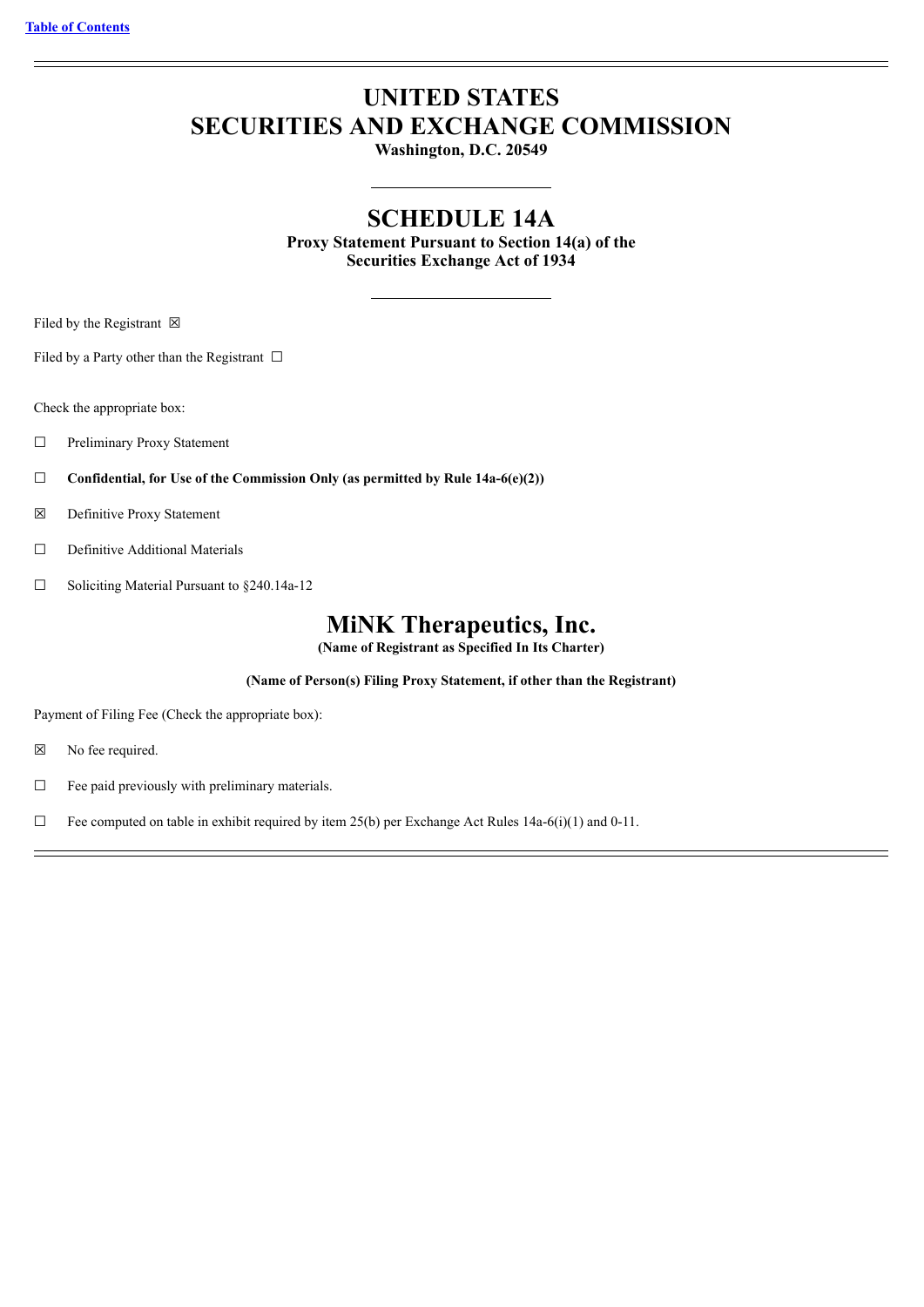# **MINK THERAPEUTICS, INC.**

# **NOTICE OF ANNUAL MEETING OF STOCKHOLDERS**

| Date                   | June 8, 2022                                                                                                                                                        |  |  |  |  |
|------------------------|---------------------------------------------------------------------------------------------------------------------------------------------------------------------|--|--|--|--|
| Time                   | 5:00 P.M., Eastern Time                                                                                                                                             |  |  |  |  |
| <b>Webcast Address</b> | Live audio web conference at www.virtualshareholdermeeting.com/INKT2022                                                                                             |  |  |  |  |
| <b>Proposals</b>       | To elect Peter Behner, Jennifer Buell and Ulf Wiinberg as Class I directors, each for a term of three years expiring at the<br>2025 Annual Meeting of Stockholders. |  |  |  |  |
|                        | To ratify the appointment of KPMG LLP as our independent registered public accounting firm for the fiscal year ending<br>2.<br>December 31, 2022.                   |  |  |  |  |
|                        | To consider any other business as may properly come before the 2022 Annual Meeting of Stockholders or any<br>3.<br>postponement or adjournment of the meeting.      |  |  |  |  |
| <b>Record Date</b>     | You are entitled to vote if you were a stockholder of record on April 11, 2022.                                                                                     |  |  |  |  |

A list of stockholders entitled to vote will be open for examination by any stockholder for any purpose germane to the 2022 Annual Meeting of Stockholders for ten days before the meeting during ordinary business hours at our principal offices at 149 Fifth Avenue, Suite 500, New York, New York 10010.

It is important that your shares be represented at the 2022 Annual Meeting of Stockholders. Therefore, whether or not you plan to attend the meeting virtually, please complete your proxy and return it to us. If you attend the 2022 Annual Meeting of Stockholders virtually and wish to vote at the meeting, your proxy will not be used. You may also vote your shares over the internet or by telephone. Instructions for internet or **telephonic voting are printed on your proxy card.**

By order of the Board of Directors,

Jennifer Buell, *President and Chief Executive Of icer*

April 29, 2022

i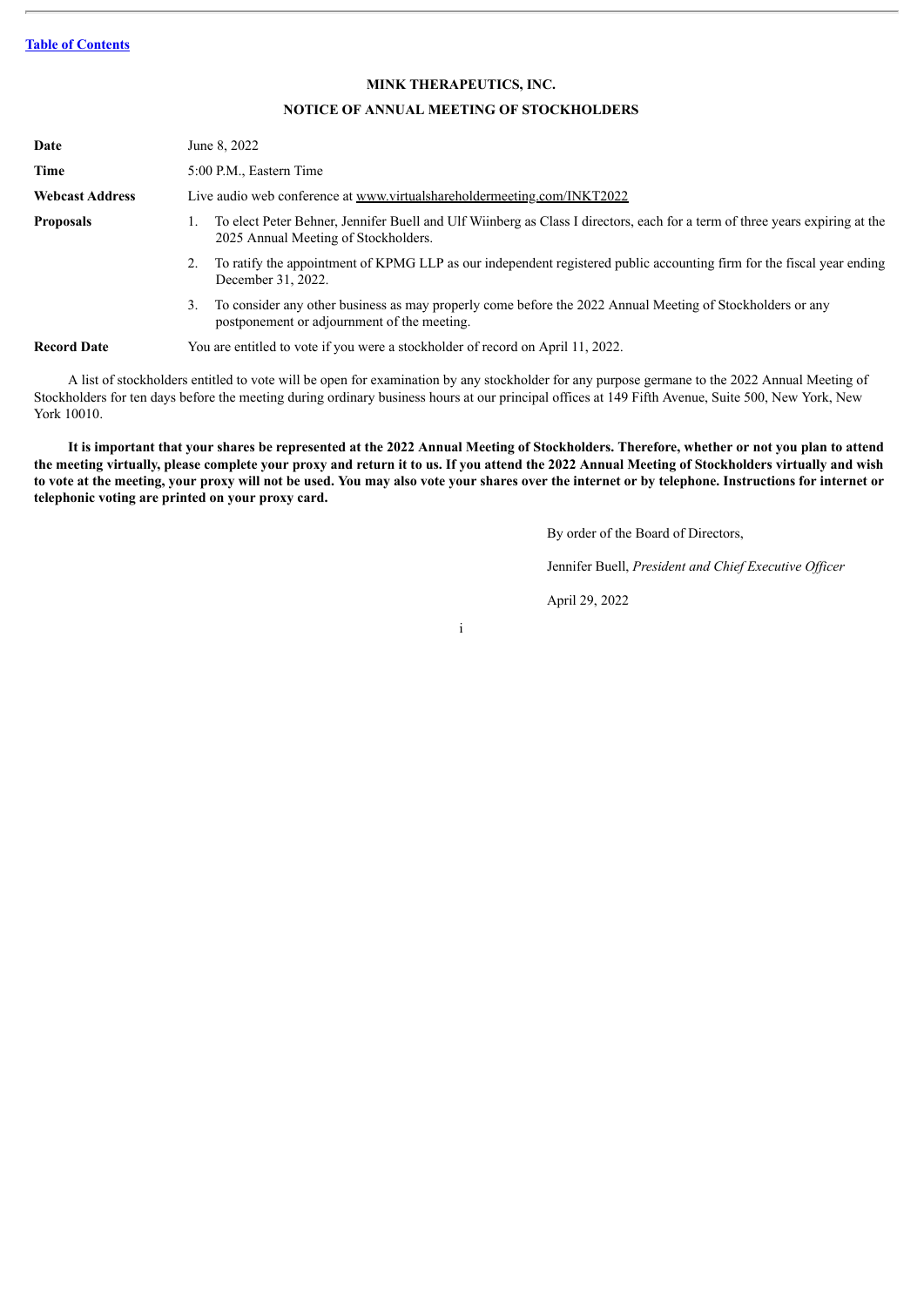$\overline{a}$ 

# **TABLE OF CONTENTS**

<span id="page-2-0"></span>

|                                                                                                    | Page |
|----------------------------------------------------------------------------------------------------|------|
| <b>GENERAL INFORMATION ABOUT OUR VIRTUAL STOCKHOLDER MEETING</b>                                   |      |
| <b>VOTING PROCEDURES</b>                                                                           |      |
| PROPOSAL 1—TO ELECT PETER BEHNER, JENNIFER BUELL AND ULF WIINBERG AS CLASS I DIRECTORS, EACH FOR A |      |
| TERM OF THREE YEARS EXPIRING AT THE 2025 ANNUAL MEETING OF STOCKHOLDERS                            |      |
| <b>OUR CORPORATE GOVERNANCE</b>                                                                    |      |
| <b>EXECUTIVE COMPENSATION</b>                                                                      | 17   |
| <b>DIRECTOR COMPENSATION</b>                                                                       | 24   |
| <b>OWNERSHIP OF OUR COMMON STOCK</b>                                                               | 27   |
| <b>DELINQUENT SECTION 16(a) REPORTS</b>                                                            | 28   |
| <b>CERTAIN RELATIONSHIPS AND RELATED TRANSACTIONS</b>                                              | 28   |
| PROPOSAL 2-TO RATIFY THE APPOINTMENT OF KPMG LLP AS OUR INDEPENDENT REGISTERED PUBLIC ACCOUNTING   |      |
| FIRM FOR THE FISCAL YEAR ENDING DECEMBER 31, 2022                                                  | 31   |
| <b>REPORT OF THE AUDIT COMMITTEE</b>                                                               | 33   |
| <b>ADDITIONAL INFORMATION</b>                                                                      | 34   |
|                                                                                                    |      |
|                                                                                                    |      |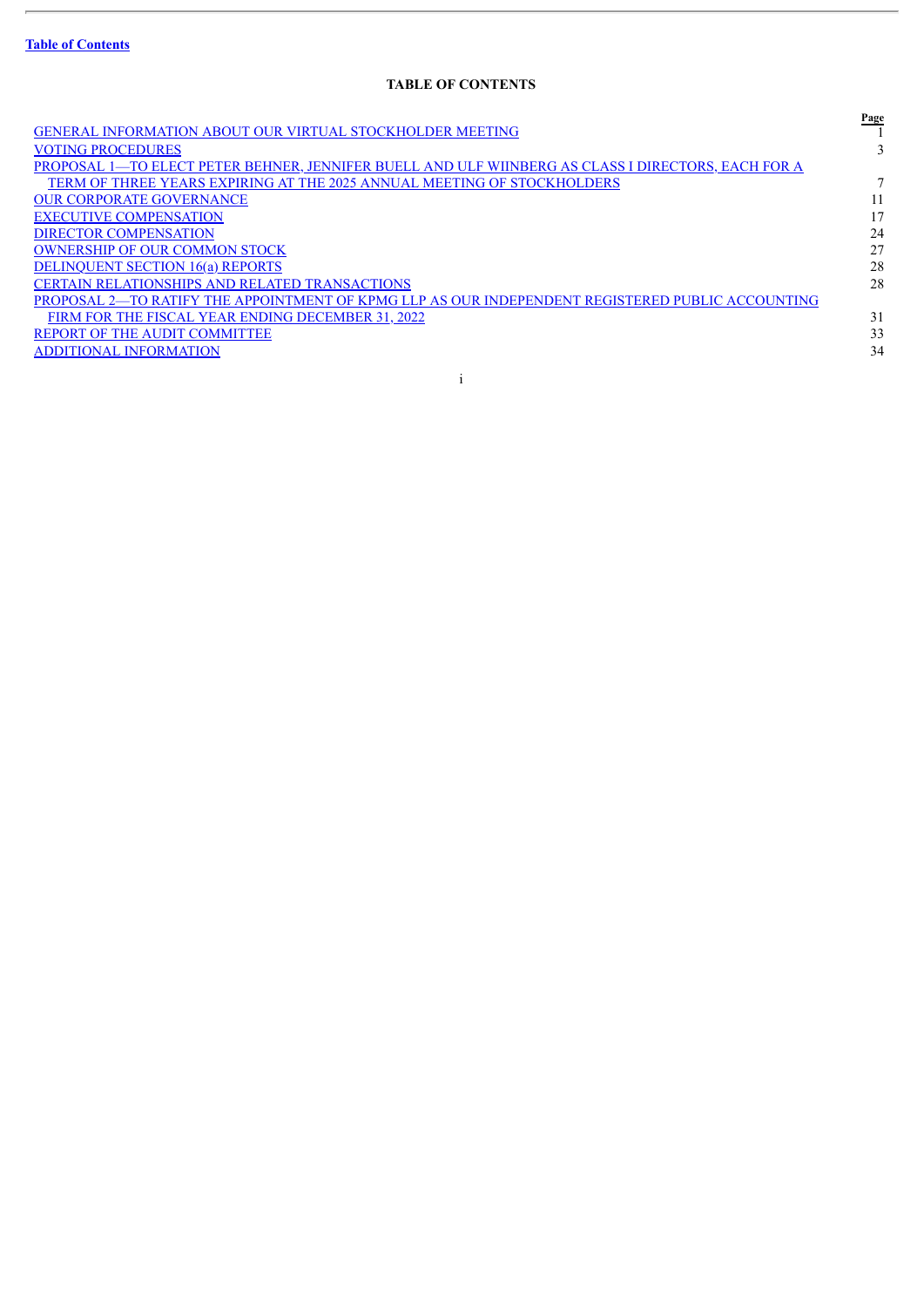**MiNK Therapeutics, Inc.** 149 Fifth Avenue, Suite 500 New York, NY 10010 Telephone: (212) 994-8250

# **PROXY STATEMENT**

**April 29, 2022**

This proxy statement contains information about the 2022 Annual Meeting of Stockholders of MiNK Therapeutics, Inc. (the "Annual Meeting"), including any postponements or adjournments of the meeting. The Annual Meeting will be held virtually by live audio web conference at www.virtualshareholdermeeting.com/INKT2022 on June 8, 2022 at 5:00 P.M., Eastern Time.

In this proxy statement, we refer to MiNK Therapeutics, Inc. as "MiNK," "us," "we" or the "Company."

This proxy statement and solicitation is being made on behalf of the Board of Directors of MiNK.

In accordance with the "notice and access" rules approved by the Securities and Exchange Commission ("SEC") and in connection with the solicitation of proxies by our Board of Directors, on or about April 29, 2022 we first sent a Notice of Internet Availability of Proxy Materials and provided access to our proxy materials (consisting of this proxy statement, our Annual Report on Form 10-K for the year ended December 31, 2021 and a form of proxy) over the internet to each stockholder entitled to vote at the Annual Meeting. We intend to mail to requesting stockholders full sets of our proxy materials (consisting of this proxy statement, our Annual Report on Form 10-K for the year ended December 31, 2021 and a form of proxy) on or about April 29, 2022.

Our Annual Report on Form 10-K for the year ended December 31, 2021 is also available on our corporate website at https://investor.minktherapeutics.com/financial-information/sec-filings and through the SEC's EDGAR system at http://www.sec.gov. To request a printed copy of our Annual Report on Form 10-K, which we will provide to you without charge, write to Investor Relations, MiNK Therapeutics Inc., 149 Fifth Avenue, Suite 500, New York, NY 10010. No material on our website is part of this proxy statement.

# **GENERAL INFORMATION ABOUT OUR VIRTUAL STOCKHOLDER MEETING**

<span id="page-3-0"></span>

| Why a virtual meeting?                   | Given the ongoing novel coronavirus (COVID-19) pandemic, we believe it important for the safety<br>of our employees, stockholders and all of our constituents to participate fully from a remote<br>location. We have designed the virtual format for ease of stockholder access and participation.<br>Stockholders may vote and submit questions online during the meeting by following the<br>instructions below. |
|------------------------------------------|---------------------------------------------------------------------------------------------------------------------------------------------------------------------------------------------------------------------------------------------------------------------------------------------------------------------------------------------------------------------------------------------------------------------|
| Who can attend the 2022 Annual Meeting?  | Any Company stockholder as of the close of business on the record date (April 11, 2022) may<br>attend the 2022 Annual Meeting.                                                                                                                                                                                                                                                                                      |
| How do I attend the 2022 Annual Meeting? | Our Annual Meeting will begin promptly at 5:00 p.m. Eastern Time in a virtual meeting format at<br>www.virtualshareholdermeeting.com/INKT2022. To participate in the Annual Meeting, you will<br>need the 16-digit control number included in your Notice Regarding the Availability of Proxy<br>Materials, your proxy card or on the instructions that accompanied your                                            |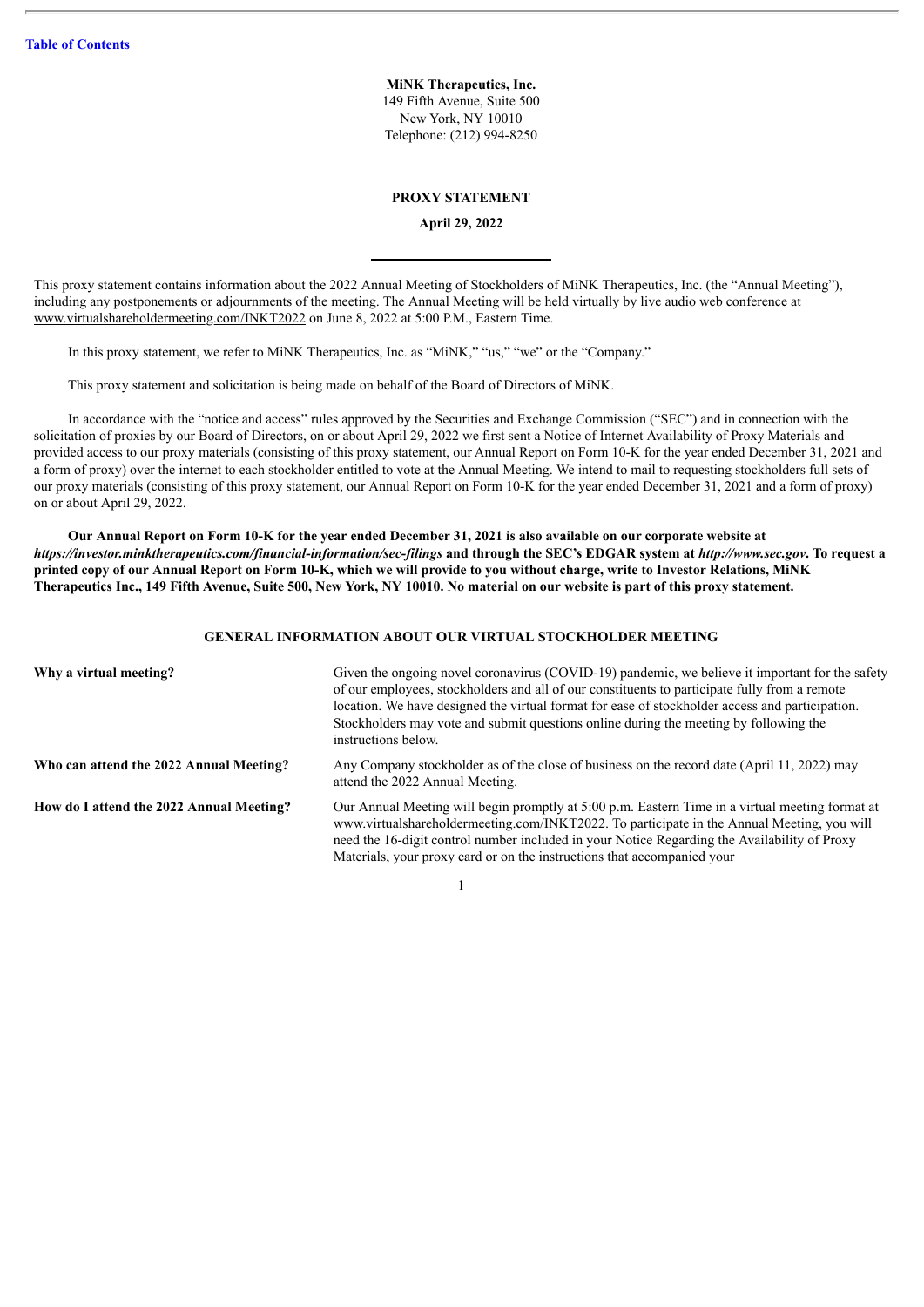**What if during the check-in time or during the Annual Meeting I have technical difficulties or trouble accessing the virtual Annual Meeting website?**

proxy materials. We encourage you to access the meeting prior to the start time. Online check-in will start 15 minutes before the meeting, and you should allow ample time for the check-in procedures. If your shares are held in a bank or brokerage account, instructions should also be provided on the voting instruction form provided by your bank or brokerage firm.

If you lose your 16-digit control number, you may join the Annual Meeting as a "Guest," but you will not be able to vote, ask questions or access the list of stockholders as of the record date.

We will have technicians ready to assist you with any technical difficulties you may have accessing the virtual meeting website. If you encounter any difficulties accessing the virtual meeting website during the check-in or meeting time, please call the technical support number that will be posted on the Annual Meeting log-in page.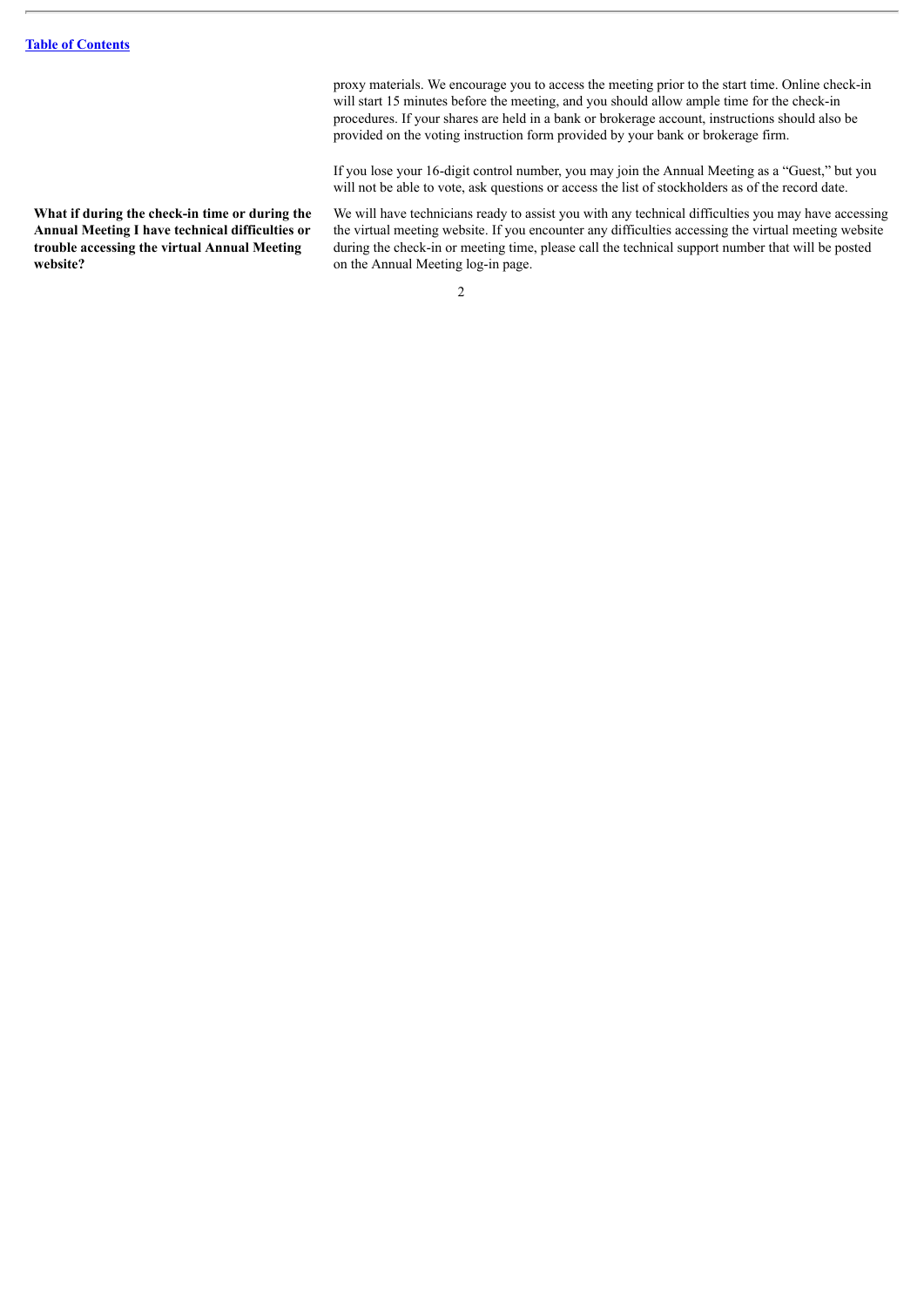# **VOTING PROCEDURES**

<span id="page-5-0"></span>YOUR VOTE IS IMPORTANT. PLEASE TAKE THE TIME TO VOTE. Stockholders have a choice of voting over the internet, by telephone, by mail using a proxy card, or by attending the 2022 Annual Meeting virtually. Please refer to the proxy card or other voting instructions included with these proxy materials for information on the voting methods available to you. If you vote over the internet, by **telephone, or virtually at the 2022 Annual Meeting, you do not need to return your proxy card.**

| Who can vote?                                                                                                                                                     | Each share of our common stock that you owned as of the close of business on April 11, 2022 (the<br>"record date") entitles you to one vote on each matter to be voted upon at the 2022 Annual<br>Meeting. On the record date, there were 33,540,042 shares of MiNK common stock issued,<br>outstanding, and entitled to vote.                                                                                                                                                                                                                                                                                                       |
|-------------------------------------------------------------------------------------------------------------------------------------------------------------------|--------------------------------------------------------------------------------------------------------------------------------------------------------------------------------------------------------------------------------------------------------------------------------------------------------------------------------------------------------------------------------------------------------------------------------------------------------------------------------------------------------------------------------------------------------------------------------------------------------------------------------------|
| Why did I receive a one-page notice in the mail<br>regarding the internet availability of proxy<br>materials instead of a full set of printed proxy<br>materials? | Pursuant to the "notice and access" rules adopted by the SEC, we provide stockholders access to<br>our proxy materials over the internet. Accordingly, we sent a Notice of Internet Availability of<br>Proxy Materials ("Notice") to all of our stockholders as of the record date. The Notice includes<br>instructions on how to access our proxy materials over the internet and how to request a printed<br>copy of these materials. In addition, by following the instructions in the Notice, stockholders may<br>request to receive proxy materials in printed form by mail or electronically by e-mail on an<br>ongoing basis. |
|                                                                                                                                                                   | Choosing to receive your future proxy materials by e-mail will save us the cost of printing and<br>mailing documents to you and will reduce the impact of our annual meetings of stockholders on<br>the environment. If you choose to receive future proxy materials by e-mail, you will receive an<br>e-mail next year with instructions containing a link to those materials and a link to the proxy<br>voting site. Your election to receive proxy materials by e-mail will remain in effect until you<br>revoke the election and request a full set of printed proxy materials.                                                  |
| What is the difference between holding shares<br>directly in my name and holding shares in<br>"street name"?                                                      | If your shares are registered directly in your name with our transfer agent, American Stock<br>Transfer & Trust Company, LLC, you are considered the "stockholder of record." The Notice was<br>sent directly to you by our tabulator, Broadridge Financial Solutions, Inc. ("Broadridge"), on<br>behalf of MiNK.                                                                                                                                                                                                                                                                                                                    |
|                                                                                                                                                                   | If your shares are held for you in an account by a broker, bank, or other nominee, you are<br>considered the beneficial owner of shares held in "street name."                                                                                                                                                                                                                                                                                                                                                                                                                                                                       |
| How do I vote?                                                                                                                                                    | If your shares are registered directly in your name, you may vote:                                                                                                                                                                                                                                                                                                                                                                                                                                                                                                                                                                   |
|                                                                                                                                                                   | Over the internet. Go to the website of our tabulator, Broadridge, at<br>http://www.proxyvote.com and follow the instructions. Your shares will be voted according to                                                                                                                                                                                                                                                                                                                                                                                                                                                                |

internet, your vote must be received by 11:59 P.M. Eastern Time on June 7, 2022. 3

your instructions. If you do not specify how you want to vote your shares, your internet vote will not be completed and you will receive an error message. If you hold your shares directly and wish to vote over the internet, your vote must be received by 11:59 P.M. Eastern Time on June 7, 2022. If your shares are held in a Company stock plan and you wish to vote over the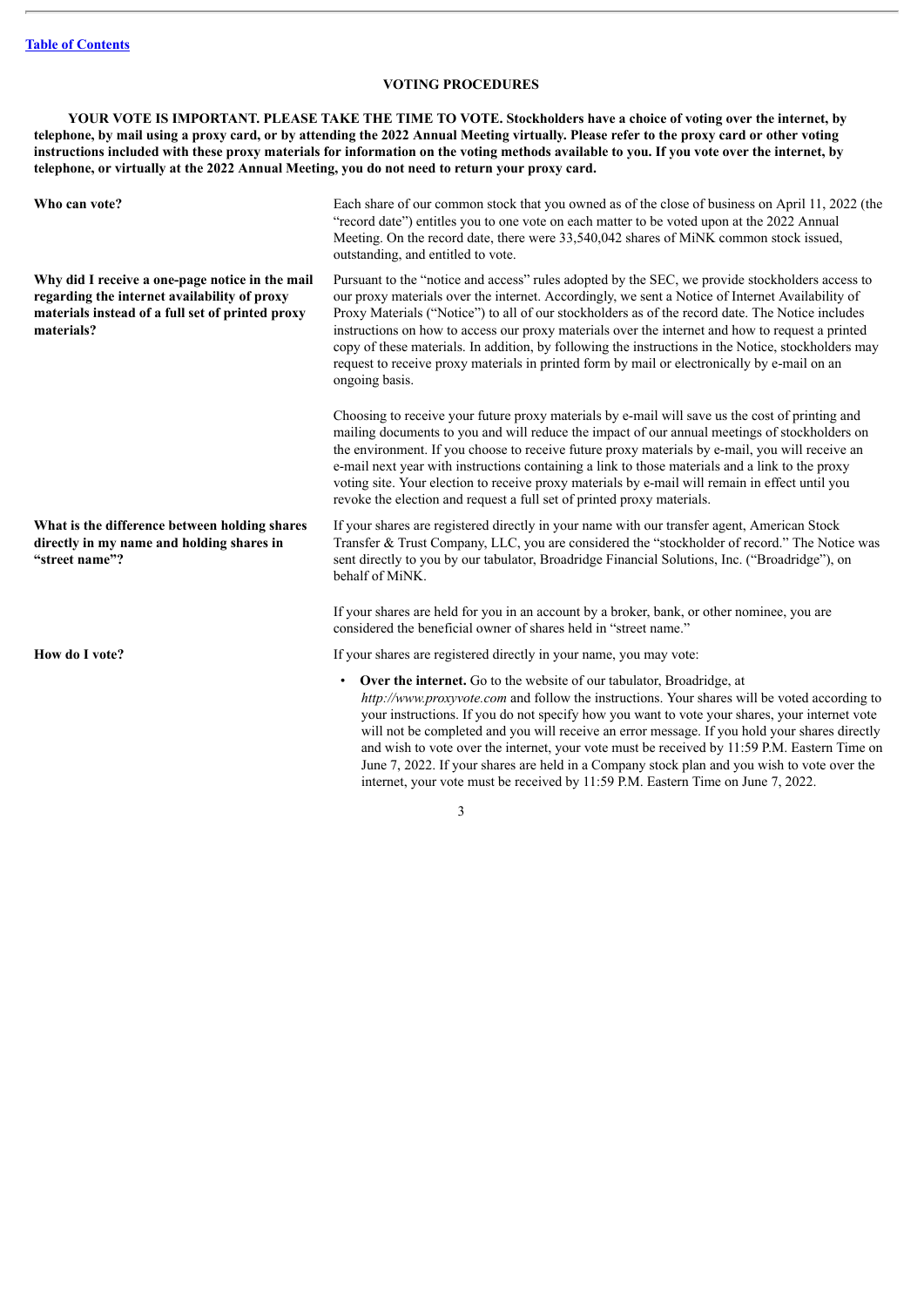• **By telephone.** Dial 1-800-690-6903 using any touch-tone telephone and follow the instructions. Your shares will be voted according to your instructions. If you hold your shares directly and wish to vote over the telephone, your vote must be received by 11:59 P.M. Eastern Time on June 7, 2022. If your shares are held in a Company stock plan and you wish to vote over the telephone, your vote must be received by 11:59 P.M. Eastern Time on June 7, 2022. • **By mail.** Complete and sign the enclosed proxy card and mail it in the enclosed postage prepaid envelope to Vote Processing, c/o Broadridge, 51 Mercedes Way, Edgewood, NY 11717. The proxy card delivered by mail must be received on or prior to June 7, 2022. Your shares will be voted according to your instructions. If you do not specify how you want your shares voted, they will be voted as recommended by our Board of Directors. • **At the 2022 Annual Meeting.** You may vote your shares at www.virtualshareholdermeeting.com/INKT2022 during the 2022 Annual Meeting. You will need the 16-digit control number that is on either the notice or the proxy card when voting. Additional instructions regarding voting will be provided on the 2022 Annual Meeting website. **If your shares are registered in "street name,"** you have the right to direct your broker, bank, or nominee how to vote your shares by using the voting instruction card included in the mailing, or by following their instructions for voting over the internet or by telephone. **How can I change my vote? If your shares are registered directly in your name**, you may revoke your proxy and change your vote at any time before the 2022 Annual Meeting. To do this, you must do one of the following: Vote over the internet as instructed above. Only your latest internet vote is counted. • Vote by telephone as instructed above. Only your latest telephonic vote is counted. Sign a new proxy card and submit it as instructed above. Attend the 2022 Annual Meeting and virtually vote at the meeting. **Attending the meeting will not revoke your proxy unless you specifically request it.** Please refer to the instructions on page 1 for information on how to attend our 2022 Annual Meeting. You may vote during the meeting by following the instructions available on the meeting website. **If your shares are held in "street name,"** you may submit new voting instructions by contacting your broker, bank, or nominee. You may also vote at the 2022 Annual Meeting if you deliver a valid and completed proxy card as described in the answer to the "How do I vote?" question above. **Will my shares be voted if I do not return my proxy? If your shares are registered directly in your name**, your shares will not be voted if you do not vote over the internet, vote by telephone, return your proxy, or vote via the web portal at the 2022

4

Annual Meeting.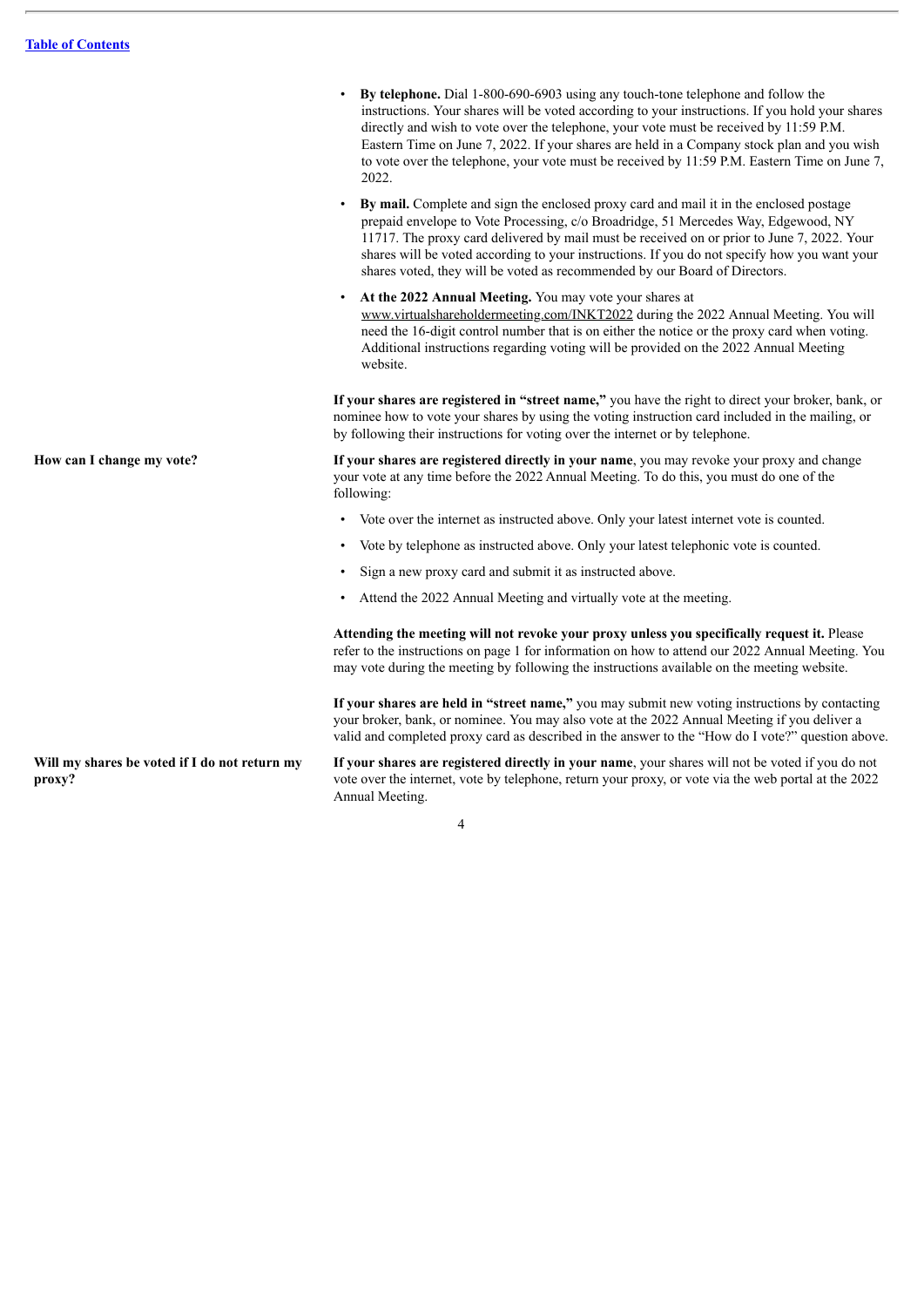nominee has authority to vote customers' unvoted shares on some routine matters. If you do not give a proxy to your broker, bank, or nominee to vote your shares, it may either vote your shares on routine matters, or leave your shares unvoted. Proposal 2 (to ratify the appointment of KPMG LLP as our independent registered public accounting firm) is the only proposal that is considered a routine matter for this purpose. Your broker, bank, or nominee cannot vote your shares with respect to non-routine matters unless they receive your voting instructions. We encourage you to provide voting instructions to your broker, bank, or nominee by giving them your proxy. This ensures your shares will be voted at the 2022 Annual Meeting according to your instructions. You should receive directions from your broker, bank, or nominee about how to submit your proxy to them at the time you receive this proxy statement. **What does it mean if I receive more than one proxy card?** It means that you have more than one account, which may be at the transfer agent or brokers. Please vote over the internet or by telephone, or complete and return all proxies for each account to ensure that all of your shares are voted. **How many shares must be present to hold the 2022 Annual Meeting?** A majority of our outstanding shares of common stock as of the record date must be present at the 2022 Annual Meeting to hold the meeting and conduct business. This is called a quorum. Shares are counted as present at the meeting if the shares are voted in person or by proxy at the meeting. Shares that are present that vote to abstain or do not vote on one or more of the matters to be voted upon are counted as present for establishing a quorum. If a quorum is not present, the 2022 Annual Meeting will be adjourned until we obtain a quorum. **What vote is required to approve each matter and how are votes counted? Proposal 1—To elect Peter Behner, Jennifer Buell and Ulf Wiinberg as Class I directors, each for a term of three years expiring at the 2025 Annual Meeting of Stockholders.**

The nominees for director receiving the highest number of votes FOR election will be elected as a director. This is called a plurality. You may vote FOR the nominees or WITHHOLD your vote from one or more of the nominees. If your shares are held by your broker, bank, or nominee in "street name" and if you do not vote your shares or instruct your broker, bank, or nominee how to vote with respect to this item, your unvoted shares will be counted as "broker non-votes" (when a broker does not have authority to vote on the proposal in question). "Broker non-votes" are not counted for purposes of electing directors. Votes that are withheld will not be included in the vote tally for the election of directors and will have no effect on the results of the vote.

**If your shares are held in "street name,"** your broker, bank, or nominee, under certain circumstances, may vote your shares for you if you do not return your proxy. A broker, bank, or

**Proposal 2—To ratify the appointment of KPMG LLP as our independent registered public accounting firm for the fiscal year ending December 31, 2022.**

To approve Proposal 2, a majority of the votes cast by stockholders present in person or represented by proxy at the 2022 Annual Meeting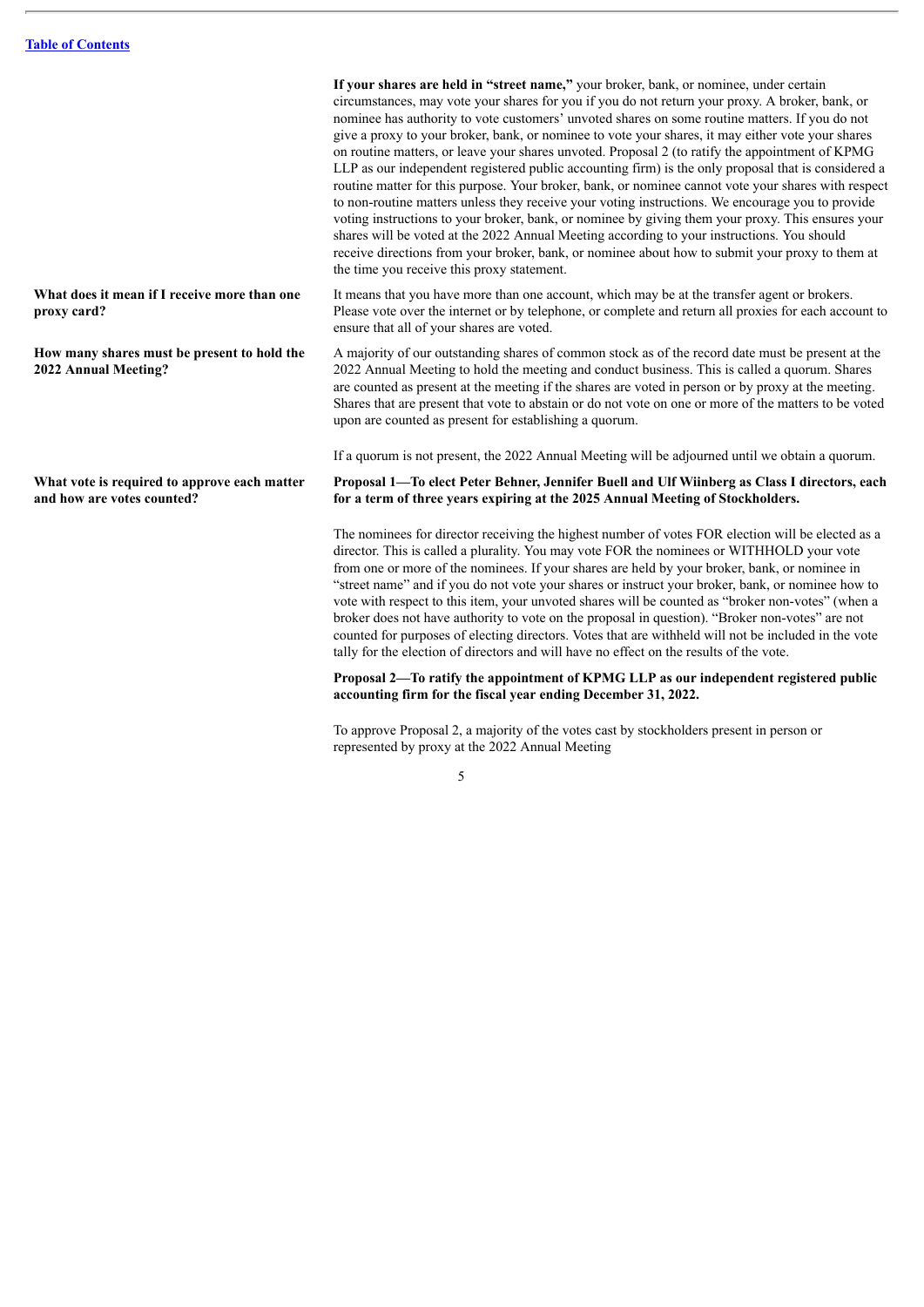**How does the Board of Directors recommend that I vote?**

**Are there other matters to be voted on at the 2022 Annual Meeting?**

**Where do I find the voting results of the 2022 Annual Meeting?**

**How can I receive future proxy statements and annual reports over the internet instead of receiving printed copies in the mail?**

and voting on the matter must vote FOR Proposal 2. If your shares are held by your broker, bank, or nominee in "street name," and you do not vote your shares, your broker, bank, or nominee has authority to vote your unvoted shares on Proposal 2. If the broker, bank, or nominee does not vote your unvoted shares, there will be no effect on the vote because these "broker non-votes" are not considered to be voting on the matter. Abstentions will not be counted as votes cast or shares voting on Proposal 2 and will have no effect on the vote.

Our Board of Directors recommends that you vote:

- FOR Proposal 1—To elect the nominated Class I directors, each for a term of three years expiring at the 2025 Annual Meeting of Stockholders.
- FOR Proposal 2—To ratify the appointment of KPMG LLP as our independent registered public accounting firm for the fiscal year ending December 31, 2022.

We do not know of any other matters that may come before the 2022 Annual Meeting. If any other matters are properly presented to the meeting, the persons named in the accompanying proxy card should vote, or otherwise act, in accordance with their judgment.

We will report the voting results in a Current Report on Form 8-K to be filed with the SEC within four business days after the end of the 2022 Annual Meeting.

**Who bears the costs of soliciting these proxies?** We will bear the costs of soliciting proxies. In addition to the mailing of these proxy materials, our directors, officers, and employees may solicit proxies by telephone, e-mail, and in person, without additional compensation. Upon request, we will also reimburse brokerage houses and other custodians, nominees, and fiduciaries for their reasonable out-of-pocket expenses for distributing proxy materials to stockholders.

> This proxy statement and our Annual Report on Form 10-K for the year ended December 31, 2021 are available on our website at

*https://investor.minktherapeutics.com/financial-information/sec-filings*. Most stockholders can elect to view future proxy statements and annual reports over the internet instead of receiving printed copies in the mail.

**If your shares are registered directly in your name,** you can choose this option when you vote over the internet and save us the cost of producing and mailing these documents. You can also choose to view future proxy statements and annual reports over the internet. Your election to receive proxy materials by e-mail will remain in effect until you revoke the election and request a full set of printed proxy materials. If you choose to receive future proxy materials by e-mail, you will receive an e-mail next year with instructions containing a link to those materials and a link to the proxy voting site.

**If your shares are held in "street name,"** you should check the information provided by your broker, bank, or other nominee for instructions on how to elect to view future proxy statements and annual reports over the internet. No material on our website is part of this proxy statement.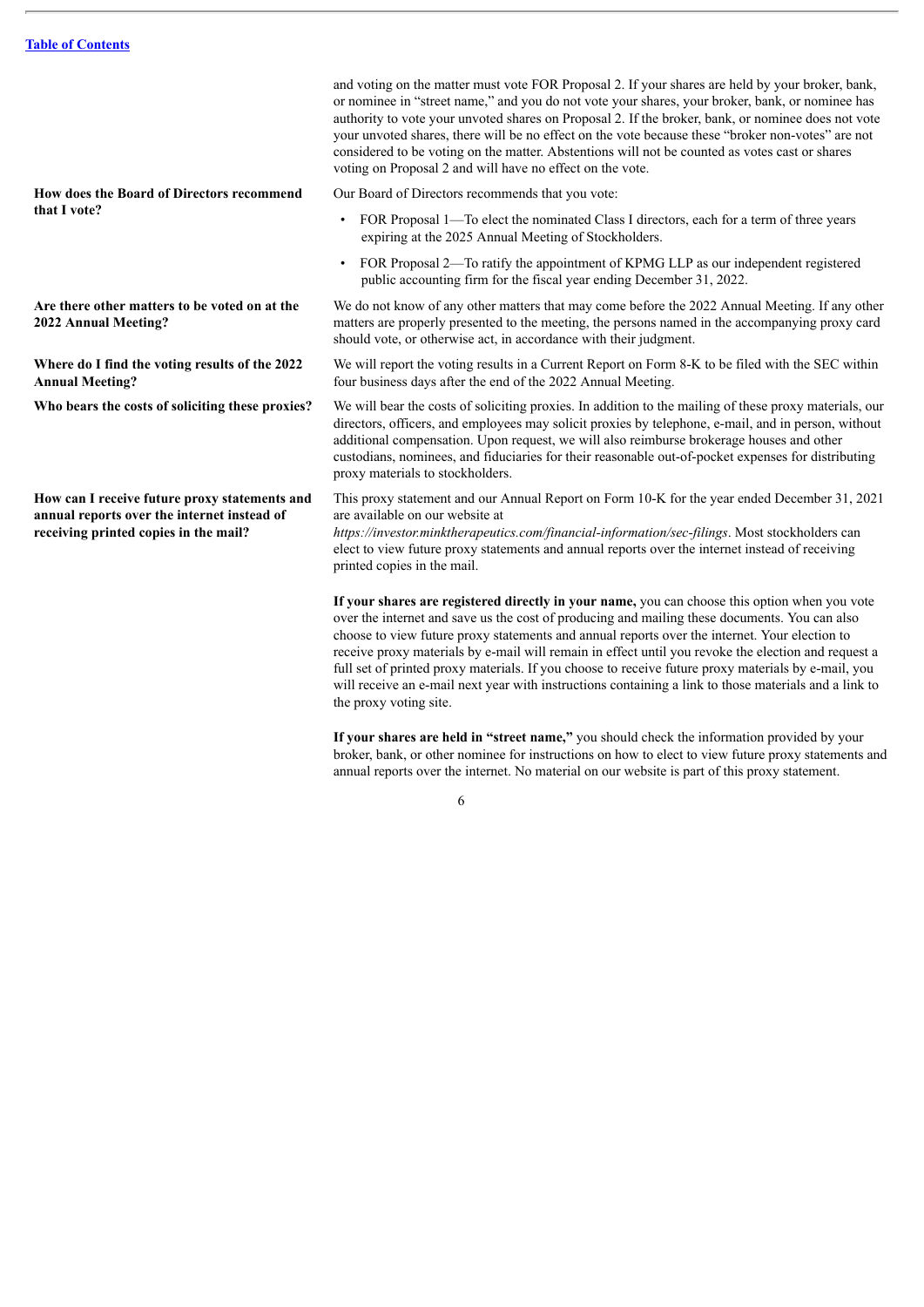# **PROPOSAL 1—ELECTION OF DIRECTORS**

### <span id="page-9-0"></span>The Board of Directors has nominated the individuals listed below for election as Class I directors. Each nominee currently serves as a Class I *director.*

Our Board of Directors (the "Board") is divided into three classes. One class is elected each year and members of each class hold office for threeyear terms. The Board currently consists of seven members. Three members are Class I directors, with terms expiring at the 2022 Annual Meeting of Stockholders. Two members are Class II directors, with terms expiring at the 2023 Annual Meeting of Stockholders. Two members are Class III directors, with terms expiring at the 2024 Annual Meeting of Stockholders. The Board has nominated Peter Behner, Jennifer Buell and Ulf Wiinberg, each of whom is a current Class I director, for re-election to a term expiring at the 2025 Annual Meeting of Stockholders.

For more information on nomination of directors, see "Nominating and Corporate Governance Committee" below in the section entitled "Our Corporate Governance—Committees of the Board."

Your vote is requested in favor of Peter Behner, Jennifer Buell and Ulf Wiinberg, the nominees listed below, as Class I directors. The nominees have indicated their willingness to serve, if elected, but if they should be unable or unwilling to serve, proxies may be voted for substitute nominees designated by the Board.

There are no family relationships between or among any of our executive officers, directors, or nominee for director.

Below are the names and certain information about each member of the Board, including the nominees for election as Class I directors:

# **NOMINEES FOR CLASS I DIRECTORS – TERMS TO EXPIRE IN 2022**

*Peter Behner* Age: 58

*Director since 2021 (a) Audit Committee (b) Nominating and Corporate Governance Committee*

Mr. Behner has been in equity partnership positions for the past 18 years at a number of global strategy and management consulting firms. Since July 2020, Mr. Behner has served as Global Health Sciences & Wellness Strategy and Transactions Leader at Ernst & Young. Mr. Behner joined Ernst & Young in September 2018 as the Global Transaction Services Leader for the Pharmaceutical and Lifesciences Industries. From 2013 to June 2018 Mr. Behner was European Head of Health Industries and Consulting Leader for the Pharma & Lifesciences Industries for the EMEA region for Strategy&, a PricewaterhouseCoopers ("PwC") company. From 2005 until its 2013 acquisition by PwC, Mr. Behner was an equity partner at Booz & Company ("BC"), together with Booz Allen Hamilton ("BAH") prior to BC's spin-out from BAH. From 2003 to 2005 Mr. Behner was a partner at A.T. Kearney in its German Division, and from 2004 to 2005 he was Head of A.T. Kearney's European Pharmaceutical and Life Science Industry group. Additionally, since April 2015, Mr. Behner has served as a Principal of Rottendorf GmbH, a pharmaceutical contract development and manufacturing company. He holds a combined BE & ME degree in Mechanical Engineering for RWTH Aachen University in Germany. We believe Mr. Behner is qualified to serve as a member of our board of directors due to his extensive experience as a consultant in the life science and pharmaceuticals industry.

 $\overline{7}$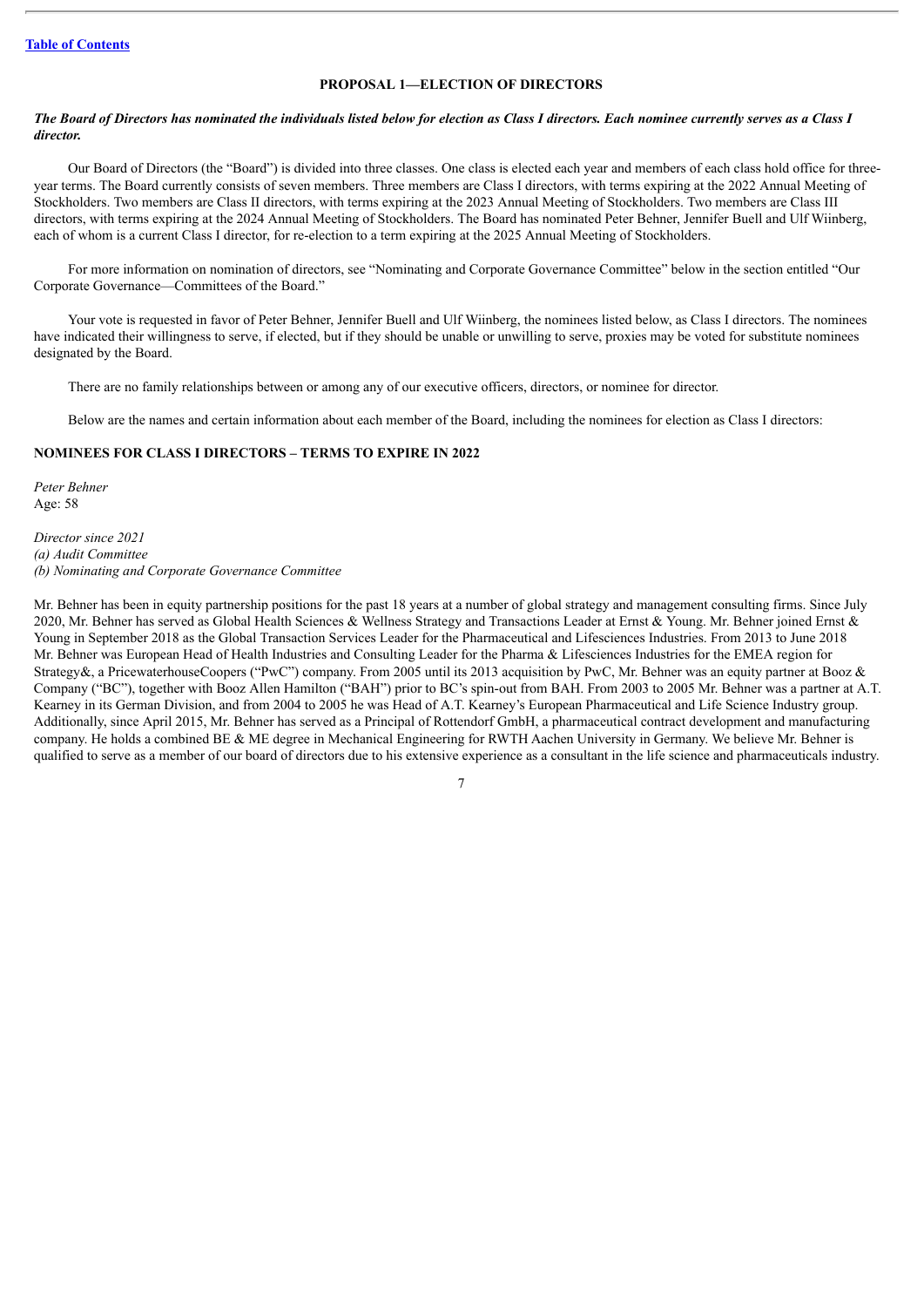*Jennifer Buell, Ph.D.* Age: 47

*Director since 2021*

Dr. Buell has served as our President and Chief Executive Officer since February 2021. She brings more than 25 years of biopharmaceutical experience, leading teams to advance discovery candidates through to clinical development and commercialization. Dr. Buell was previously Chief Operating Officer at Agenus from 2018 to December 2021 and became the President at Agenus in December 2019 until December 2021. Dr. Buell continues to provide certain consulting services to Agenus. Since July 2020, Dr. Buell has served as a director of Protagenic Therapeutics, Inc. Dr. Buell has more than 25 years of biopharmaceutical R&D experience. From November 2013 to July 2016, Dr. Buell was Vice President, Research and Development Operations and Program Management at Agenus, expanding her role to include external affairs from July 2016 to November 2017, and from November 2017 to November 2018, she served as the Chief Communications and External Affairs Officer of Agenus. Prior to Agenus, Dr. Buell held leadership positions in R&D operations at Bristol-Myers Squibb and Harvard Clinical Research Institute (Baim), where she was involved in the development strategy and operations for a portfolio of industry and government-sponsored clinical programs. She obtained her Ph.D. in Cellular, Biochemical, and Molecular Biochemistry with an M.S. in Biostatistics from Tufts. We believe Dr. Buell is qualified to serve as a member of our board of directors due to her extensive experience in the life sciences industry, including as an executive, and her familiarity with MiNK from her role as an executive officer.

*Ulf Wiinberg* Age: 63 *Director since 2017 (a) Compensation Committee (Chair)*

Mr. Wiinberg has almost 20 years of senior leadership experience, most recently serving as Chief Executive Officer of X+Vax Technology A.S., a biotech company committed to developing vaccines against pathogens acquired by mucosal infection such as herpes. Mr. Wiinberg previously served as Chief Executive Officer of H. Lundbeck A/S ("Lundbeck") from June 2008 to December 2014. Lundbeck is a global pharmaceutical company developing and marketing treatments for psychiatric and neurological disorders. He previously served on the boards of several health care industry associations and held multiple executive roles at Wyeth, one of the world's largest research- driven pharmaceutical companies, when was acquired by Pfizer in 2009. He served as President of Wyeth Europe, Africa and Middle East; President of Consumer Healthcare; Managing Director of Wyeth UK, and in various commercial positions. Mr. Wiinberg currently serves on the boards of UCB SA, a global biopharmaceutical company based in Belgium, Hansa Medical AB (Chairman), a Swedish biopharmaceutical company, Alfa Laval AB, a Swedish industrial company, and Agenus. Mr. Wiinberg brings to our Board years of experience in the biotechnology, pharmaceutical and healthcare industries internationally as well as extensive corporate governance experience.

# **CLASS II DIRECTORS – TERMS TO EXPIRE IN 2023**

*Garo H. Armen, Ph.D.* Age: 69 *Founder and Chairman of MiNK Therapeutics, Inc. Director since 2017*

Dr. Armen has served as the Chairman of our Board since July 2017. Dr. Armen also serves as Chairman and Chief Executive Officer of Agenus, which he co-founded in 1994. Dr. Armen previously served as President of Agenus from the company's founding until December 2019. From mid-2002 through 2004, he was Chairman of the Board of Directors for the biopharmaceutical company Elan Corporation, plc which he helped restructure. Dr. Armen currently serves as non-executive Chairman of the Board of Directors of Protagenic Therapeutics,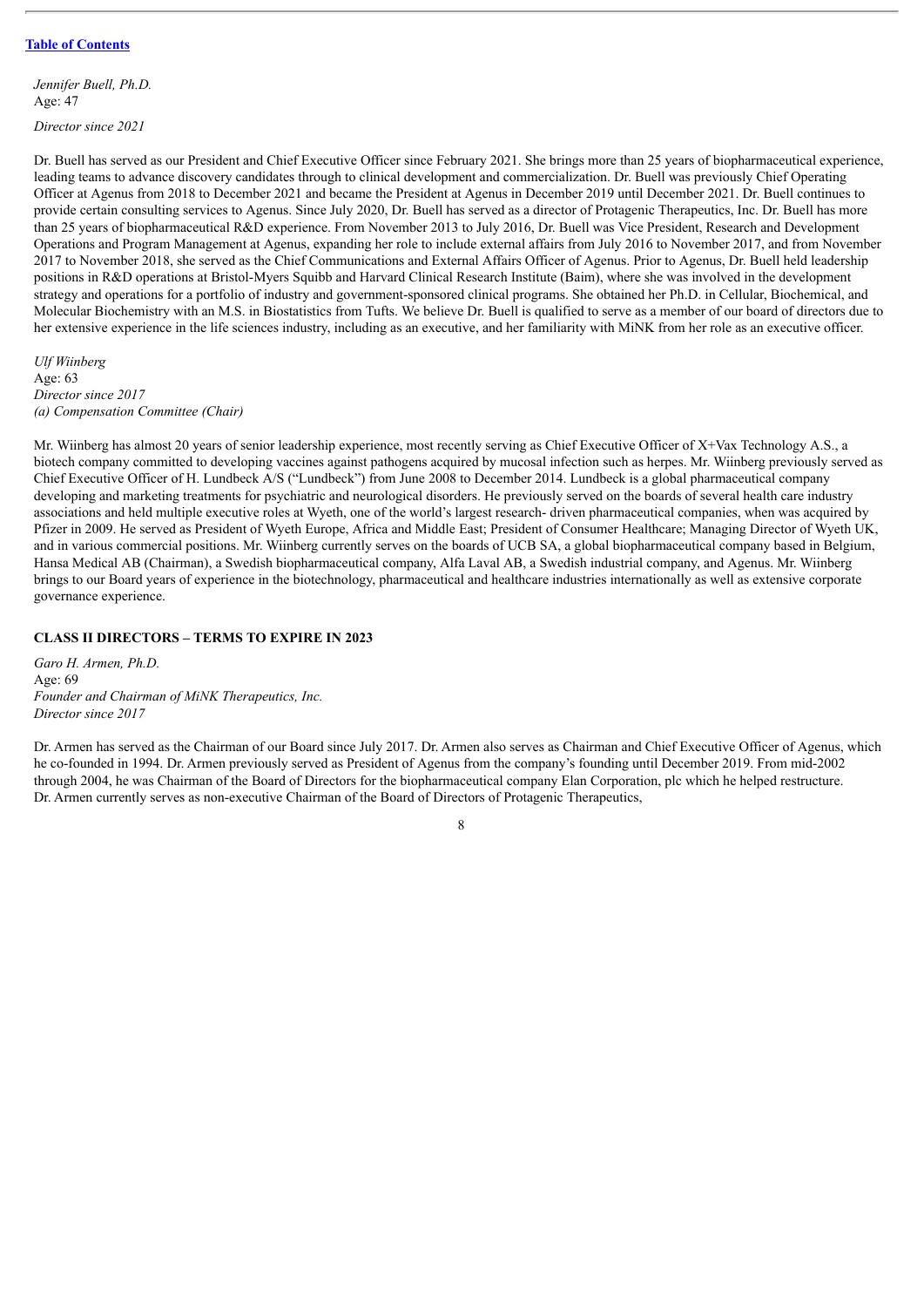Inc., a publicly held biotechnology company. Dr. Armen is also the founder and Chairman of the Children of Armenia Fund, a philanthropic organization established in 2000 that is dedicated to the positive development of the children and youth of rural Armenia. He holds a Ph.D. degree in physical organic chemistry from the City University of New York. We believe Dr. Armen is qualified to serve as a member of our board of directors due to his extensive experience in the life sciences industry, including serving as an executive.

*Barbara Ryan* Age: 62 *Chief Executive Of icer of Barbara Ryan Advisors*

*Director since 2021 (a) Audit Committee (Chair) (b) Compensation Committee*

Ms. Ryan is the CEO of Barbara Ryan Advisors, and a Senior Advisor at EY. Previously, Ms. Ryan was a Wall Street research analyst; a Managing Director and Head of Pharmaceutical Research at Deutsche Bank; and began her career covering the pharmaceutical industry at Bear Stearns in 1982. She has been the lead analyst on high-profile IPO's, including Express Scripts, PSSI, Henry Schein, and Flamel Technologies, and, as a consultant, has provided strategic counsel and tactical support deals, including Shire/Abbvie, Shire/Baxalta, and Allergan/Valeant. Ms. Ryan has raised over \$1.5 B for emerging biopharma companies in IPOs, follow-ons, PIPEs and convertible debt transactions. She has led the IR/PR programs, or served as senior strategic investor relations counsel, to firms including Shire, Cardinal Health, Zoetis, Agenus, Radius Health, Eloxx, Rafael Holdings, Centrexion, Esperion, ContraFect, Relypsa, Syndax, Allergan, and Perrigo. In 2012, Ms. Ryan formed Barbara Ryan Advisors, a life sciences capital markets strategic advisory firm, and joined FTI Consulting as Managing Director. Ms. Ryan is the Founder of Fabulous Pharma Females, a non-profit dedicated to advancing and mentoring women in biopharma. Ms. Ryan is currently a member of the Gilda's Club NYC Board of Directors, serves on several Advisory Boards, and writes a monthly Finance Column for Pharma Executive Magazine. Ms. Ryan serves of the boards of of INVO BioScience, Inc. and Indivior Inc. We believe Ms. Ryan is qualified to serve as a member of the board of directors due to her extensive experience as an executive and consultant in the life science industry and research analyst covering the pharmaceutical industry.

# **CLASS III DIRECTORS—TERMS TO EXPIRE IN 2024**

*John Baldoni, Ph.D.* Age: 70

#### *Director since 2021*

*(a) Nominating and Corporate Governance Committee (Chair)*

Dr. Baldoni has over 40 years of experience in the pharmaceutical industry. He spent 29 years at GSK R&D including 11 years on its Executive Leadership Team, leading its Platform Technology and Science organization which comprised about 40% of R&D headcount. In this role, his organization supported development of small molecules, biopharmaceuticals and cell and gene therapy modalities. Most recently Dr. Baldoni was the Chief Technology Officer of Integral, a biotech formed to integrate healthcare data, computation, and science to redefine the drug discovery and development process. Dr. Baldoni has participated in the research and development of scores of commercial products.

Currently, Dr. Baldoni is an independent consultant, President of Scinovo Consulting LLC and is an advisor to several emerging technology companies. He is a proponent of seeking, integrating and implementing innovative approaches to drug discovery and development. He conceptualized and is currently Senior Science Advisor to the Accelerating Therapeutics for Opportunities in Medicine (ATOM) consortium – an open membership, public/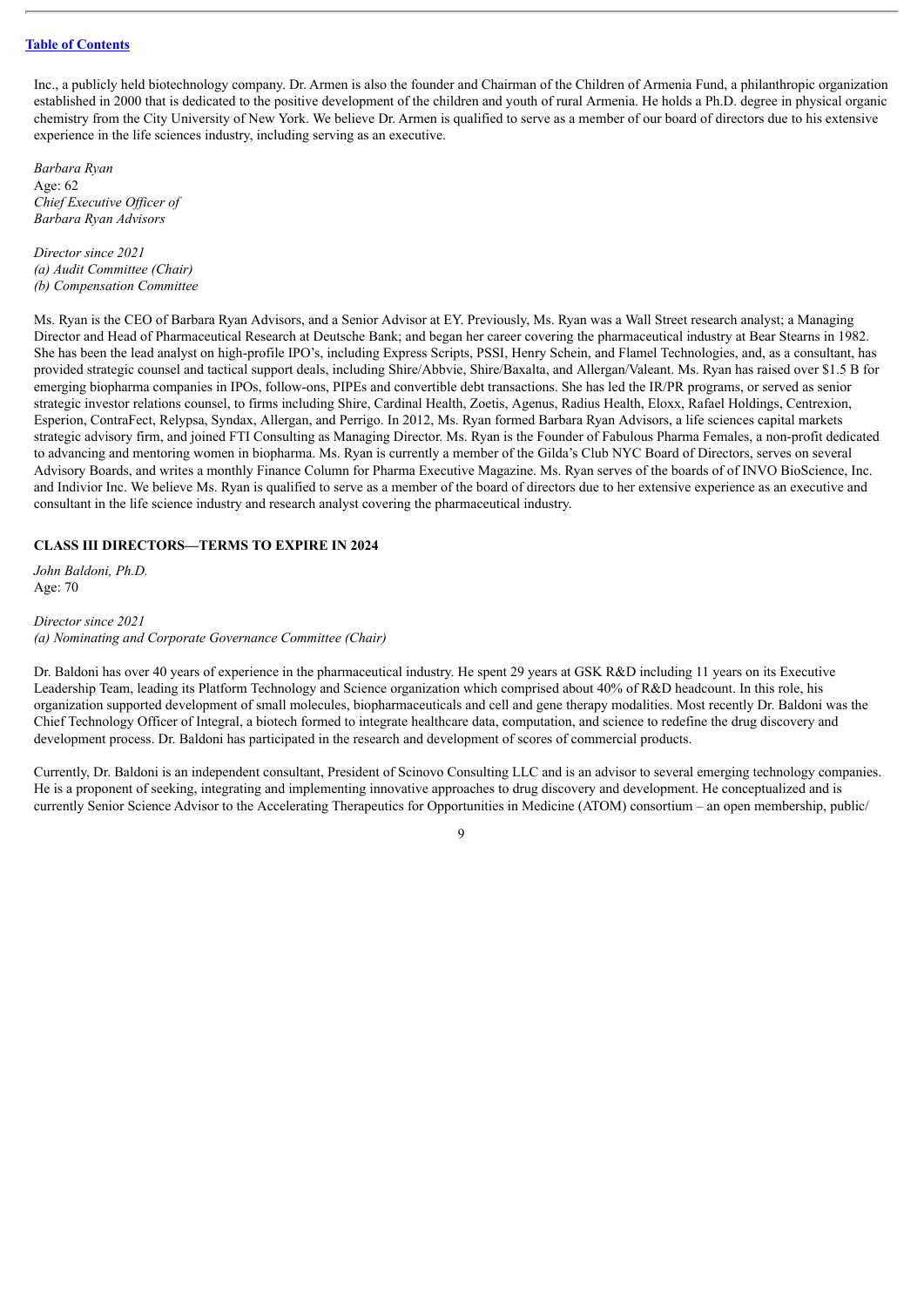private partnership currently comprised of Pharma, Tech, Lawrence Livermore National Laboratory, Frederick National Laboratory for Cancer Research, and the University of California, San Francisco. Dr. Baldoni was Chair of the Executive Committee of the Alliance for Artificial Intelligence in Healthcare, an organization formed to foster improved healthcare by responsible investment, invention, and innovation in artificial intelligence. Dr. Baldoni received his Ph.D. from Penn State University in Biological Chemistry. We believe Dr. Baldoni is qualified to serve as a member of our board of directors due to his extensive experience as a senior leader in the pharmaceutical industry.

*Brian Corvese* Age: 64 President and Founder of Vencor Capital

*Director since 2017 (a) Audit Committee (b) Compensation Committee Chair (c) Nominating and Corporate Governance Committee*

Since 1999, Mr. Corvese has been the President and Founder of Vencor Capital ("Vencor"), a private equity firm with telecommunications and technology investments in the Middle East and Mediterranean regions. Prior to working at Vencor, Mr. Corvese worked on investments in the U.S. and global equity markets as a Managing Director and partner at Soros Fund Management, the largest hedge fund in the world at the time. From 1988 to 1996, Mr. Corvese was a partner at Chancellor Capital Management ("Chancellor"), a \$25 billion money management firm. While at Chancellor, Mr. Corvese was a Portfolio Manager with responsibility for investments made in basic industries, restructurings, and special situations, corporate governance investments, as well as founded and managed his own hedge fund. From 1981 to 1988, Mr. Corvese was with Drexel Burnham Lambert  $^{\prime}$  ("Drexel") as an equity analyst following the chemical and specialty chemical industries and participated in a significant number of merger and acquisition activities. While at Drexel, Mr. Corvese was a member of the top chemical and specialty chemical research team, as ranked by Institutional Investor. Mr. Corvese currently serves on the Board of Directors of Agenus, the National Telecommunications Corporation, based in Cairo, Egypt, Protagenic Therapeutics based in Ontario, Canada. Mr. Corvese earned degrees in finance and political science from The University of Rhode Island and attended New York University Graduate School. With over 30 years of experience in the financial industry, Mr. Corvese brings substantial financial expertise to our Board.

#### *Vote Required*

The three nominees for director receiving the highest number of votes FOR election will be elected as directors. This is called a plurality. If your shares are held by your broker, bank, or nominee in "street name" and if you do not vote your shares or instruct your broker, bank, or nominee how to vote with respect to this item, your unvoted shares will be counted as "broker non-votes." "Broker non-votes" are not counted for purposes of electing directors. You may vote FOR each of the nominees, WITHHOLD your vote from each of the nominees or WITHHOLD your vote from any one of the nominees. Votes that are withheld will not be included in the vote tally for the election of directors and will have no effect on the results of the vote.

*The Board of Directors recommends a vote FOR each of the nominees for Director.*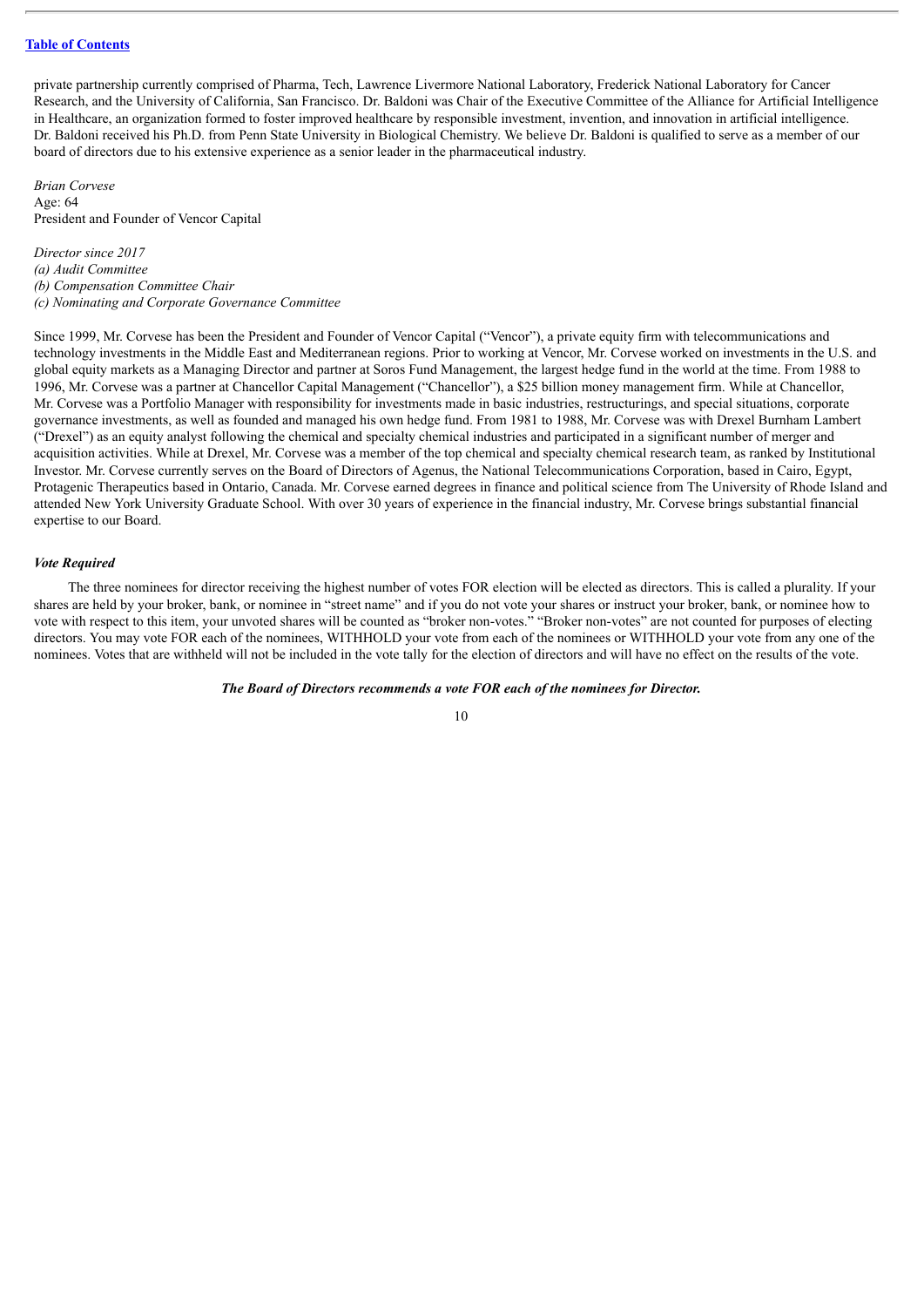# **OUR CORPORATE GOVERNANCE**

# <span id="page-13-0"></span>*Our Commitment to Good Corporate Governance*

We believe that good corporate governance and an environment of high ethical standards are important for MiNK to achieve business success and to create value for our stockholders. The Board is committed to high governance standards and to continually working to improve them. We regularly review our corporate governance practices in light of ongoing changes in applicable law and evolving best practices.

#### *Role of Our Board*

The Board monitors our overall corporate performance, the integrity of our financial controls, risk management and legal compliance procedures. It appoints senior management and oversees succession planning and senior management's performance and compensation. The Board also oversees our short- and long-term strategic and business planning, and reviews with management its business plan, financing plans, budget, and other key financial and business objectives.

Members of the Board keep informed about our business through discussions with our Chief Executive Officer and other members of our senior management team, by reviewing materials provided to them by management on a regular basis and in preparation for Board and committee meetings, and by participating in meetings of the Board and its committees. Senior management regularly reviews key portions of our business and its progress with the Board. These practices afford the Board members the opportunity to actively participate in risk management assessment and raise questions and engage in discussions with management regarding areas of potential risk and opportunities to mitigate such risk. The Audit Committee of the Board reviews the risk management practices of the Company and both the Nominating and Corporate Governance Committee and the Audit Committee receive periodic updates from senior management outlining areas of compliance focus and proposed recommendations. Additionally, the Compensation Committee reviews the Company's executive compensation program and the incentives created by the executive compensation program, to assess whether our compensation arrangements encourage excessive or properly calibrate risk-taking by our executives.

We introduce our executives and other employees to the Board so that the Board can become familiar with our key talent. Dr. Garo H. Armen, our Chairman, introduces each new Board member to our Corporate Governance policies and their responsibilities to the Company as a director. Each Board member receives a Board of Directors handbook that provides the director with a summary of these practices and policies.

#### *Board Meetings and Attendance*

In 2021, the Board met five times and acted by written consent six times. During 2021, each of our directors attended at least 75% of (i) the meetings of the Board and (ii) all meetings of committees of the Board on which the director served, during the period in which they were directors. We expect all of our Board members to attend the 2022 Annual Meeting.

#### *Governance Guidelines*

The Board is guided by our Guidelines on Significant Corporate Governance Issues (our "Governance Guidelines"). We believe our Governance Guidelines demonstrate our continuing commitment to good corporate governance. The Board reviews our Governance Guidelines from time to time, as needed, and at least once annually. Our Governance Guidelines are posted on the corporate governance section of our website at *https://investor.minktherapeutics.com/corporate-governance/documents-and-charters*. No material on our website is part of this proxy statement.

# *Performance of Our Board*

We consider it important to continually evaluate and improve the effectiveness of the Board, its committees and its individual members. We do this in various ways. Beginning in 2022 and annually thereafter, the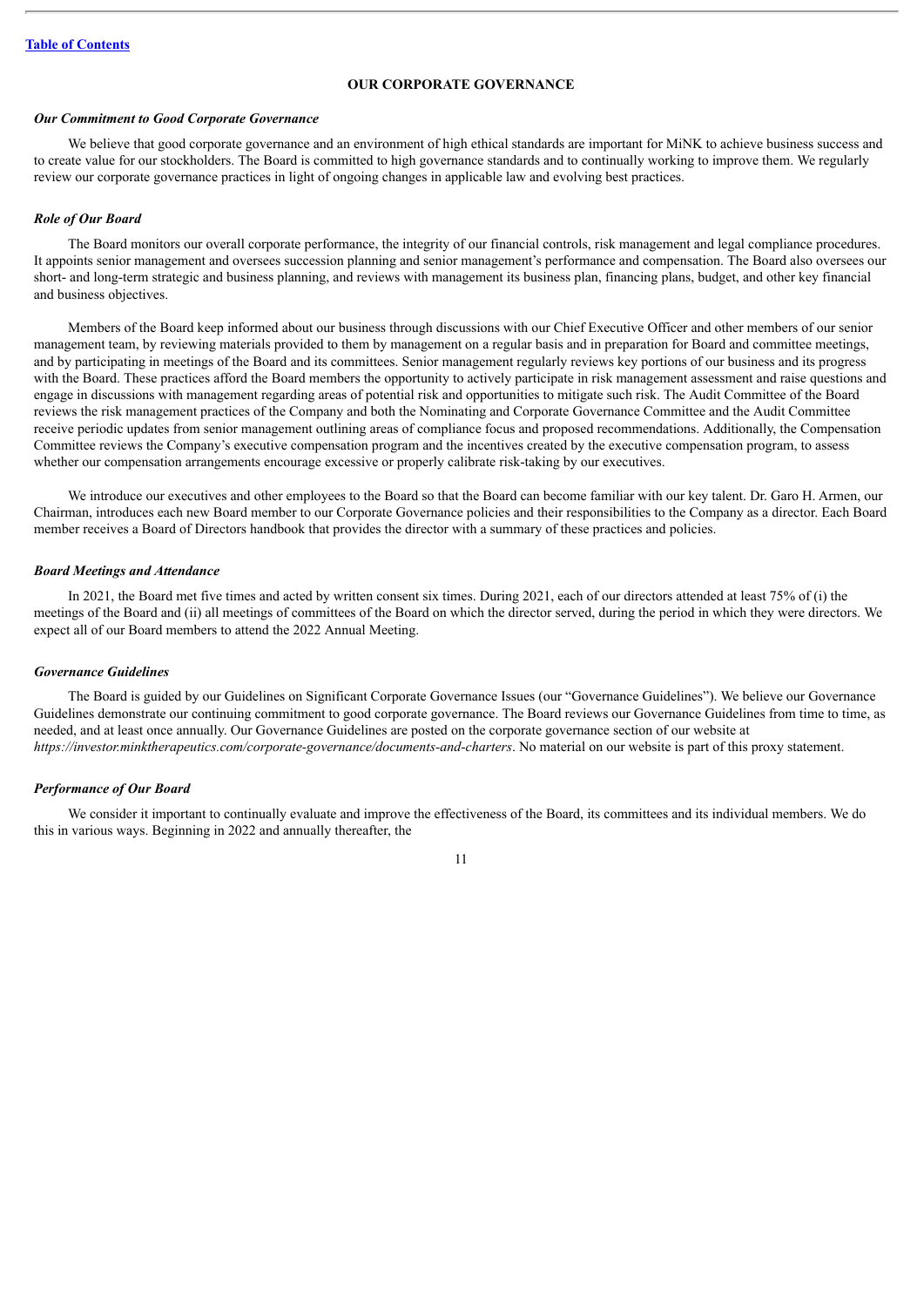Chairman will survey the Board members to assess the effectiveness of the Board and its committees. Using these surveys, the Chairman will assess the Board's performance and the performance of individual members, and report his conclusions to the full Board. The assessment will also evaluate the Board's effectiveness in reviewing executive management, conducting appropriate oversight and adding value to MiNK. Each of the Board's standing committees will also conduct annual self-evaluations.

At each Board meeting, each Board member has the opportunity to assess the effectiveness of the materials presented and the conduct of the meeting, and to offer suggestions for improvement at future meetings.

#### *Code of Business Conduct and Ethics*

The Board originally adopted our Code of Business Conduct and Ethics (the "Code of Ethics") in 2021. The Code of Ethics applies to all members of the Board and all employees of MiNK, including our Chief Executive Officer, and Principal Financial and Accounting Officer. Among other matters, our Code of Ethics prohibits the members of the Board and all employees of MiNK from buying or selling our securities while in possession of material, non-public information about the Company. Our Code of Ethics is posted on the corporate governance section of our website at *https://investor.minktherapeutics.com/corporate-governance/documents-and-charters*. No material on our website is part of this proxy statement. We intend to post on our website all disclosures that are required by law or Nasdaq listing rules concerning any amendments to, or waivers from, our Code of Ethics. Stockholders may request a free printed copy of our Code of Ethics by writing to Investor Relations, MiNK Therapeutics Inc., 149 Fifth Avenue, Suite 500, New York, NY 10010.

#### *Independence of Directors*

Our Governance Guidelines and Nasdaq listing rules provide that a majority of the Board should be composed of independent directors. The Nominating and Corporate Governance Committee annually reviews the independence of the directors and reports to the Board which directors it recommends that the Board determine are independent. The Board then makes the final determination. The Board takes into account Nasdaq listing rules, applicable laws and regulations, and other factors in making its determinations including potential conflicts of interest, transactions, and other relationships that would reasonably be expected to compromise a director's independence. The Board has determined that Dr. Baldoni, Mr. Behner, Mr. Corvese, Ms. Ryan and Mr. Wiinberg are currently independent directors. In making independence determinations with regard to other directors, the Board considered transactions between us and a director or a director's affiliates and any positions a director holds with entities with commercial relationships with us.

#### *Executive Sessions of Independent Directors*

Our independent directors typically meet in executive session without management present after regularly scheduled Board meetings.

#### *Leadership Structure of the Board*

We believe a board should be small enough to permit thorough discussion of issues, but large enough to provide a mix of perspectives, maintain needed expertise and independence and satisfy the duties and responsibilities of the board.

Dr. Armen, a founder of the Company, serves as the Chairman of the Board. We believe that Dr. Armen is best situated to serve as Chairman because he is capable of effectively identifying strategic priorities and leading the discussion and execution of our Company's strategy. Our independent directors and management have different perspectives and roles in strategy development.

The Company's independent directors bring experience, oversight, and expertise from outside the Company and from inside and outside the Company's industry, while Dr. Armen, as Chairman, and Dr. Buell, our Chief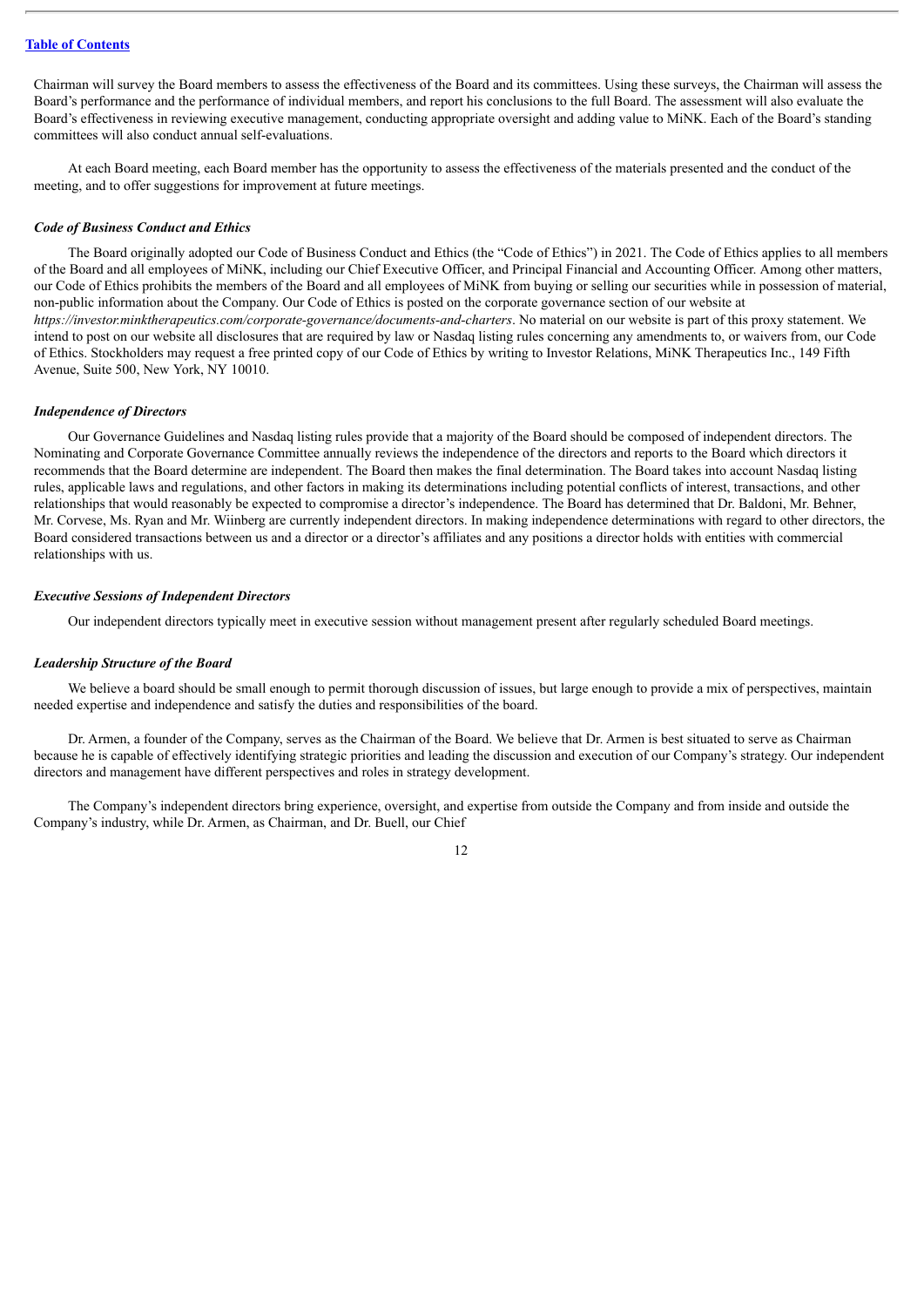Executive Officer bring Company-specific experience and expertise. To assure effective independent oversight, the Company has adopted a number of governance practices, including:

- executive sessions of the independent directors held periodically; and
- an annual performance evaluation of the Chairman and Chief Executive Officer by the independent directors.

#### *Committees of the Board*

The Board currently has three standing committees: the Audit Committee, the Compensation Committee, and the Nominating and Corporate Governance Committee. The Board also appoints from time to time ad hoc committees to address specific matters.

*Audit Committee*

*Members: Barbara Ryan, Chair Peter Behner Brian Corvese*

#### *Meetings in 2021: 1 Action by written consent in 2021: 0*

The Audit Committee consists entirely of independent directors within the meaning of the Nasdaq listing rules and the requirements contemplated by Rule 10A-3 of the Securities Exchange Act of 1934, as amended (the "1934 Act"). Following our initial public offering ("IPO") in 2021, Mr. Behner, Mr. Corvese and Ms. Ryan (Chair) were members of the Audit Committee. The Board determined that Ms. Ryan qualifies as an audit committee financial expert. The Audit Committee's primary function is to assist the Board in monitoring the integrity of our consolidated financial statements and our system of internal control. The Audit Committee has direct responsibility for the appointment, independence, and monitoring of the performance of our independent registered public accounting firm. The committee is responsible for pre-approving any engagements of our independent registered public accounting firm. The committee also reviews our risk management practices, strategic tax planning, preparation of quarterly and annual financial reports, and compliance processes.

The Audit Committee members meet regularly with our independent registered public accounting firm, without management present and with members of management in separate private sessions, to discuss any matters that the committee or these individuals believe should be discussed privately with the committee, including any significant issues or disagreements concerning our accounting practices or consolidated financial statements. The committee also reviews the Code of Ethics annually. The committee conducts a meeting each quarter to review our consolidated financial statements prior to the public release of earnings. The committee has the authority to engage special legal, accounting or other consultants to advise the committee. The committee also has the authority to delegate to subcommittees any responsibilities of the full committee. The Audit Committee charter is posted on the corporate governance section of our website at

*https://investor.minktherapeutics.com/corporate-governance/documents-and-charters*. No material on our website is part of this proxy statement. Please also see the Report of the Audit Committee on page 33.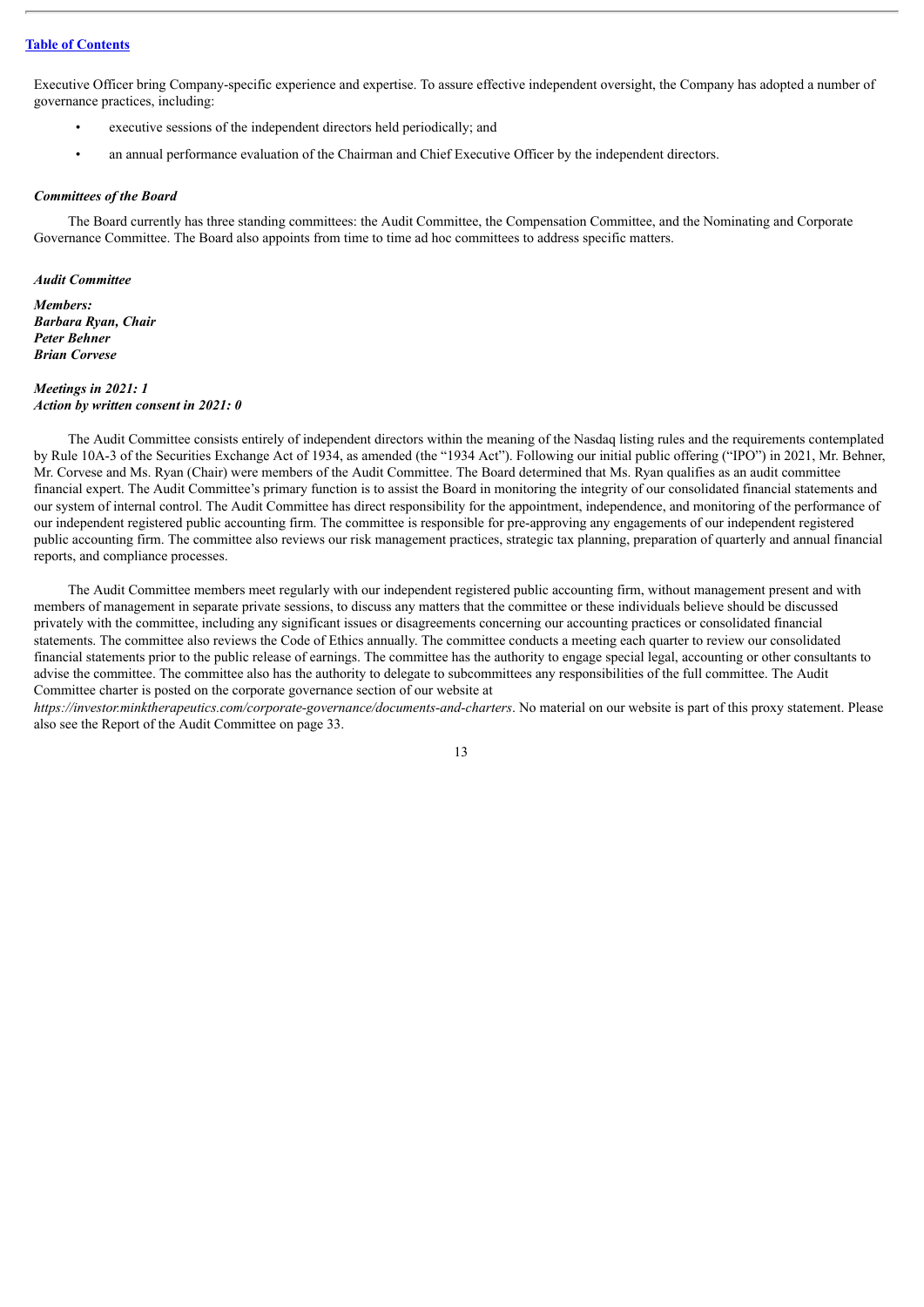*Compensation Committee*

*Members: Brian Corvese, Chair Barbara Ryan Ulf Wiinberg*

#### *Meetings in 2021: 0 Action by written consent in 2021: 0*

The Compensation Committee consists entirely of independent directors within the meaning of applicable Nasdaq listing rules and "non-employee directors" for purposes of Rule 16b-3 under the 1934 Act. Following our IPO in 2021, Mr. Corvese (Chair), Ms. Ryan and Mr. Wiinberg were members of the Compensation Committee. The committee's primary purpose is to approve, administer and interpret our executive, key employee and director compensation and benefit policies. The committee reviews, determines and approves the compensation of the Chief Executive Officer, all other executive officers and certain other key employees. It also reviews and recommends compensation for members of the Board. Additionally, the committee makes recommendations to the Board regarding the adoption of new incentive compensation and equity-based plans and administers existing incentive compensation and equity-based plans.

The Compensation Committee considers data from other companies for compensation comparison purposes and may retain an outside compensation consultant to evaluate our executive and board compensation programs and to provide market reference information relating to executive and board compensation. The committee has the authority to retain legal, accounting, or other consultants to advise the committee. The committee also has the authority to delegate to subcommittees any responsibilities of the full committee. The Compensation Committee charter is posted on the corporate governance section of our website at *https://investor.minktherapeutics.com/corporate-governance/documents-and-charters*. No material on our website is part of this proxy statement.

#### *Nominating and Corporate Governance Committee*

*Members: John Baldoni, Ph.D. Chair Peter Behner Brian Corvese*

#### *Meetings in 2021: 0 Action by written consent in 2021: 0*

The Nominating and Corporate Governance Committee consists entirely of independent directors within the meaning of applicable Nasdaq listing rules. During 2021, the Nominating and Corporate Governance Committee consisted of Dr. Baldoni (Chair), Mr. Behner, and Mr. Corvese. The Nominating and Corporate Governance Committee is responsible for recommending to the Board policies relating to the conduct of Board affairs, the process for annual evaluation of the Board and the Chief Executive Officer, issues of corporate public responsibility, and overseeing the Company's management succession planning process. It periodically evaluates the composition of the Board, the contributions of individual directors, and the Board's effectiveness as a whole. The committee reviews the Company's ethics and compliance activities under the Code of Ethics.

The Nominating and Corporate Governance Committee recommends to our full Board individuals to serve as directors. The committee recommends to the Board guidelines and criteria for Board membership and reviews with the Board, on a periodic basis, the appropriate skills and characteristics required of Board members in the context of the then current needs of MiNK. The committee is responsible for reviewing with the Board the appropriate personal characteristics and professional competencies preferred of Board members, who are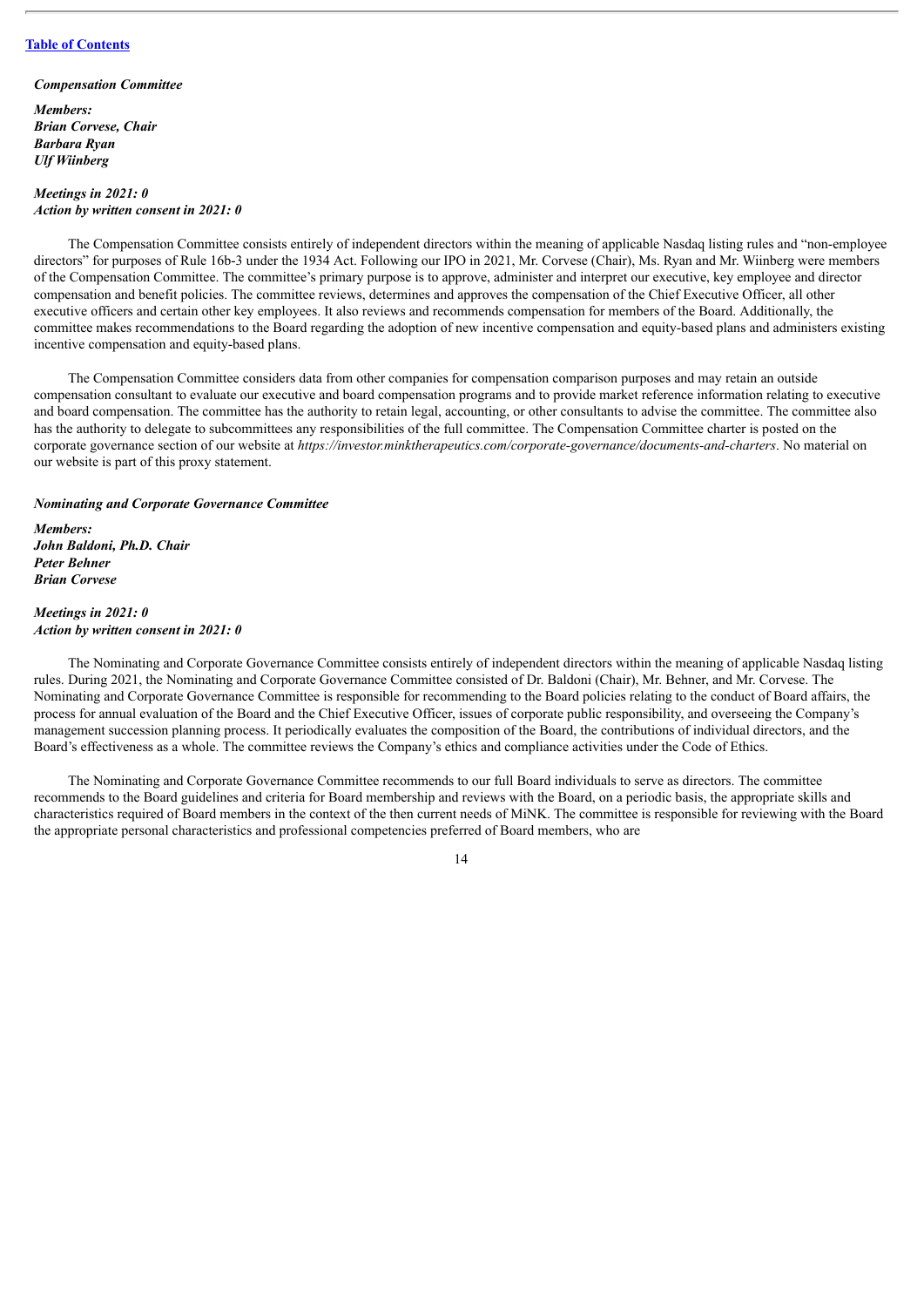expected to work together as a team to properly oversee our strategies and operations. In general, all directors are expected to possess certain personal characteristics necessary to create a highly functional and collegial Board, which include personal and professional integrity, practical wisdom and mature judgment, an inquisitive and objective perspective, and time availability for performing the duties of a director.

The Board, as a group, is expected to encompass a range of talents, ages, skills, diversity, and expertise sufficient to provide sound and prudent guidance with respect to the operations and interests of our business. Examples of desired professional competencies include accounting and financial literacy, industry knowledge, medical or scientific knowledge, and management experience. When evaluating potential new Board appointments, the Nominating and Corporate Governance Committee considers these factors, but does not have any fixed criteria for candidates it recommends because the Board believes that a flexible evaluation process allows the committee to make sound judgments based on the needs of the organization and specific attributes of each candidate without a need for a formal policy. Candidates should also be enthusiastic about service on our Board and working collaboratively with existing Board members to create value for all of our stockholders.

The Nominating and Corporate Governance Committee does not have a formal policy with regard to the consideration of director candidates recommended by stockholders because it does not believe such a policy is necessary given that it intends to evaluate each candidate for whom appropriate biographical information and background material is provided in a timely manner. When considering director candidates, the Nominating and Corporate Governance Committee, in consultation with the Chief Executive Officer and full Board, considers the current strengths on the existing Board, the current needs of the organization, and anticipated future activities and requirements of both the Board and the organization as a whole. Historically, director candidates have been generally identified primarily through referrals and the expansive and diverse network pool of the Board and senior executives. If the committee were to receive a recommendation for a director candidate from a stockholder, the committee expects that it would evaluate such a candidate using the criteria described above. To submit a recommendation for a nomination, a stockholder may write to MiNK Therapeutics Inc., 149 Fifth Avenue, Suite 500, New York, NY 10010, Attention: Secretary.

In addition, our bylaws permit stockholders to nominate individuals, without any action or recommendation by the committee or the Board, for election as directors at an annual meeting of stockholders. For a description of this bylaw provision, see Additional Information on page 34 of this proxy statement. The charter of the Nominating and Corporate Governance Committee is posted on the corporate governance section of our website at *https://investor.minktherapeutics.com/corporate-governance/documents-and-charters*. No material on our website is part of this proxy statement.

#### *Communications with the Board*

You may contact the Board or any committee of the Board by writing to Board of Directors (or specified committee), MiNK Therapeutics Inc., 149 Fifth Avenue, Suite 500, New York, NY 10010., Attn: Secretary. You should indicate on your correspondence that you are a MiNK stockholder. Communications will be distributed to the appropriate committee chairman, or other members of the Board or executive management, as appropriate, depending on the facts and circumstances stated in the communication received. Executive management will generally determine the proper response to inquiries of a commercial nature, which generally will not be forwarded to the Board. Inquiries regarding accounting, internal controls over financial reporting, or auditing matters will be forwarded to the Chair of the Audit Committee, and inquiries involving matters governed by the Code of Ethics will be forwarded to the Chair of the Nominating and Corporate Governance Committee.

#### *Compensation Committee Interlocks and Insider Participation*

The members of the Compensation Committee for the year ended December 31, 2021 were Mr. Corvese (Chair), Ms. Ryan, and Mr. Wiinberg. No member of the Compensation Committee was at any time during 2021,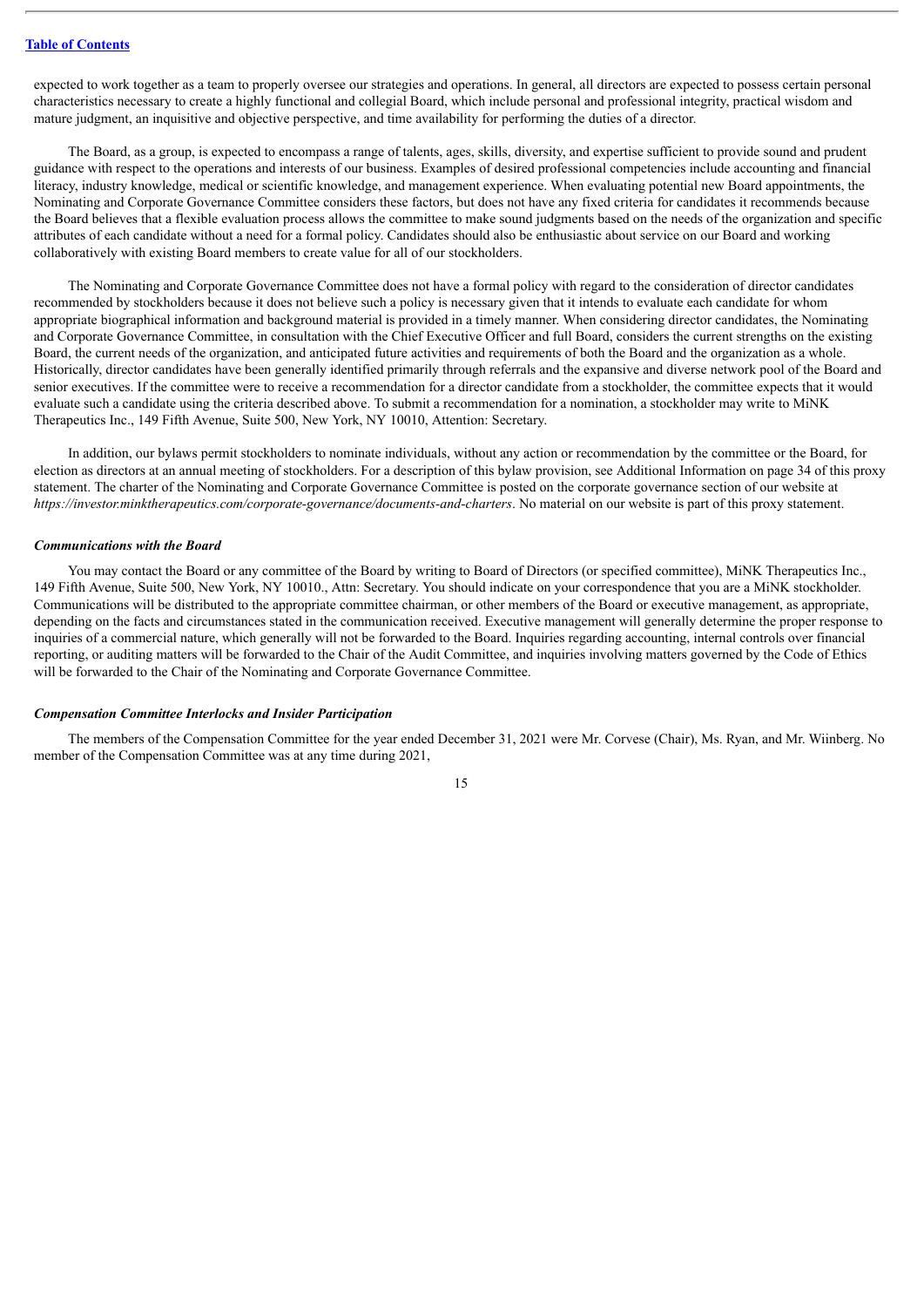or formerly, an officer or employee of MiNK. No executive officer of MiNK has served as a director or member of a compensation committee (or other committee serving an equivalent function) of any other entity while an executive officer of that other entity served as a director of MiNK or member of the Compensation Committee.

#### *Our Executive Of icers*

*Jennifer S. Buell, Ph.D.*, 47, has served as our President and Chief Executive Officer since February 2021. She brings more than 25 years of biopharmaceutical experience, leading teams to advance discovery candidates through to clinical development to commercialization. Additional biographical information about Dr. Buell is set forth on page 8 above.

*Marc van Dijk, Ph.D.*, 59, has served as our Chief Scientific Officer since March 2022. Previously, Dr. van Dijk served as our Chief Technology Officer from March 2020 to March 2022. Between 2014 and March 2022, Dr. van Dijk served as executive director and vice president of platform technology and as Chief Technology Officer at Agenus. Previously, he served as Chief Technology Officer of 4-Antibody, from 2008 until 2014, when it became a subsidiary of Agenus. Prior to this, Dr. van Dijk was Vice President, Antibody Technology at Genmab from 1999 to 2005, and Director of Applied Research at Innogenetics (now Fujirebio) from 2005 to 2007. Dr. van Dijk holds a Ph.D. in molecular biology from Utrecht University.

*Christine M. Klaskin*, 56, has served as our Treasurer since July 2017. Since October 2006, Ms. Klaskin has also served as Vice President, Finance of Agenus. Since joining Agenus in 1996 as finance manager, Ms. Klaskin has held various positions within Agenus's finance department. From 2012 until 2017, Ms. Klaskin was a member of the board of directors of American DG Energy Inc. until its sale to Tecogen Inc. Prior to joining Agenus, Ms. Klaskin was employed by Arthur Andersen as an audit manager. Ms. Klaskin received her Bachelor of Accountancy from The George Washington University.

Under our bylaws, all of our executive officers are elected to their offices on an annual basis until the first meeting of our Board of Directors following our annual stockholder meeting. No family relationships exist among any of our directors or executive officers.

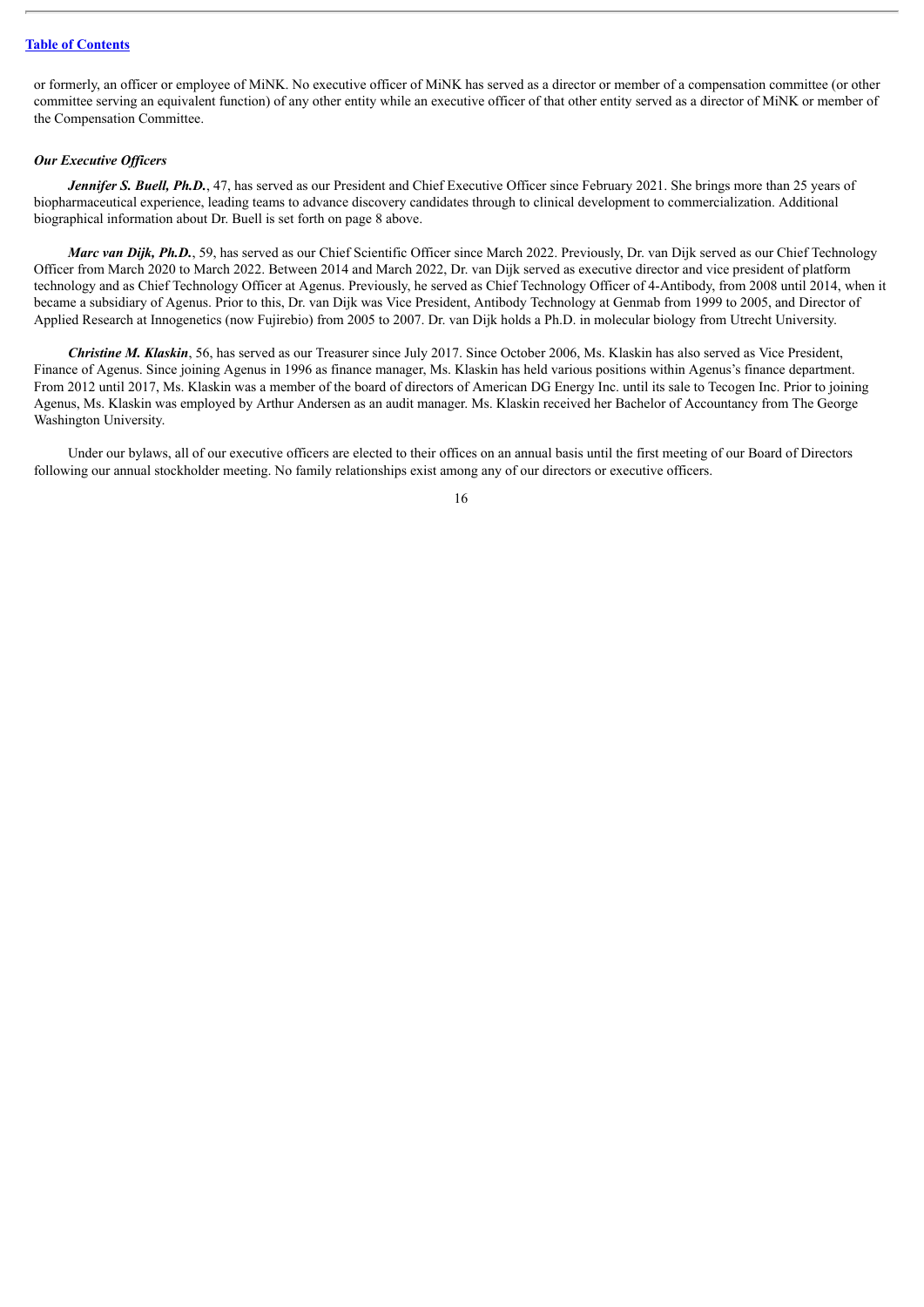#### **EXECUTIVE COMPENSATION**

# <span id="page-19-0"></span>**Introduction**

The following tables and discussion describe the material elements of the compensation awarded to, earned by, or paid to our named executive officers by us under our compensation and benefit plans and programs or, if applicable, by Agenus in respect of their service to us, in each case, for the fiscal year ended December 31, 2021. For 2021, our named executive officers include our current executive officers Jennifer S. Buell, Ph.D., our President and Chief Executive Officer, who also served as the President and Chief Operating Officer of Agenus in 2021, Marc van Dijk, Ph.D., our Chief Scientific Officer, who also served as the Chief Technology Officer of Agenus in 2021, and Christine M. Klaskin, our Treasurer, who also serves as Vice President, Finance, of Agenus, as well as Patrick N. Jordan, who currently serves as our Vice President of Business Operations. These individuals are referred to collectively in this proxy statement as our "named executive officers." Amounts in the tables below do not include any amounts awarded to, earned by, or paid to our named executive officers by Agenus in respect of their employment with or services provided to Agenus.

With respect to our named executive officers who were also officers of Agenus during 2021, and other than with respect to grants of Company equity awards, Agenus and the compensation committee of Agenus were responsible for determining the compensation of such named executive officers in fiscal year 2021. Otherwise, and with respect to all grants of Company equity awards to any of our named executive officers, the Board was responsible for determining the compensation of such executive officers during fiscal year 2021 prior to our initial public offering. Following our initial public offering, our Compensation Committee was generally responsible for making such determinations. Our President and Chief Executive Officer also made recommendations with respect to the compensation of her direct reports for fiscal year 2021.

### **Summary Compensation Table**

The following table sets forth the compensation awarded to, earned by, or paid to our named executive officers in respect of their service to us for the fiscal years ended December 31, 2021 and, if applicable, December 31, 2020:

| <b>Name and Principal Position</b>    | Year | Salary<br>(S)(5) | <b>Bonus</b><br>(S)(6) | <b>Stock</b><br>Awards<br>(S)(7) | Option<br>Awards<br>(S)(8) | All Other<br>Compensation<br>(S)(9) | Total<br>(S) |
|---------------------------------------|------|------------------|------------------------|----------------------------------|----------------------------|-------------------------------------|--------------|
| Jennifer S. Buell, Ph.D.(1)           | 2021 | 232,539          |                        | 2,107,500                        | 1,070,735                  |                                     | 3,890,774    |
| President and Chief Executive Officer | 2020 |                  |                        |                                  | 917                        |                                     | 917          |
| Marc van Dijk, Ph.D. (2)              |      |                  |                        |                                  |                            |                                     |              |
| Chief Scientific Officer              | 2021 |                  |                        |                                  | 107.074                    |                                     | 107,074      |
| Christine M. Klaskin (3)              |      |                  |                        |                                  |                            |                                     |              |
| <i>Treasurer</i>                      | 2021 | 20.019           |                        |                                  |                            | __                                  | 20,019       |
| Patrick N. Jordan (4)                 | 2021 | 360,000          | 94.500                 |                                  | 53,537                     | 7,119                               | 515,156      |
| Vice President of Business Operations | 2020 | 150,000          |                        | 200                              |                            | 4,500                               | 154,700      |

(1) Dr. Buell also served as President and Chief Operating Officer of Agenus during 2021, resigning from that position effective December 31, 2021. She continues to serve as an advisor on Agenus' Executive Council.

(2) Dr. van Dijk served as our Chief Technology Officer during 2021 and was appointed as our Chief Scientific Officer effective March 2, 2022. He also served as the Chief Technology Officer of Agenus during 2021. No amounts paid to Dr. van Dijk were allocated to the Company for 2021. No amounts are reported in this table for Dr. van Dijk for fiscal year 2020 because he was not a named executive officer for fiscal year 2020.

(3) Ms. Klaskin is also Vice President, Finance of Agenus. No amounts are reported in this table for Ms. Klaskin for fiscal year 2020 because she was not a named executive officer for fiscal year 2020.

(4) Mr. Jordan commenced employment with us in November 2020, and currently serves as our Vice President of Business Operations.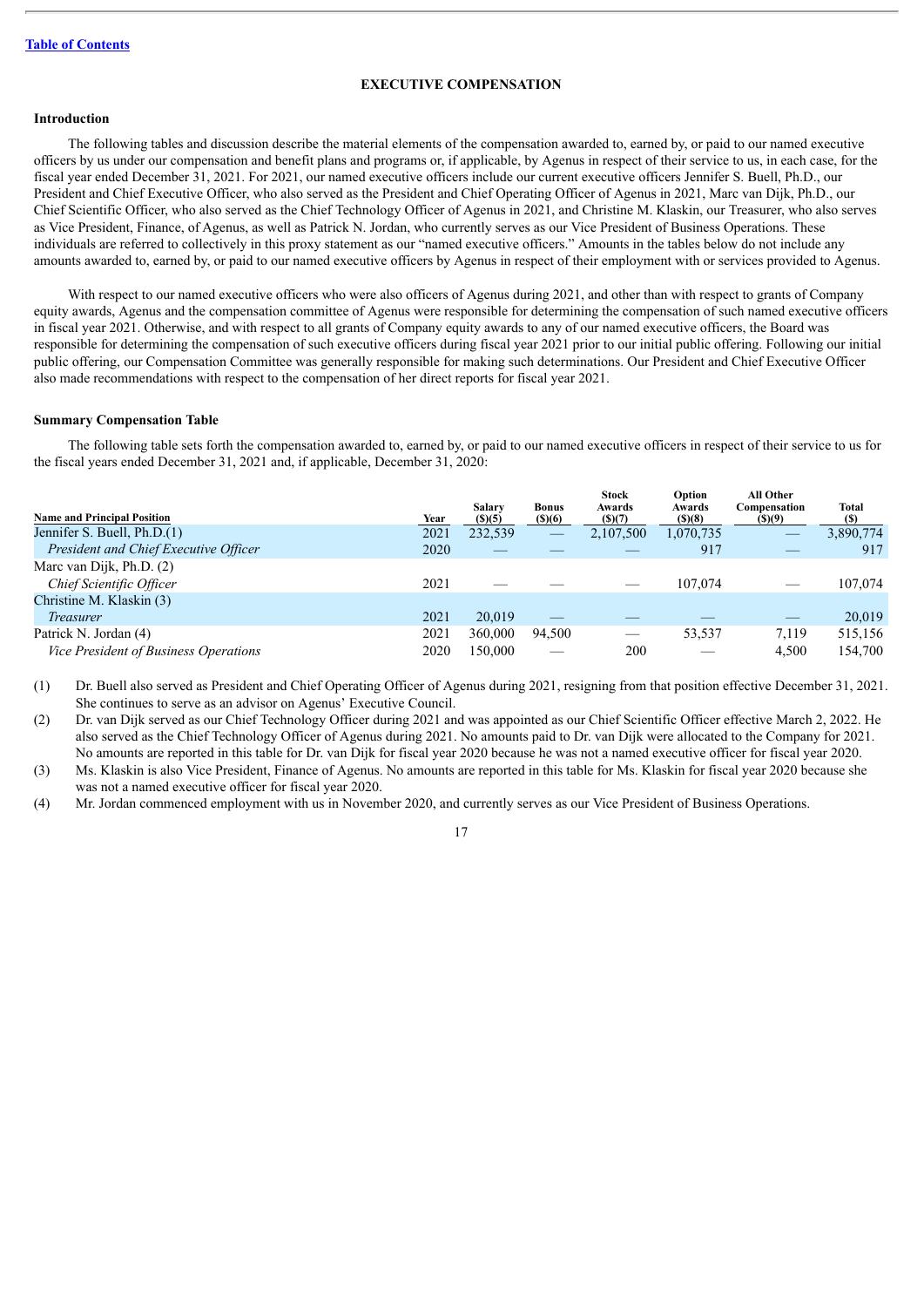- (5) The amounts reported in this column for Dr. Buell and Ms. Klaskin reflect the portion of compensation from Agenus that was allocated to the services the respective named executive officer provided to the Company for the applicable fiscal year. For 2020, the amounts in this column for Mr. Jordan, a former employee of Agenus, include compensation from Agenus allocated to services he provided to the Company from August 2020 until he formally commenced employment with us on November 2020.
- (6) The amount reported reflects the amount of the annual incentive bonus that would have been paid in cash, absent the Board's decision to issue payment in the form of MiNK stock. On February 2, 2022, Mr. Jordan was granted shares of stock in respect of his 2021 annual incentive bonus having a value on the date of grant equal to 150% of the amount of the annual incentive bonus listed in the table above, based on the closing price of MiNK stock of \$3.60 on the date of grant, which resulted in his being granted 39,374 shares of fully vested MiNK stock. The grant date fair value of the incremental shares is not included in the stock awards column for 2021 because the shares were granted in 2022.
- (7) The amount reported in this column for 2021 reflects the aggregate grant date fair value of a restricted stock unit award granted to Dr. Buell in fiscal year 2021, computed in accordance with FASB ASC Topic 718, disregarding the effects of estimated forfeitures. The value of the restricted stock units for this purpose was based on the Board's determination of fair market value of a share of our common stock on the grant date. The amount reported in this column for 2020 reflects the aggregate grant date fair value of performance-based restricted shares of our common stock granted to Mr. Jordan in fiscal year 2020, computed in accordance with FASB ASC Topic 718, disregarding the effect of estimated forfeitures. The value of the restricted stock for this purpose was calculated based on a Monte Carlo simulation as of the date of issuance.
- (8) The amounts reported in this column for 2021 reflect the aggregate grant date fair value of options to purchase our common stock granted to Drs. Buell and van Dijk and Mr. Jordan in fiscal year 2021, computed in accordance with FASB ASC Topic 718, disregarding the effects of estimated forfeitures. The amount reported in this column for 2020 reflects the aggregate grant date fair value of options to purchase our common stock granted to Dr. Buell in fiscal year 2020, computed in accordance with FASB ASC Topic 718, disregarding the effects of estimated forfeitures. The assumptions used to value our options for this purpose are set forth in Note 8 to our consolidated financial statements included in our Annual Report on Form 10-K for fiscal year 2021.
- (9) The amounts reported in this column reflect matching contributions made to Mr. Jordan under the Agenus 401(k) Plan.

#### **Narrative Disclosure to Summary Compensation Table**

#### *Base Salary*

The employment or letter agreement, as applicable, with each of Drs. Buell and van Dijk, and Mr. Jordan, described below, establishes an annual base salary for such named executive officer. For 2021, we did not pay any salary or annual bonus payments to any of our named executive officers other than Mr. Jordan. However, a portion of the base salary paid to Dr. Buell and Ms. Klaskin by Agenus was allocated to their services to us, as is reflected in the Summary Compensation Table, above. For 2021, Mr. Jordan's base salary was \$360,000. Effective January 1, 2022, Dr. Buell's base salary is \$425,000 and Dr. van Dijk's base salary is £260,000.

#### *Annual Bonuses*

With respect to fiscal year 2021, Mr. Jordan was eligible to receive an annual bonus, with the target amount of such annual bonus set forth in his letter agreement with us, described below. In general, annual bonuses for a fiscal year are based on the attainment of certain corporate performance and strategic goals as determined by the Board or our Compensation Committee in consultation with management. In 2021, the Company achieved certain goals related to its IPO, initiating a Phase 1 clinical trial of AGENT-797 for the treatment of multiple myeloma and the presentation of data from a Phase 1 clinical trial in COVID-19 respiratory failure and multiple myeloma. For 2021, the Board approved an annual bonus payout for Mr. Jordan at 75% of target. The Board also determined to pay Mr. Jordan's annual bonus in the form of fully vested stock, in lieu of cash, with the number of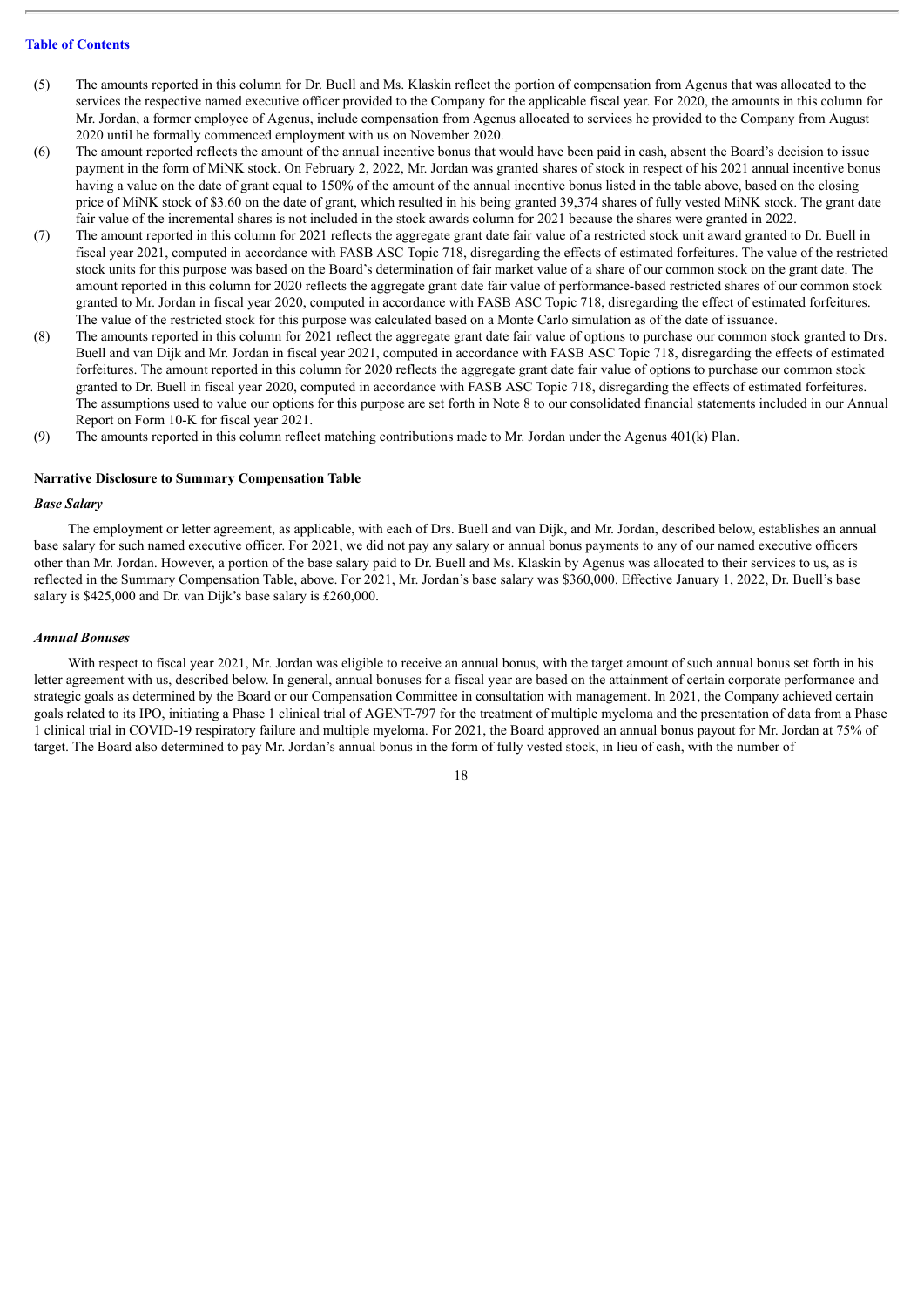shares of stock having a value of 150% of Mr. Jordan's annual bonus that would have otherwise been paid in cash, determined based on the fair market value of our stock on February 2, 2022 (\$3.60 per share, which was the closing price of our stock on February 2, 2022), the payment date for 2021 annual incentive bonuses. Due to the Board's decision to pay annual bonuses in Company stock, Mr. Jordan received Company stock with an aggregate value on the issue date equal to 112.5% of his target annual bonus. None of Drs. Buell or van Dijk or Ms. Klaskin was eligible to receive a bonus in respect of his or her service to the Company for fiscal year 2021. Beginning in fiscal year 2022, each of Drs. Buell and van Dijk is eligible to receive an annual bonus, with the target amount of such annual bonus set forth in his or her employment agreement, described below.

#### *Agreements with Our Named Executive Of icers*

Each of Drs. Buell and van Dijk and Mr. Jordan is party to an employment or letter agreement with us or one of our subsidiaries that sets forth the terms and conditions of his or her employment. The agreements with Drs. Buell and van Dijk were entered into and effective in 2022, and did not govern their compensation for services to us in 2021. The material terms of the agreements are described below. The terms "cause," "good reason," and "change in control" referred to below are defined in the respective named executive officer's agreement.

*Dr. Buell.* We are party to an employment agreement with Dr. Buell that provides for her entitlement, beginning January 1, 2022, to an initial annual base salary of \$425,000, subject to adjustment by the Board or our Compensation Committee, and an initial target annual bonus equal to 50% of her annual base salary, with the actual amount of such bonus to be determined by the Board or our Compensation Committee in accordance with the terms of the Company's annual cash incentive program then in effect. In addition, Dr. Buell is bound by certain restrictive covenant obligations, including covenants relating to confidentiality and assignment of inventions, as well as covenants not to compete or solicit certain of our service providers, customers, and suppliers during her employment and for twelve (12) months after her termination of employment (excluding, with respect to the non-competition covenants, any termination of employment due to layoff or in the absence of reasonable grounds for termination as specified in the employment agreement), or, with respect to the non-solicitation covenants, for the greater of twelve (12) months after her termination of employment or the period during which Dr. Buell is receiving severance payments under the employment agreement.

*Dr. van Dijk.* We are party to an employment agreement with Dr. van Dijk that provides for his entitlement to an annual base salary of £260,000 and eligibility to earn an annual cash bonus, with a target of 35% of his annual base salary and a maximum payout of 200% of target, with the actual amount of such bonus based upon the achievement of applicable performance goals in the discretion of the Board. Dr. van Dijk's employment agreement provides for an annual housing and travel budget of £18,000 and reimbursement for the cost of tax advice up to £2,500 per year. In addition, Dr. van Dijk is bound by restrictive covenants relating to confidentiality.

*Mr. Jordan.* We entered into a letter agreement with Mr. Jordan on November 12, 2020 that provides for a base salary of \$360,000 per year and a target annual bonus equal to 35% of his base salary. Mr. Jordan also entered into a Restrictive Covenant and Intellectual Property Agreement under which he has agreed to certain restrictive covenant obligations, including covenants relating to confidentiality and assignment of inventions, as well as covenants not to compete or solicit certain of our service providers, customers, and suppliers during his employment and for one year after his termination of employment.

We do not have any employment or services agreement with Ms. Klaskin, who is also a named executive officer of Agenus. A portion of Ms. Klaskin's compensation from Agenus was allocated to us during 2021, as described above.

#### *Severance Upon Termination of Employment; Change in Control*

*Dr. Buell.* Under her employment agreement, if Dr. Buell's employment is terminated by the Company without cause or she resigns due to a material reduction in her base salary outside of a change in control,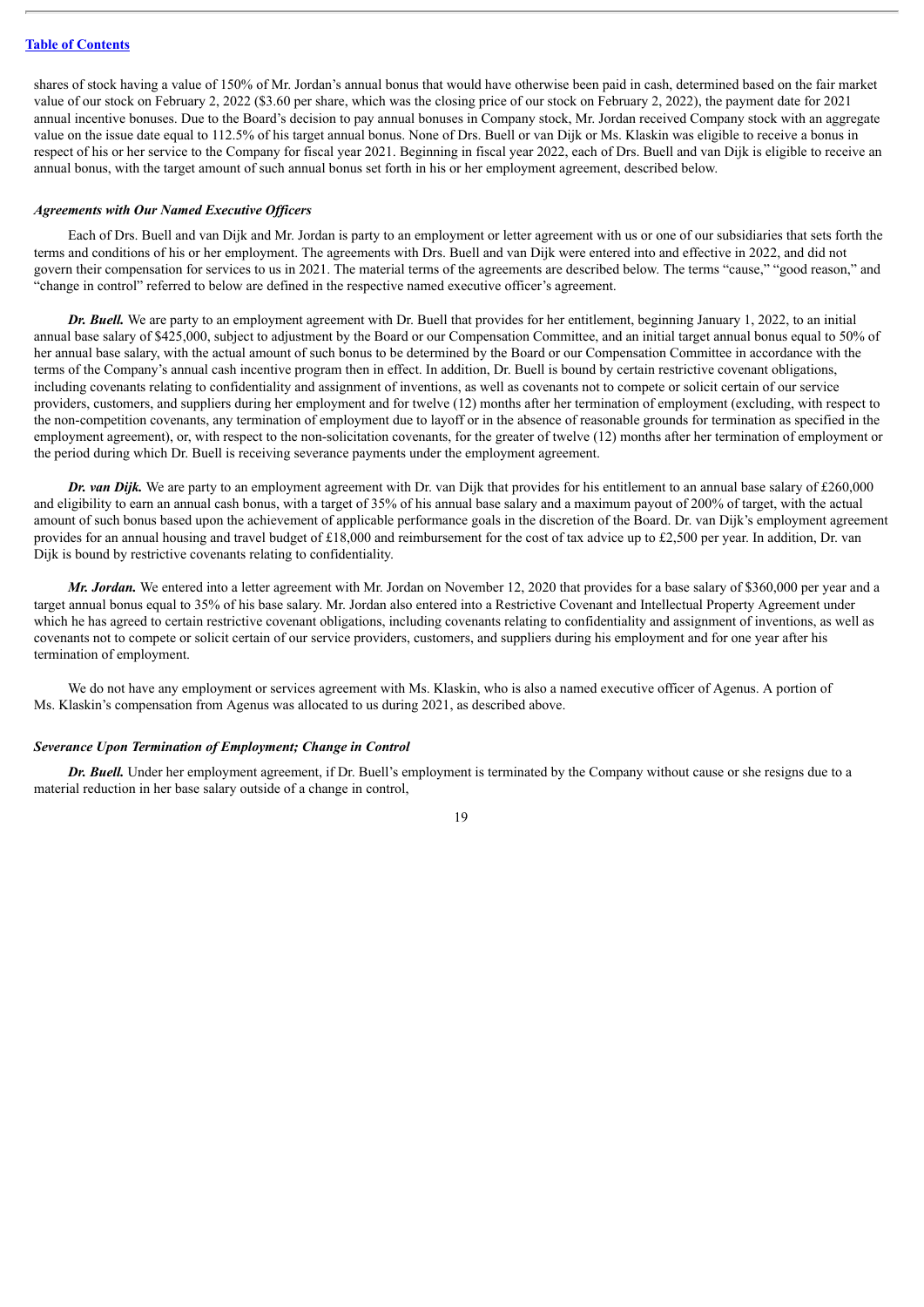Dr. Buell will be entitled to (i) continued base salary (existing at the time of her termination of employment) for twelve (12) months following the date of termination, (ii) a lump sum payment equal to the greater of her target cash incentive bonus or the annual cash incentive bonus paid to her for the year prior to the termination of employment, (iii) an amount equal to the full premium cost of her participation in the Company's group medical and dental plans under COBRA for up to twelve (12) months, subject to her eligibility for, and timely election of, COBRA coverage, and (iv) a lump sum payment of \$15,000 for outplacement services, plus an amount sufficient to cover any taxes payable in connection with such outplacement assistance benefit.

If Dr. Buell resigns not due to a material reduction in her base salary, she must provide 180 days' notice to the Company. The Board may waive the notice period, or any portion thereof, and if the Board so elects, the Company will pay Dr. Buell her base salary for the notice period (or for any remaining portion of the period so waived).

Upon a change in control of the Company, 50% of any stock options or restricted stock awards held by Dr. Buell that are outstanding and unvested as of the date of the change in control will vest. If Dr. Buell's employment is terminated without cause or Dr. Buell resigns for good reason or due to a material reduction in her base salary, in each case within eighteen (18) months following a change in control, Dr. Buell will be entitled to (i) a lump sum payment in an amount equal to (x) eighteen (18) months of her base salary (existing at the time of her termination of employment), plus (y) 150% of the greater of her target cash incentive bonus or the annual cash incentive bonus paid to her for the year prior to the termination of employment, (ii) an amount equal to the full premium cost of her participation in the Company's group medical and dental plans under COBRA for up to eighteen (18) months, subject to her eligibility for, and timely election of, COBRA coverage, (iii) a lump sum payment of \$15,000 for outplacement services, plus an amount sufficient to cover any taxes payable in connection with such outplacement assistance benefit, and (iv) full accelerated vesting of any stock options and restricted stock awards held by Dr. Buell on the date of termination, with stock options remaining exercisable for ninety (90) days following her termination of employment.

*Dr. van Dijk.* Under his employment agreement, to terminate the employment agreement where no circumstance of gross misconduct exists, both we and Dr. van Dijk are equally required to give advance written notice of a specified time period of between one and three months, depending on the length of Dr. van Dijk's employment at the time of termination. We may waive the notice period, or any portion thereof, in which case we will pay Dr. van Dijk his base salary for the notice period (or for any remaining portion of the period so waived).

We have not provided any severance or change in control related benefits to any of our other named executive officers.

#### **Equity Compensation**

Drs. Buell and van Dijk and Mr. Jordan each hold options to purchase shares of our common stock, and Dr. Buell holds restricted stock units, in each case, granted under our 2018 Equity Incentive Plan (our "2018 Plan") or under our 2021 Equity Incentive Plan (the "2021 Plan"), which the Board adopted in connection with our initial public offering. Each of Drs. Buell and van Dijk and Ms. Klaskin participated in the Agenus equity plans in 2021, but such participation was solely related to the services the named executive officer provided to that entity and awards under those plans are not disclosed or otherwise discussed in this proxy statement.

Each of Drs. Buell and van Dijk and Mr. Jordan received Company equity awards under the 2018 Plan during fiscal year 2021, as follows:

On February 11, 2021, Dr. Buell was granted an option to purchase 556,600 shares of our common stock, which vested as to 33% of the underlying shares on February 11, 2022 and vests as to the remaining underlying shares in eight equal quarterly installments thereafter, in each case, generally subject to Dr. Buell's continued employment with us through the applicable vesting date.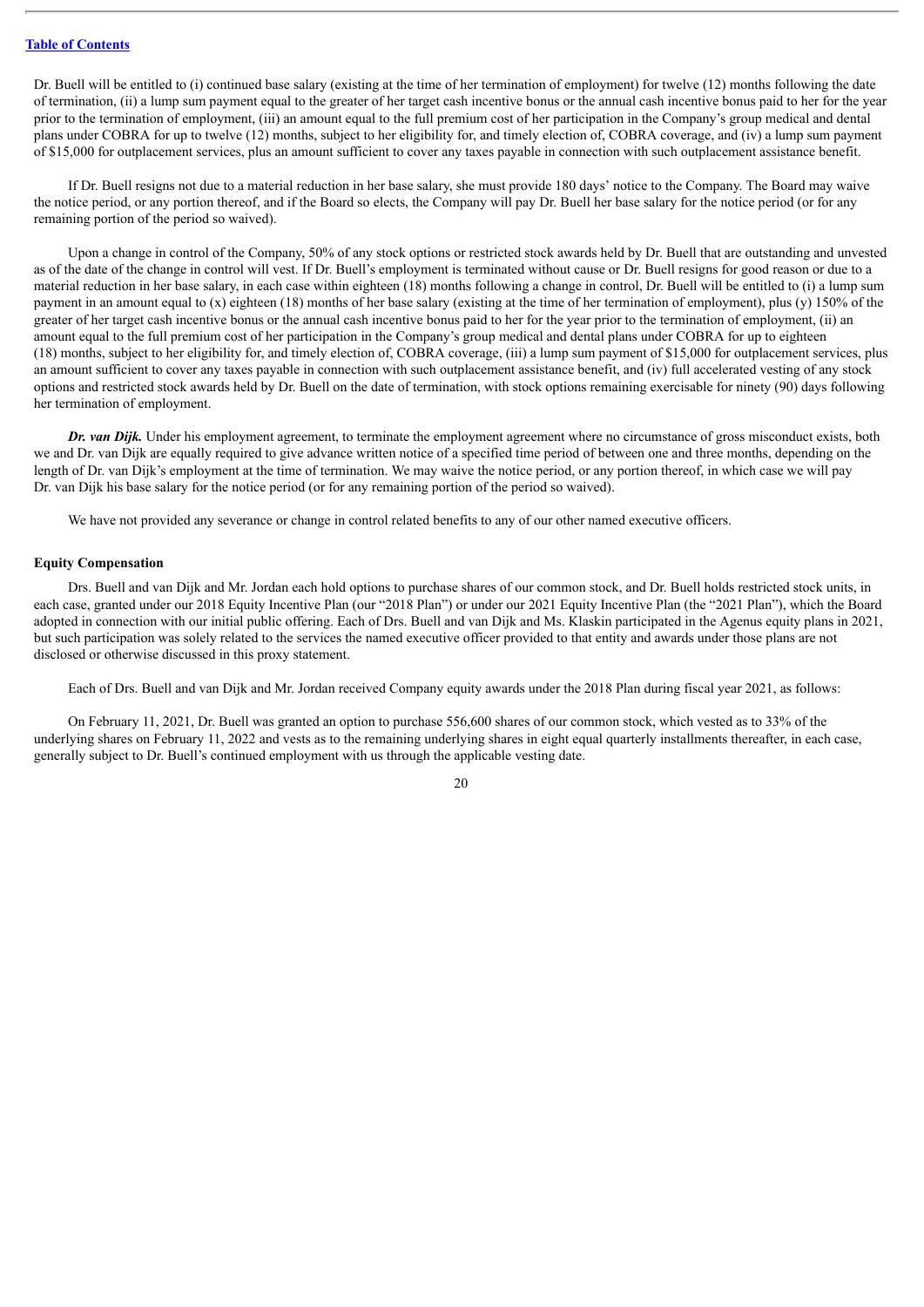On September 27, 2021, Dr. Buell was granted 695,750 restricted stock units, which vest as to 100% of the restricted stock units on September 27, 2023, generally subject to Dr. Buell's continued employment through such date.

On February 11, 2021, Dr. van Dijk was granted an option to purchase 55,660 shares of our common stock, which vested as to 33% of the underlying shares on February 11, 2022 and vests as to the remaining underlying shares in eight equal quarterly installments thereafter, in each case, generally subject to Dr. van Dijk's continued employment with us through the applicable vesting date.

On February 11, 2021, Mr. Jordan was granted an option to purchase 27,830 shares of our common stock, which vested as to 33% of the underlying shares on February 11, 2022 and vests as to the remaining underlying shares in eight equal quarterly installments thereafter, in each case, generally subject to Mr. Jordan's continued employment with us through the applicable vesting date.

Each of Drs. Buell and van Dijk and Mr. Jordan also received Company equity awards under the 2021 Plan during fiscal year 2022, as follows:

On January 21, 2022, Dr. Buell was granted an option to purchase 1,359,600 shares of our common stock. Fifty percent of the options are subject to time-based vesting and vest as to 35% of the underlying time-based shares on January 21, 2025 and as to the remaining 65% of the underlying timebased shares on January 21, 2026, and 50% of the options are subject to performance-based vesting and vest depending on the Company's achievement of specified milestones prior to December 31, 2025, in each case, generally subject to Dr. Buell's continued employment with us or our affiliates through the applicable vesting date. Upon a change in control of the Company prior to December 31, 2025, the performance-based options will vest in full.

On January 21, 2022, Dr. van Dijk was granted an option to purchase 125,000 shares of our common stock. Fifty percent of the options are subject to time-based vesting and vest as to 35% of the underlying time-based shares on January 21, 2025 and as to the remaining 65% of the underlying timebased shares on January 21, 2026, and 50% of the options are subject to performance-based vesting and vest depending on the Company's achievement of specified milestones prior to December 31, 2025, in each case, generally subject to Dr. van Dijk's continued employment with us or our affiliates through the applicable vesting date. Upon a change in control of the Company prior to December 31, 2025, the performance-based options will vest in full.

On January 21, 2022, Mr. Jordan was granted an option to purchase 25,000 shares of our common stock. Fifty percent of the options are subject to time-based vesting and vest as to 35% of the underlying time-based shares on January 21, 2025 and as to the remaining 65% of the underlying timebased shares on January 21, 2026, and 50% of the options are subject to performance-based vesting and vest depending on the Company's achievement of specified milestones prior to December 31, 2025, in each case, generally subject to Mr. Jordan's continued employment with us or our affiliates through the applicable vesting date. Upon a change in control of the Company prior to December 31, 2025, the performance-based options will vest in full.

#### **Employee and Retirement Benefits**

During 2021, our U.S.-based named executive officers participated in broad-based health and welfare benefit plans offered by Agenus that are also available to all of our full-time employees in the United States, including health, life, disability, vision and dental insurance plans, and participated in these plans on the same basis as other eligible employees. In addition, during fiscal year 2021, our U.S.-based named executive officers participated in the Agenus  $401(k)$  retirement plan (the " $401(k)$  plan"). The  $401(k)$  plan is intended to be a tax-qualified defined contribution retirement plan under which eligible employees may defer their eligible compensation, subject to the limits imposed by the Internal Revenue Code. Dr. van Dijk is eligible to participate in a defined contribution pension plan maintained for eligible employees in the U.K. (the "pension plan"), and for benefits under medical, health and life assurance schemes that we may maintain from time to time for our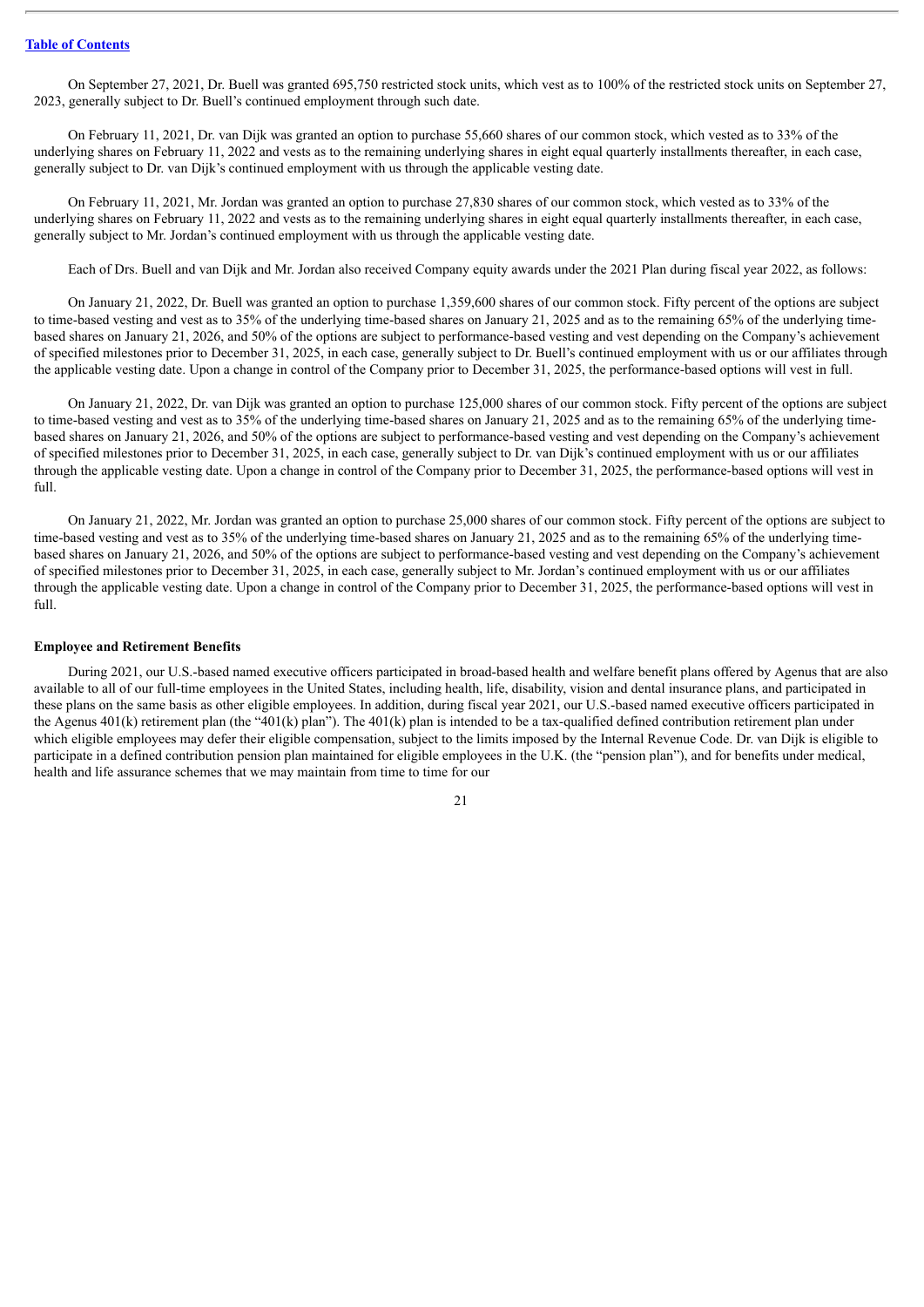eligible employees in the U.K. Other than the 401(k) plan and the pension plan, our employees, including our named executive officers, do not participate in any qualified or non-qualified retirement or deferred compensation benefits, and we do not maintain any supplemental health and welfare plans for our named executive officers.

# **Outstanding Equity Awards at 2021 Fiscal Year-End**

The following table shows outstanding Company equity awards held by the named executive officers as of December 31, 2021. Ms. Klaskin did not hold any Company equity awards as of December 31, 2021.

| Name                     | Grant<br>Date | Number of<br><b>Securities</b><br>Underlying<br>Unexercised<br><b>Options</b><br>Exercisable<br>$^{(#)}$ | Number of<br><b>Securities</b><br>Underlying<br>Unexercised<br><b>Options</b><br>Unexercisable<br>$^{(#)}$ | <b>Equity</b><br>Incentive<br>Plan<br>Awards:<br>Number of<br><b>Securities</b><br>Underlying<br>Unexercised<br>Unearned<br><b>Options</b><br>(#) | Option<br><b>Exercise</b><br>Price<br>$($ (\$)(1) | Option<br><b>Expiration</b><br>Date | Number of<br><b>Shares</b> or<br><b>Units</b> of<br><b>Stock That</b><br><b>Have Not</b><br><b>Vested</b><br>$^{(#)}$ | Market<br>Value of<br><b>Shares</b> or<br>Units of<br><b>Stock</b><br><b>That Have</b><br><b>Not</b><br>Vested<br>$($ (\$)(2) |
|--------------------------|---------------|----------------------------------------------------------------------------------------------------------|------------------------------------------------------------------------------------------------------------|---------------------------------------------------------------------------------------------------------------------------------------------------|---------------------------------------------------|-------------------------------------|-----------------------------------------------------------------------------------------------------------------------|-------------------------------------------------------------------------------------------------------------------------------|
| Jennifer S. Buell, Ph.D. | 01/30/2020    | 202,927                                                                                                  | 144,948(3)                                                                                                 |                                                                                                                                                   | < 0.01                                            | 01/30/2030                          |                                                                                                                       |                                                                                                                               |
|                          | 02/11/2021    |                                                                                                          | 556,600(4)                                                                                                 |                                                                                                                                                   | 3.03                                              | 02/11/2031                          |                                                                                                                       |                                                                                                                               |
|                          | 09/27/2021    |                                                                                                          |                                                                                                            |                                                                                                                                                   |                                                   |                                     | 695,750(5)                                                                                                            | 3,103,045                                                                                                                     |
| Marc van Dijk, Ph.D.     | 11/08/2018    | 62,618                                                                                                   | 20,873(6)                                                                                                  |                                                                                                                                                   | 0.01                                              | 11/08/2028                          |                                                                                                                       |                                                                                                                               |
|                          | 11/19/2018    | 6,262                                                                                                    | 14,610(7)                                                                                                  |                                                                                                                                                   | 0.01                                              | 11/19/2028                          |                                                                                                                       |                                                                                                                               |
|                          | 11/19/2018    |                                                                                                          |                                                                                                            | 20,872(8)                                                                                                                                         | 0.01                                              | 12/31/2022                          |                                                                                                                       |                                                                                                                               |
|                          | 01/30/2020    | 32,468                                                                                                   | 23,192(9)                                                                                                  |                                                                                                                                                   | < 0.01                                            | 01/30/2030                          |                                                                                                                       |                                                                                                                               |
|                          | 02/11/2021    |                                                                                                          | 55,660(10)                                                                                                 |                                                                                                                                                   | 3.03                                              | 02/11/2031                          |                                                                                                                       |                                                                                                                               |
| Patrick N. Jordan        | 02/11/2021    |                                                                                                          | 27,830(11)                                                                                                 |                                                                                                                                                   | 3.03                                              | 02/11/2031                          |                                                                                                                       |                                                                                                                               |
|                          |               |                                                                                                          |                                                                                                            |                                                                                                                                                   |                                                   |                                     |                                                                                                                       |                                                                                                                               |

(1) The option exercise prices of outstanding option awards were adjusted to reflect the 2.783-for-1 forward stock split of common stock effected on September 29, 2021.

(2) Stock awards were valued based on the closing price of a share of our common stock as of December 31, 2021, which was \$4.46.

(3) Represents an option to purchase 347,875 shares of our common stock, which vested as to 33% of the underlying shares on January 30, 2021, and with respect to the remainder, vests in eight equal quarterly installments thereafter, in each case, generally subject to continued employment.

(4) Represents an option to purchase 556,600 shares of our common stock, which vested as to 33% of the underlying shares on February 11, 2022, and with respect to the remainder, vests in eight equal quarterly installments thereafter, in each case, generally subject to continued employment.

(5) Represents a restricted stock unit award that vests as to 100% of the restricted stock units on September 27, 2023, generally subject to continued employment.

(6) Represents an option to purchase 83,490 shares of our common stock, which vested as to 25% of the underlying shares on each of March 1, 2019, March 1, 2020, March 1, 2021, and March 1, 2022.

(7) Represents an option to purchase 20,872 shares of our common stock, which vested as to 30% of the underlying shares on November 19, 2021, and will vest as to the remaining 70% of the underlying shares on November 19, 2022, generally subject to continued employment.

- (8) Represents an option to purchase 20,872 shares of our common stock, which vests based on the achievement of certain Company milestones related to equity financing and clinical development prior to December 31, 2022. The award fully vests upon a change of control prior to December 31, 2022.
- (9) Represents an option to purchase 55,660 shares of our common stock, which vested as to 33% of the underlying shares on January 30, 2021, and with respect to the remainder, vests in eight equal quarterly installments thereafter, in each case, generally subject to continued employment.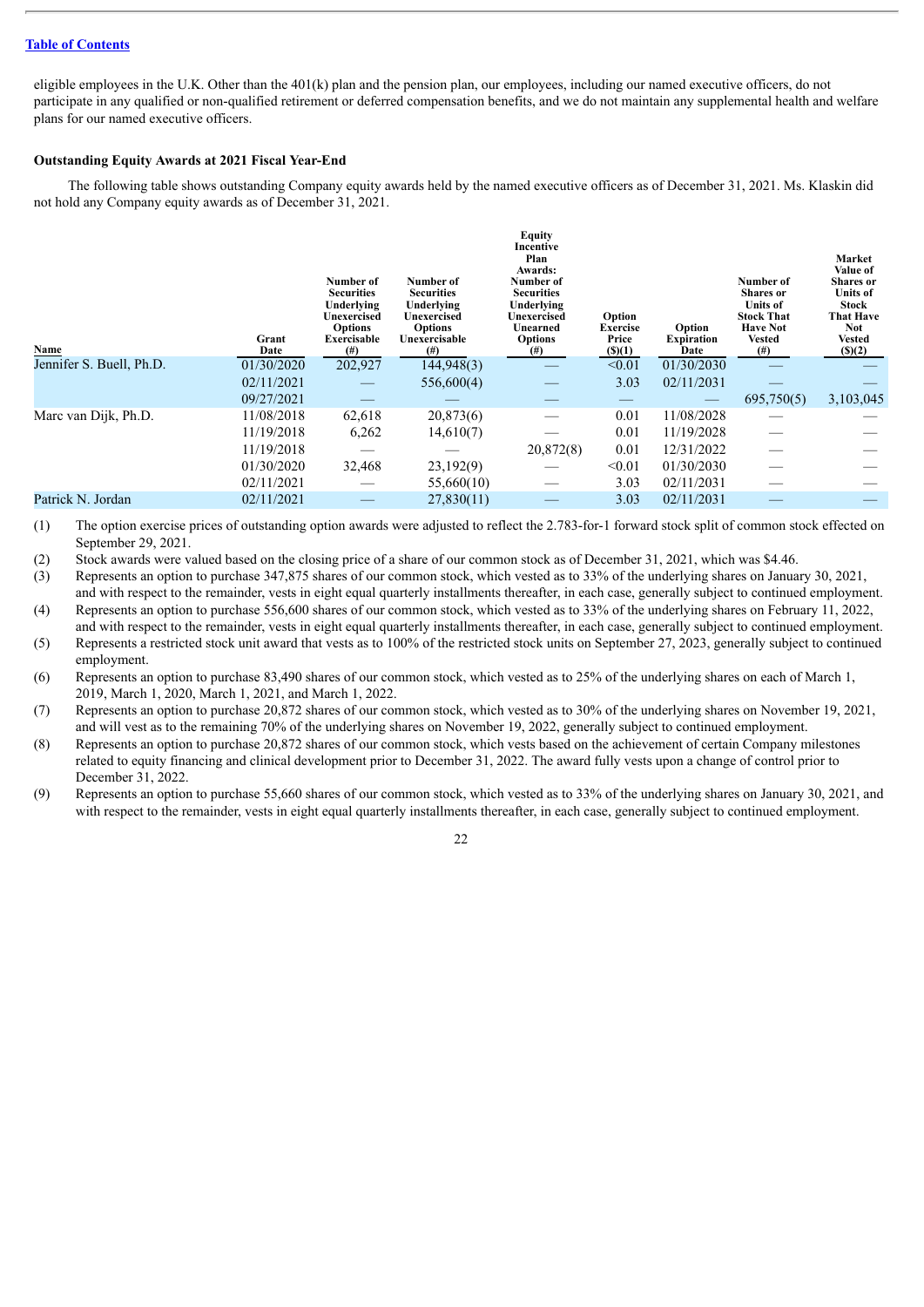- (10) Represents an option to purchase 55,660 shares of our common stock, which vested as to 33% of the underlying shares on February 11, 2022, and with respect to the remainder, vests in eight equal quarterly installments thereafter, in each case, generally subject to continued employment.
- (11) Represents an option to purchase 27,830 shares of our common stock, which vested as to 33% of the underlying shares on February 11, 2022, and with respect to the remainder, vests in eight equal quarterly installments thereafter, in each case, generally subject to continued employment.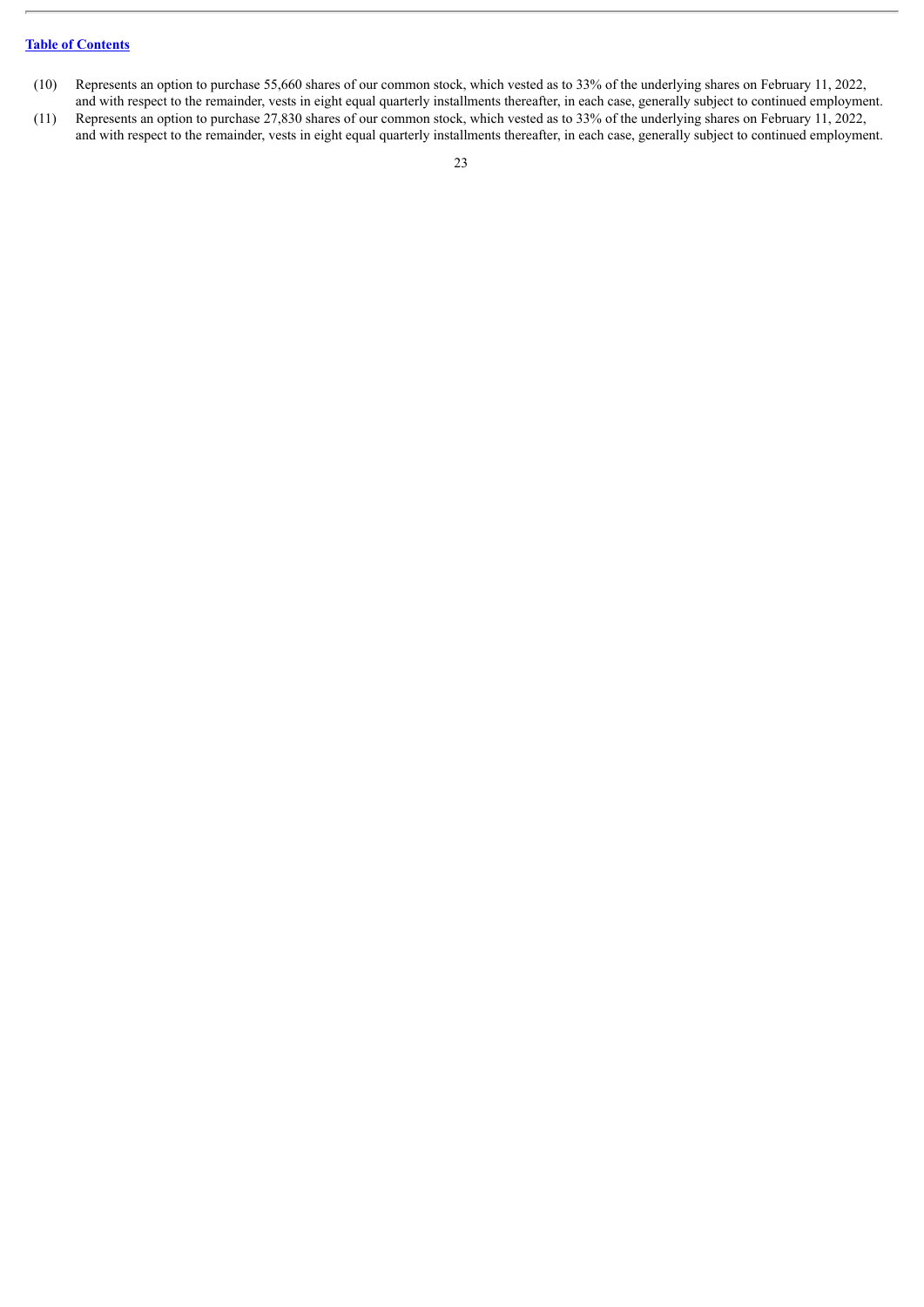# **DIRECTOR COMPENSATION**

<span id="page-26-0"></span>The following table sets forth the compensation awarded to, earned by or paid to our non-employee directors for services to us for the fiscal year ended December 31, 2021. Any compensation Dr. Buell received for 2021 in respect of her services provided to us as our President and Chief Executive Officer is described in the "Summary Compensation Table" above. Dr. Buell did not receive any additional compensation for her service as a member of the Board.

| Name                        | <b>Fees Earned or</b><br>Paid in Cash<br>$($ (\$)(1) | Option<br>Awards<br>(S)(2) | All Other<br>Compensation<br>(S)(3) | <b>Total</b><br>(S) |
|-----------------------------|------------------------------------------------------|----------------------------|-------------------------------------|---------------------|
| <b>Brian Corvese</b>        | 55,375                                               | 250,118                    |                                     | 305,493             |
| Ulf Wiinberg                | 51,500                                               | 37,517                     |                                     | 89,017              |
| Walter Flamenbaum, M.D. (4) | 100,000                                              | 75,035                     | 114,575                             | 289,610             |
| Garo Armen, Ph.D.           |                                                      | 1,500,706                  |                                     | 1,500,706           |
| John Baldoni, Ph.D. (5)     | 46,181                                               | 75,035                     |                                     | 121,216             |
| Peter Behner (5)            | 40,375                                               | 75,035                     |                                     | 115,410             |
| Barbara Ryan (5)            | 30,250                                               | 75,035                     |                                     | 105,285             |

(1) The amounts shown reflect cash fees earned in fiscal year 2021.

(2) The amounts shown reflect the grant date fair value of options to purchase our common stock computed in accordance with FASB ASC Topic 718, disregarding the effect of estimated forfeitures. The assumptions used to value the options for this purpose are set forth in Note 8 to our consolidated financial statements included in our Annual Report on Form 10-K for fiscal year 2021. As of December 31, 2021, Mr. Corvese held options to purchase 375,705 shares of our common stock, Mr. Wiinberg held options to purchase 160,022 shares of our common stock, Dr. Flamenbaum held options to purchase 347,875 shares of our common stock, Dr. Armen held options to purchase 1,586,310 shares of our common stock, Dr. Baldoni held an option to purchase 41,745 shares of our common stock, Mr. Behner held an option to purchase 41,745 shares of our common stock, and Ms. Ryan held an option to purchase 41,745 shares of our common stock. Mr. Flamenbaum also holds an option to purchase 15,000 shares of Agenus common stock, which he was granted in connection with his employment as our Chief Executive Officer prior to his transition to Vice Chairman. In connection with his transition to Vice Chairman effective as of December 31, 2021, all of Dr. Flamenbaum's outstanding stock options were vested in full effective March 31, 2021.

(3) The amount shown reflects three months of continued base salary payments provided to Dr. Flamenbaum in 2021, pursuant to the terms of the letter agreement governing the terms and conditions of his employment as our Chief Executive Officer prior to his transition to Vice Chairman. The amount shown also includes amounts paid for unused accrued vacation time (\$20,233).

(4) Dr. Flamenbaum retired from the Board effective December 31, 2021.

(5) Dr. Baldoni, Mr. Behner and Ms. Ryan joined the Board in February, April and September 2021, respectively.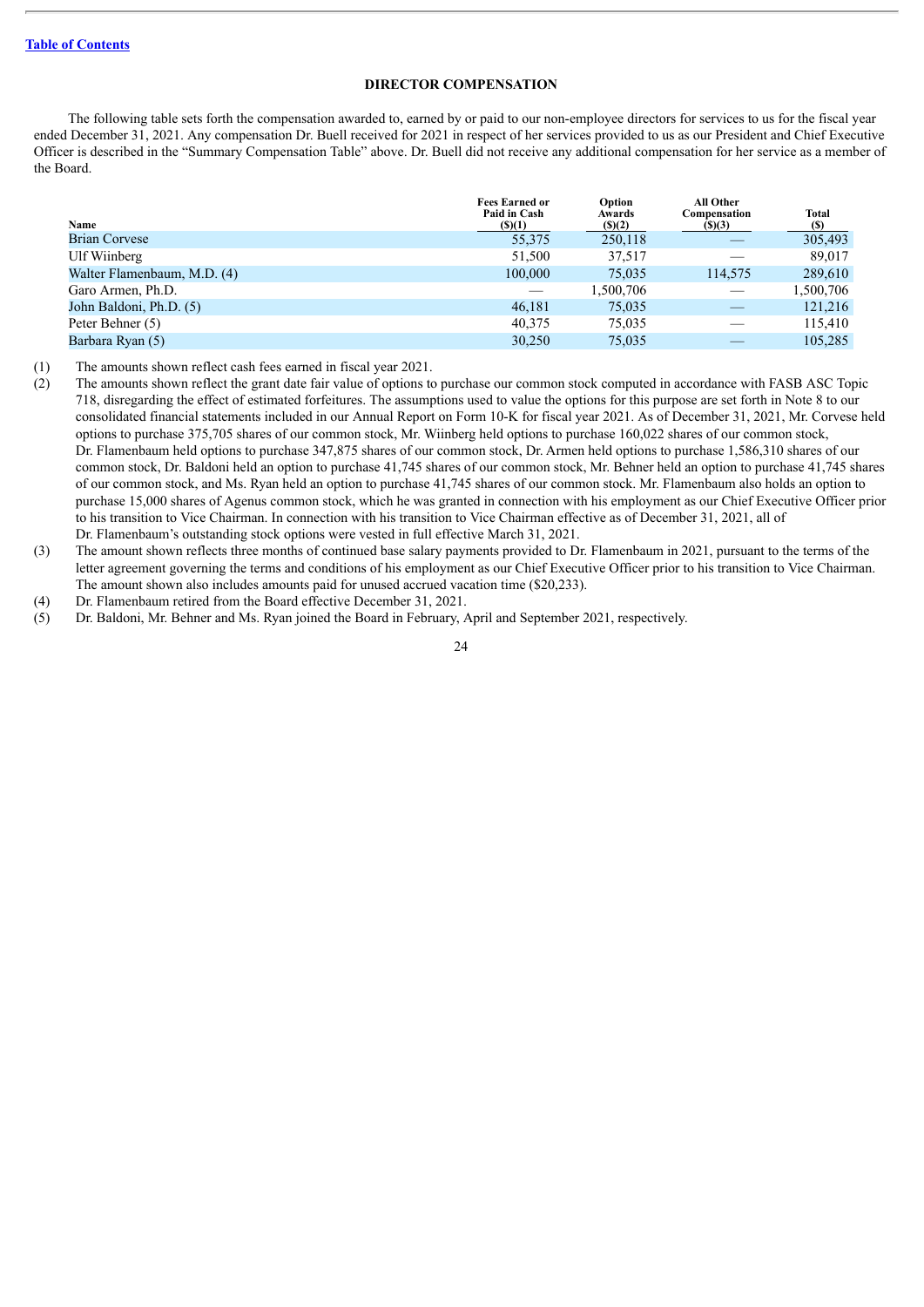In respect of their service on the Board in fiscal year 2021, each of Messrs. Corvese, Wiinberg, and Behner, Dr. Baldoni and Ms. Ryan and Dr. Flamenbaum were entitled to receive a \$50,000 cash retainer, prorated for partial years of service, and stock options as determined by the Board. Dr. Flamenbaum received an additional \$50,000 annual cash retainer in respect of his service as Vice Chairman. Following our initial public offering, each member of a committee was entitled to receive the following cash fee, prorated for partial years of service:

| Additional annual cash retainer for Audit Committee Chair                         | \$15,000 |
|-----------------------------------------------------------------------------------|----------|
| Additional annual cash retainer for Audit Committee member                        | \$7,500  |
| Additional annual cash retainer for Compensation Committee Chair                  | \$10,000 |
| Additional annual cash retainer for Compensation Committee member                 | \$6,000  |
| Additional annual cash retainer for Nominating and Corporate Governance Committee |          |
| Chair                                                                             | \$7,500  |
| Additional annual cash retainer for Nominating and Corporate Governance Committee |          |
| member                                                                            | \$4.000  |
|                                                                                   |          |

Each of our directors received Company equity awards under the 2018 Plan during fiscal year 2021, as follows:

In respect of his service as a member of the Board, Mr. Corvese received a grant of an option to purchase 139,150 shares of our common stock on February 11, 2021, which vested as to 100% of the underlying shares on February 11, 2022.

In respect of his service as a member of the Board, Mr. Wiinberg received a grant of an option to purchase 20,872 shares of our common stock on February 11, 2021, which vested as to 100% of the underlying shares on February 11, 2022.

In respect of his service as a member of the Board, Dr. Flamenbaum received a grant of an option to purchase 41,745 shares of our common stock on February 11, 2021, which vested as to 100% of the underlying shares on March 31, 2021

In respect of his service as a member of the Board, Dr. Armen received a grant of an option to purchase 834,900 shares of our common stock on February 11, 2021, which vested as to 33% of the underlying shares on February 11, 2022, and will vest as to the remaining underlying shares in eight equal quarterly installments thereafter, in each case, generally subject to Dr. Armen's continued service through the applicable vesting date.

In connection with his appointment to the Board, Dr. Baldoni received a grant of an option to purchase 41,745 shares of our common stock on February 11, 2021, which vested as to 100% of the underlying shares on February 11, 2022.

In connection with his appointment to the Board, Mr. Behner received a grant of an option to purchase 41,745 shares of our common stock on February 11, 2021, which vested as to one-third (1/3) of the underlying shares on April 1, 2022, and vests as to one-third (1/3) of the underlying shares on each of April 1, 2023 and April 1, 2024.

In connection with her appointment to the Board, Ms. Ryan received a grant of an option to purchase 41,745 shares of our common stock on September 15, 2021, which vested as to one-third (1/3) of the underlying shares on April 3, 2022, and vests as to one-third (1/3) of the underlying shares on each of April 3, 2023 and April 3, 2024.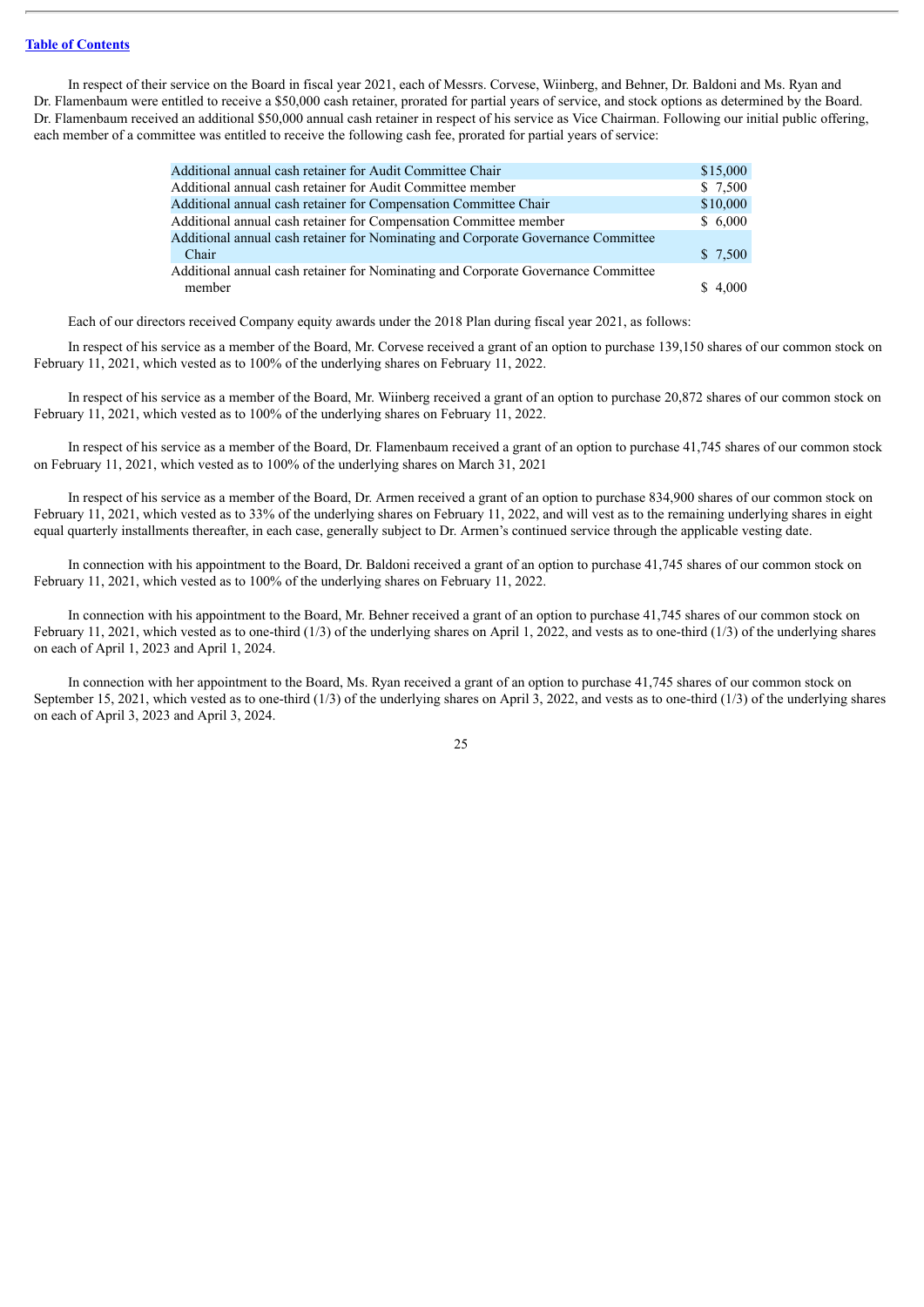On March 9, 2022, each of Mr. Corvese and Ms. Ryan was granted an option to purchase 25,000 shares of our common stock, and each of Messrs. Wiinberg and Behner and Dr. Baldoni was granted an option to purchase 15,000 shares of our common stock, in each case, under the 2021 Plan. The options vest as to 100% of the underlying shares on March 9, 2023, generally subject to the director's continued service through such date.

In connection with services she provides to Agenus as a consultant, Ms. Ryan received consulting fees in 2021 from Agenus, as well as equity awards from Agenus, as described under "Certain Relationships And Related Transactions" below.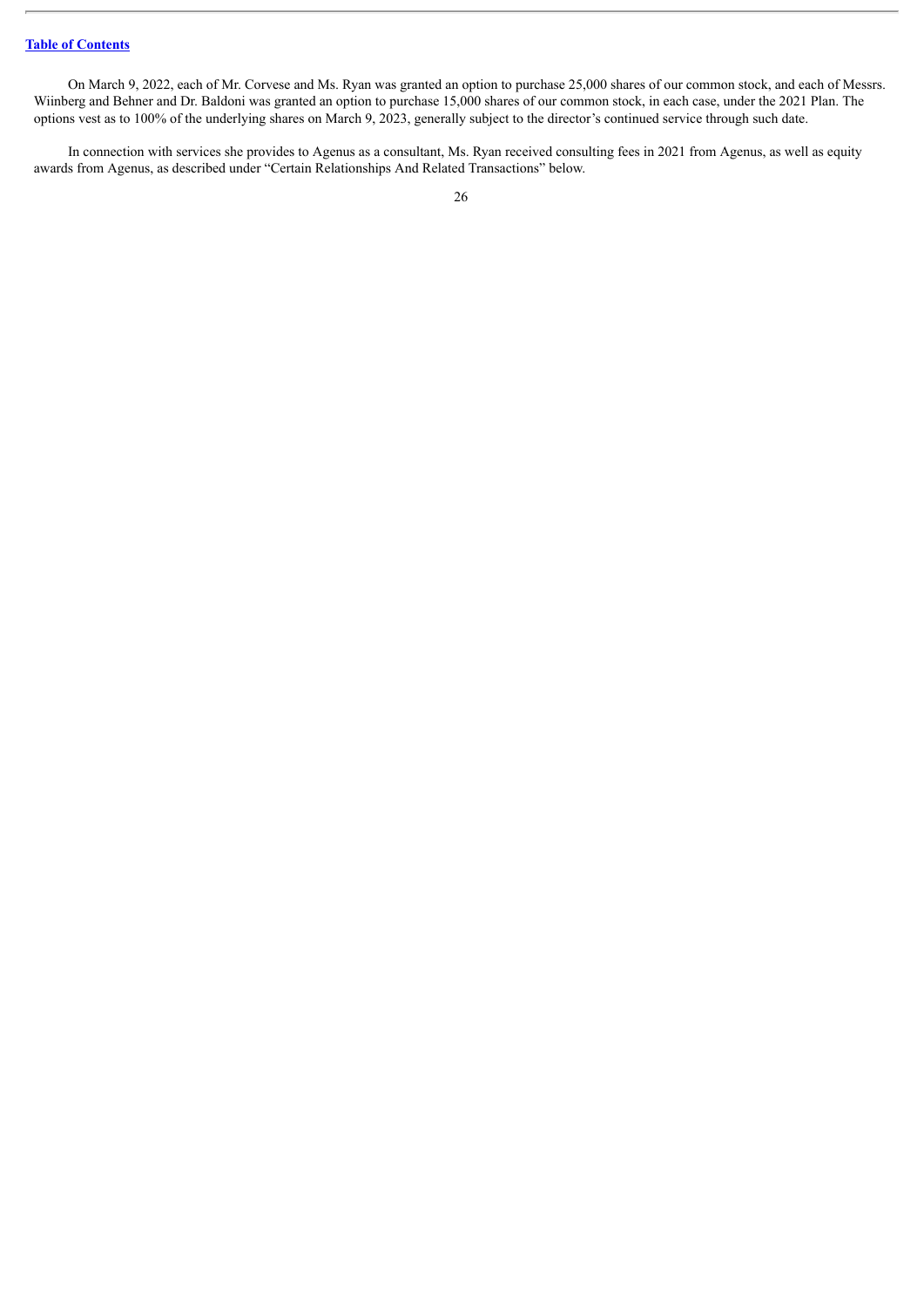# **OWNERSHIP OF OUR COMMON STOCK**

# <span id="page-29-0"></span>**Ownership By Management**

On April 11, 2022, MiNK had 33,540,042 shares of common stock issued and outstanding. The table below shows certain information about the beneficial ownership of MiNK common stock, as of April 11, 2022, by:

- each of our directors,
- each of our named executive officers, and
- all of our directors and executive officers as a group.

In accordance with SEC rules, we have included in the column "Number of Issued Shares" all shares of common stock over which the person has sole or shared voting or investment power as of April 11, 2022, and we have included in the column "Number of Shares Issuable" all shares of common stock that the person has the right to acquire within 60 days after April 11, 2022 through the exercise of any stock options, the vesting of restricted shares, or in the case of directors. All shares that a person has a right to acquire within 60 days of April 11, 2022 are deemed outstanding for the purpose of computing the percentage beneficially owned by the person, but are not deemed outstanding for the purpose of computing the percentage beneficially owned by any other person.

Unless otherwise indicated, each person has the sole power (or shares the power with a spouse) to invest and vote the shares of common stock listed opposite the person's name. Where applicable, ownership is subject to community property laws. Our inclusion of shares in this table as beneficially owned is not an admission of beneficial ownership of those shares by the person listed in the table. Except as noted, the address of each stockholder is c/o MiNK Therapeutics Inc., 149 Fifth Avenue, Suite 500, New York, NY 10010.

| Name of beneficial owner                                | Number of Issued<br><b>Shares</b> | <b>Number of Shares</b><br><b>Issuable</b> | Total     | Percent of<br><b>Class</b> |
|---------------------------------------------------------|-----------------------------------|--------------------------------------------|-----------|----------------------------|
| Garo H. Armen, Ph.D.                                    | 1,866,400                         | 878,036                                    | 2,744,436 | 7.97%                      |
| Jennifer S. Buell, Ph.D.                                | 208,725                           | 492,822                                    | 701,547   | 2.06%                      |
| <b>Brian Corvese</b>                                    | 278,300                           | 323,523                                    | 601,823   | 1.78%                      |
| Ulf Wiinberg                                            | 278,300                           | 132,192                                    | 410.492   | 1.22%                      |
| John Baldoni                                            |                                   | 13,915                                     | 13,915    | $\ast$                     |
| Peter Behner                                            |                                   | 13.915                                     | 13.915    | $\ast$                     |
| Barbara Ryan                                            |                                   | _                                          |           | $\ast$                     |
| Christine Klaskin                                       | 55,660                            |                                            | 55,660    | $\ast$                     |
| Patrick Jordan                                          | 6.958                             | 11,595                                     | 18,553    | $\ast$                     |
| Marc van Dijk                                           |                                   | 154,688                                    | 154,688   | $\ast$                     |
| All current directors and executive officers as a group |                                   |                                            |           |                            |
| $(9$ persons)                                           | 2,687,385                         | 2,009,091                                  | 4,696,476 | 13.21                      |

# Less than one percent

#### **Ownership By Certain Beneficial Owners**

This table shows certain information, based on filings with the SEC, about the beneficial ownership of our capital stock as of April 11, 2022 by each person known to us owning beneficially more than 5% of any class of our capital stock. Unless otherwise indicated in a footnote to this table, each person has the sole power to invest and vote the shares of common stock listed opposite the person's name.

| Name and Address of beneficial Owner | <b>Title of</b><br>$\text{Class}$ | <b>Number of Shares</b> | Percent<br>of Class |
|--------------------------------------|-----------------------------------|-------------------------|---------------------|
| Agenus Inc.                          | ∠ommon                            | 26,332,958(1)           | 78.51%              |

(1) Based on a Schedule 13D filed by Agenus Inc. with the SEC on October 28, 2021. Agenus Inc. exercises sole voting and sole dispositive power over 26,332,958 shares. The principal business address of the beneficial owner is 3 Forbes Road, Lexington, Massachusetts 02421.

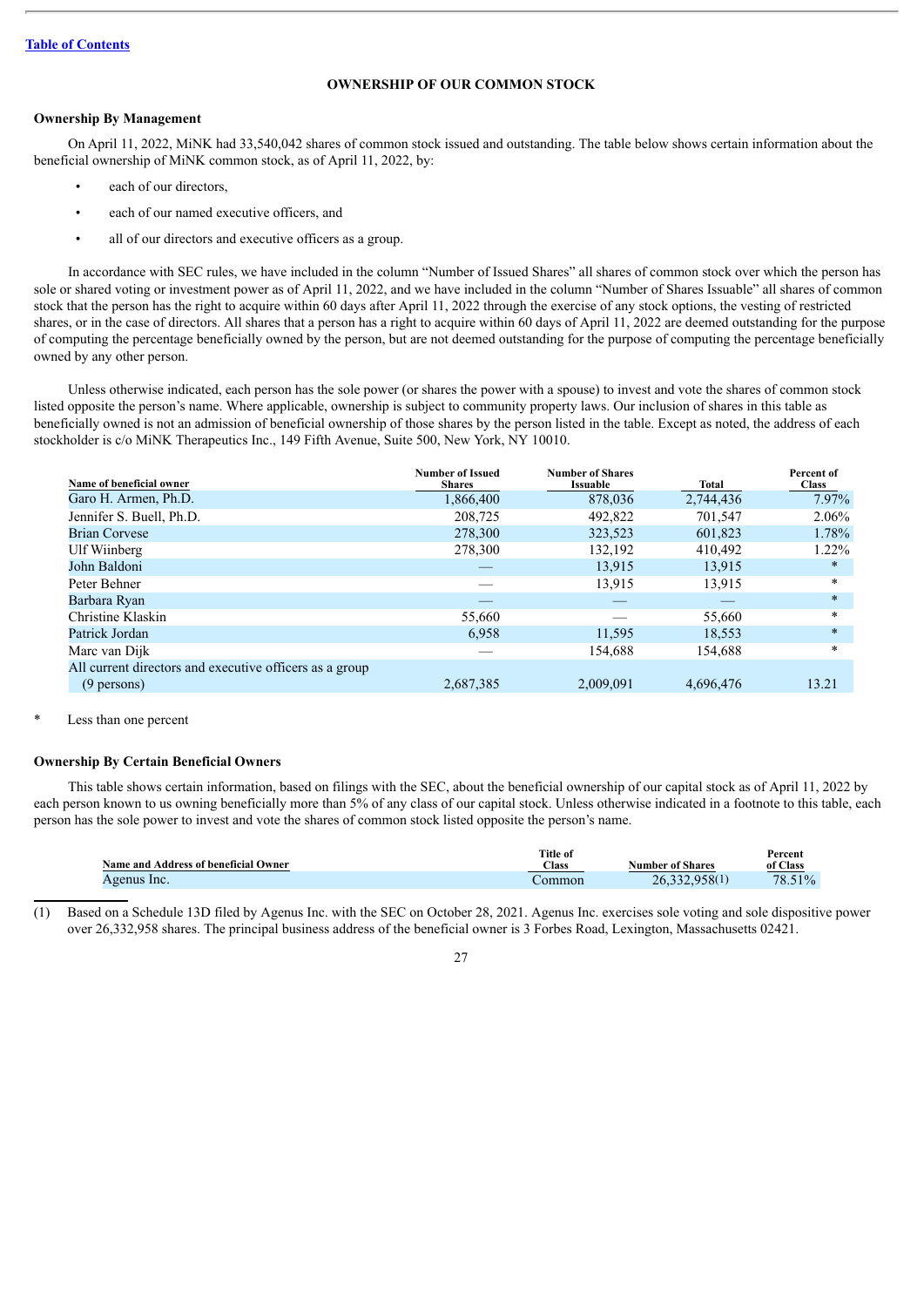#### **DELINQUENT SECTION 16(A) REPORTS**

<span id="page-30-0"></span>Our executive officers, directors, and 10% stockholders are required under Section 16(a) of the 1934 Act, to file reports of ownership and changes in ownership of our securities with the SEC.

Based solely on a review of the copies of reports furnished to us, we believe that during our 2021 fiscal year, our directors, executive officers, and 10% stockholders complied with all applicable Section 16(a) filing requirements.

# **CERTAIN RELATIONSHIPS AND RELATED TRANSACTIONS**

#### <span id="page-30-1"></span>**Certain Relationships**

Garo H. Armen, Ph.D. (Chairman of the Board), Brian Corvese (Director), Ulf Wiinberg (Director) and Christine Klaskin (Treasurer) are all officers and/or directors of Agenus. These individuals, as well as Jennifer S. Buell, Ph.D. (President, Chief Executive Officer and Director) and Marc van Dijk (Chief Scientific Officer), own Agenus equity and Agenus equity awards. Their relationship with Agenus and/or the ownership of any Agenus equity or equity awards creates, or may create the appearance of, conflicts of interest when we ask these individuals to make decisions that could have different implications for Agenus than the decisions have for us. Under these provisions, neither Agenus or its other affiliates, nor any of their officers, directors, agents or stockholders, will have any obligation to present to us certain corporate opportunities. For example, a director of our company who also serves as a director, officer or employee of Agenus or any of its other affiliates may present to Agenus certain acquisitions, in-licenses, potential development programs or other opportunities that may be complementary to our business and, as a result, such opportunities may not be available to us. To the extent attractive corporate opportunities are allocated to Agenus or its other affiliates instead of to us, we may not be able to benefit from these opportunities. Additionally, conflicts of interest and certain other disputes may arise between us and Agenus, and we may not be able to resolve favorably such disputes with respect to our past and ongoing relationships.

Effective January 1, 2022, Dr. Buell entered into an agreement with Agenus to provide certain consulting services to Agenus and to serve as a member of Agenus' Executive Council for three years (the "Buell Agreement"). Pursuant to the Buell Agreement, Dr. Buell is paid by Agenus \$150,000 annually and was granted a stock option on January 2, 2022 to acquire 150,000 shares of Agenus common stock.

Effective August 15, 2017, Ms. Ryan entered into an agreement with Agenus to provide certain consulting services to Agenus (as amended, the "Ryan Agreement"). Pursuant to the Ryan Agreement, Ms. Ryan is paid an hourly fee by Agenus with the aggregate amount not to exceed \$10,000 per month.

#### **Related Party Transactions**

#### **Agenus Inc.**

Until the completion of our IPO, we relied on Agenus for all of our working capital requirements. Additionally, certain of our operations were fully integrated with Agenus, including, but not limited to, corporate functions such as finance, human resources, information technology and legal functions.

In September 2021, we entered into a new Intellectual Property Assignment and License Agreement with Agenus (the "New Assignment and License Agreement"), upon which the prior intercompany agreement between us and Agenus was terminated. Pursuant to the New Assignment and License Agreement, Agenus assigned to us certain patent rights and know-how related to its invariant natural killer T ("iNKT") cell product candidates and other patents and know-how related to its business. In addition to the patent rights assigned to us by Agenus, we also received an exclusive, royaltyfree, sublicensable license to research, develop, manufacture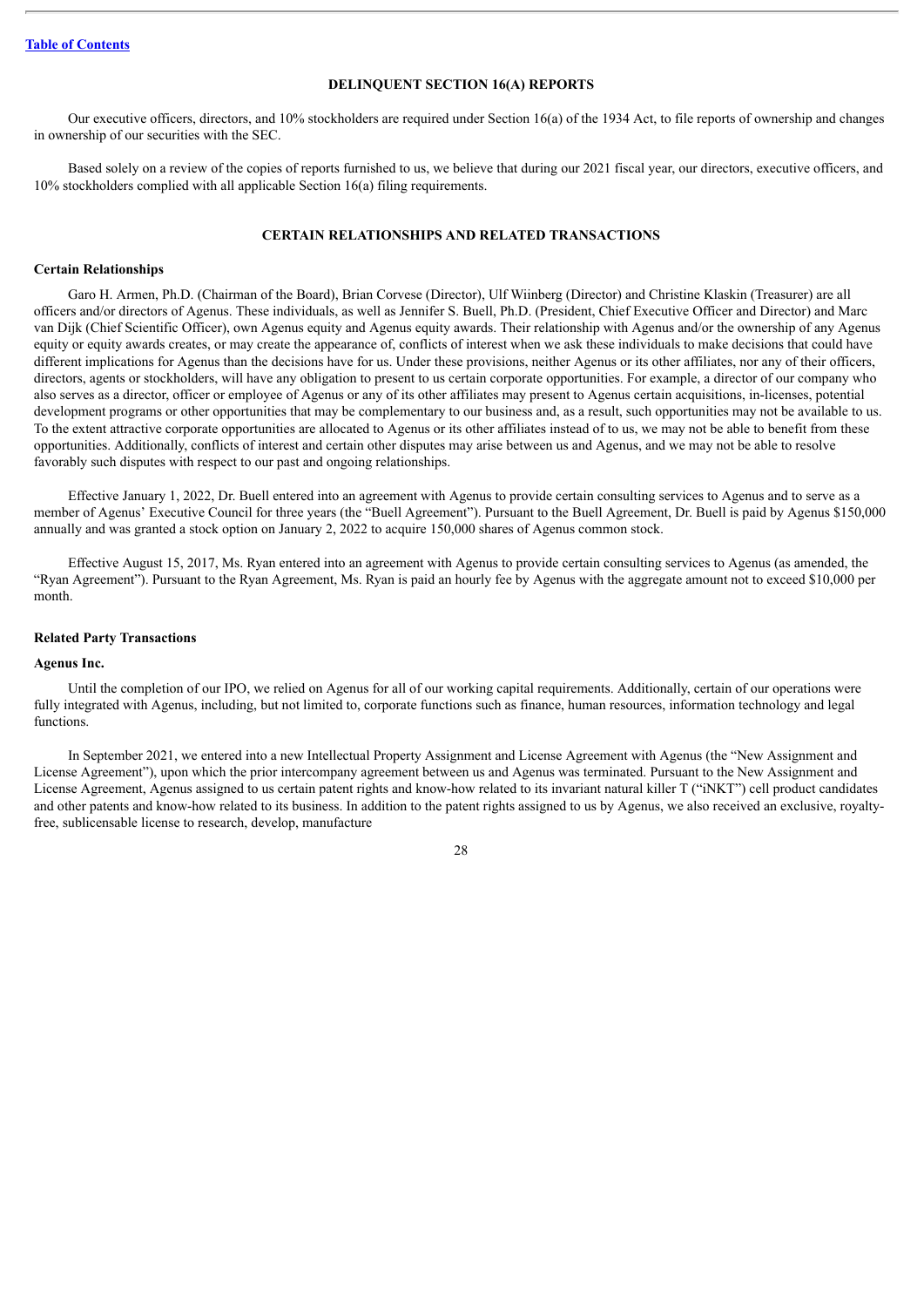and commercialize certain licensed technology in the field. The New Assignment and License Agreement further provides for us to grant Agenus a field-limited, non-exclusive, royalty-free license under the assigned patent rights, subject to our discretion and provided such access would not reasonably result in a disruption of our planned activities. Agenus has also agreed to provide us with Agenus' biological material upon written request in order for us to use such material in its development activities of a combination therapy. Agenus may withhold the transfer of biological material, including, but not limited to, checkpoint modulating antibodies, for various reasons, including if such transfer would reasonably result in a disruption of planned Agenus activities. For any materials Agenus does share with us, the parties have agreed to enter into a separate agreement governing the transfer and providing for joint ownership of the data. Agenus has agreed that during the full term of the New Assignment and License Agreement, and for three years thereafter, it will not develop, manufacture or commercialize an iNKT cell therapy, directly or indirectly by transferring such technology. We have the sole responsibility to develop, manufacture and commercialize products under this New Assignment and License Agreement. We may terminate the New Assignment and License Agreement without cause upon 90 days' prior written notice to Agenus. Either party may terminate if they believe there has been a material breach which has not been cured within 90 days (or 45 days for breach of payment obligations) of receiving such notice.

In September 2021, we entered into a new Intercompany General & Administrative Services Agreement with Agenus (the "New Intercompany Services Agreement"). Pursuant to the New Intercompany Services Agreement, Agenus provides us with administrative support, including, without limitation, financial, legal, information technology and human resources administrative support and non-administrative services as may be agreed to between the parties from time to time. Agenus provides the services under the New Intercompany Services Agreement on a cost-plus basis and We are required to pay 105% of Agenus' costs. Under the New Intercompany Services Agreement, we are also entitled to use Agenus' business offices and laboratory space and equipment in exchange for us contributing a proportionate payment for the use of such facilities and equipment. Either party may terminate the New Intercompany Services Agreement upon 30 days' prior written notice

Allocated Agenus services primarily include payroll related expenses, facility costs and stock-based compensation and are included in the accompanying financial statements based on certain estimates and allocations. The allocation methods primarily include time devoted to activities and headcount-based allocations. Agenus business services and occupancy costs are allocated to us based on our headcount as a percentage of Agenus'. Under the prior intercompany services agreement between us and Agenus, research services were charged between the entities based on hours spent on specific projects applied to hourly wage rates. As such, these allocations may not be indicative of the actual amounts that would have been recorded had we operated as an independent, publicly traded company for the periods presented.

In February 2021, we entered into a promissory note (the "Note") with Agenus with terms identical to the convertible promissory note, as amended, issued to Agenus on April 1, 2019, increasing the amount of borrowing capacity to up to \$50.0 million and extending the maturity to July 1, 2022. In September 2021, we entered into an amendment to the Note with Agenus to provide, among other things, that the Note would automatically convert into our common stock upon the completion of our IPO.

In accordance with the terms of the Note, interest was computed on the basis of a 360-day year at 8% and accrued but was not payable until converted or paid. The Note was automatically converted, at a rate equal to the quotient obtained by dividing (i) the amount due on the date of conversion by (ii) 80% of the per share price of our common stock sold in our IPO, into 5,451,958 shares of our common stock upon completion of the IPO in October 2021, and was not outstanding at December 31, 2021.

Agenus purchased 1,400,000 shares of our common stock in our IPO for an aggregate purchase price of \$16,800,000.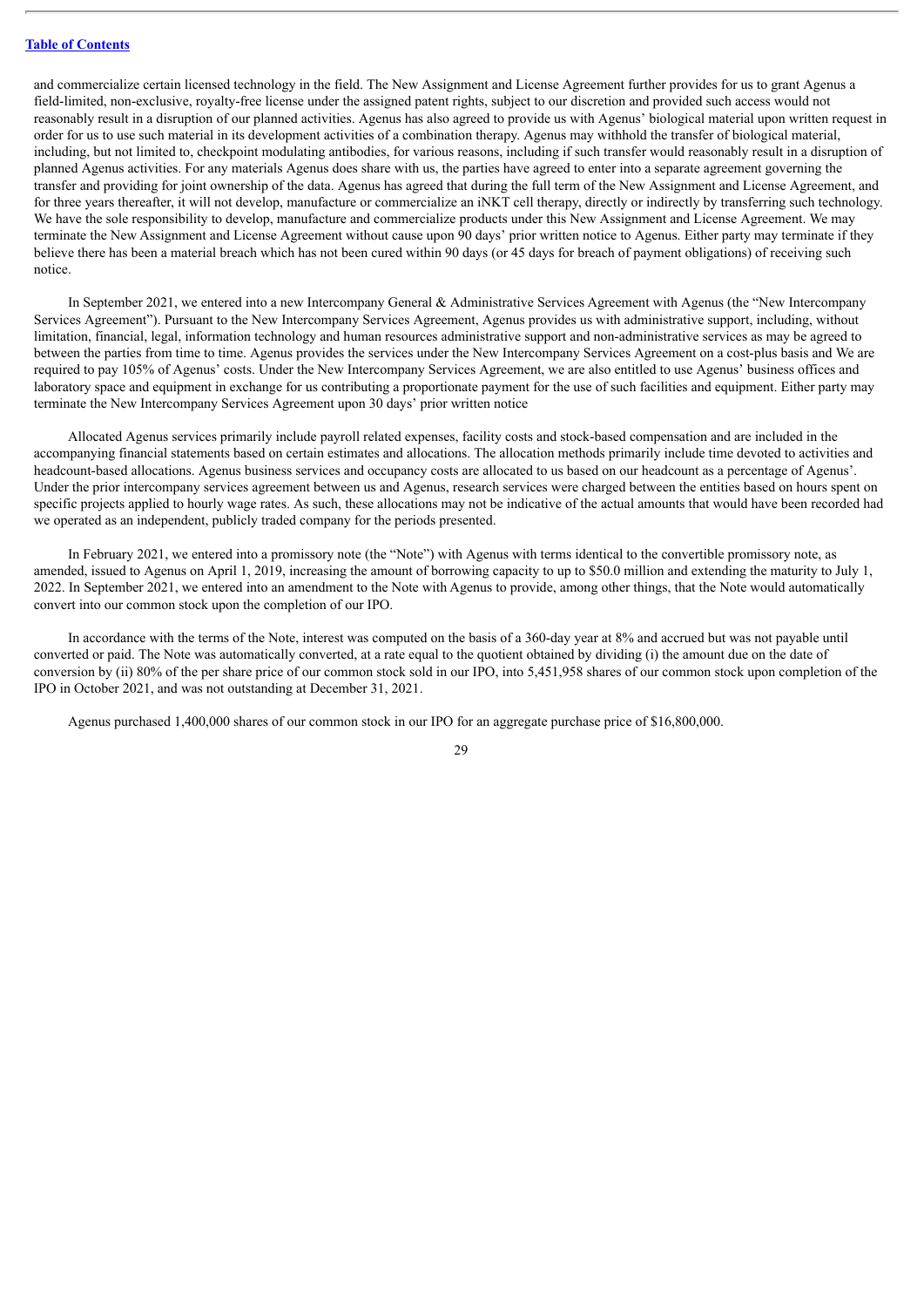#### **Related Party Transaction Policies and Procedures**

The Audit Committee of the Board is responsible for reviewing and approving all material transactions with any related party on a continuing basis. Related parties can include any of our directors or executive officers, certain of our stockholders, and their immediate family members. This obligation is set forth in writing in our Audit Committee Charter. A copy of the Audit Committee Charter is posted on the corporate governance section of our website at *https://investor.minktherapeutics.com/corporate-governance/documents-and-charters*. No material on our website is part of this proxy statement. In evaluating related party transactions, our Audit Committee members apply the same standards of good faith and fiduciary duty they apply to their general responsibilities as a committee of the Board and as individual directors. The Audit Committee will approve a related party transaction when, in its good faith judgment, the transaction is fair to, and in the best interest of, MiNK.

To identify related party transactions each year, we submit and require our directors and executive officers to complete Director and Officer Questionnaires identifying any transactions with us in which the officer or director or their family members have an interest. We also review related party transactions due to the potential for a conflict of interest. A conflict of interest occurs when an individual's private interest interferes, or appears to interfere, in any way with our interests. Our Code of Ethics requires all directors, officers, and employees who may have a potential or apparent conflict of interest to immediately notify management for review and approval by management and our Nominating and Corporate Governance Committee. A copy of our Code of Ethics is posted on the corporate governance section of our website at

*https://investor.minktherapeutics.com/corporate-governance/documents-and-charters*. No material on our website is part of this proxy statement.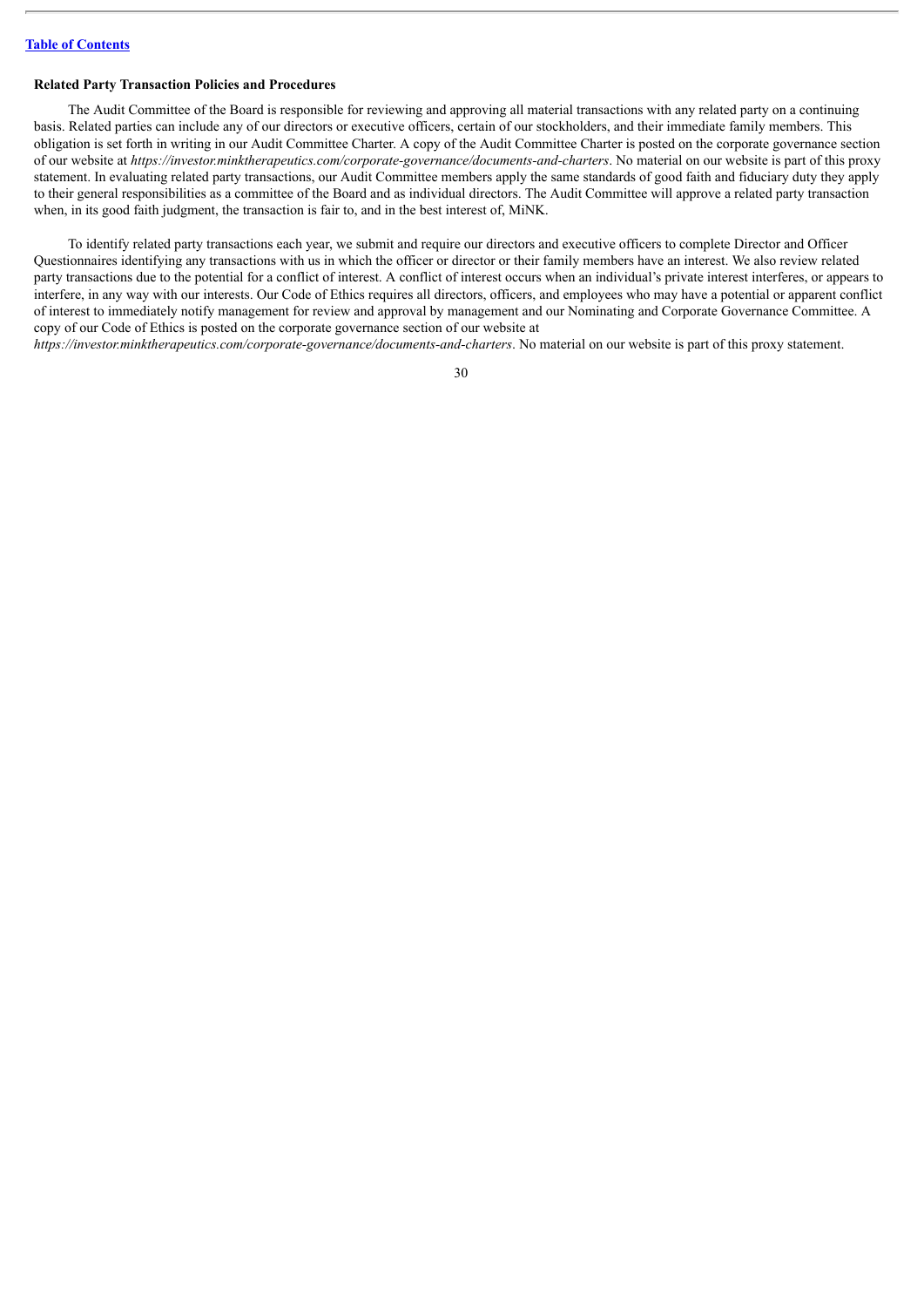# <span id="page-33-0"></span>**PROPOSAL 2—TO RATIFY THE APPOINTMENT OF KPMG LLP AS OUR INDEPENDENT REGISTERED PUBLIC ACCOUNTING FIRM FOR THE FISCAL YEAR ENDING DECEMBER 31, 2022**

Our Audit Committee has selected KPMG LLP as our independent registered public accounting firm for the fiscal year ending December 31, 2022. Although stockholder approval of the selection of KPMG LLP is not required by law, our Board believes that it is advisable to give stockholders an opportunity to ratify this selection.

If stockholders do not approve this proposal at the Annual Meeting, our Audit Committee will reconsider their selection of KPMG LLP. If stockholders do ratify this appointment, the Audit Committee, which has direct authority to engage our independent registered public accounting firm, may appoint a different independent registered public accounting firm at any time during the year if the Audit Committee determines that the change would be in the best interests of MiNK and our stockholders.

The Audit Committee has approved all services provided to MiNK by KPMG LLP during 2022. Representatives of KPMG LLP are expected to be present at the 2022 Annual Meeting. They will have the opportunity to make a statement if they desire to do so and will also be available to respond to appropriate questions from stockholders.

KPMG LLP has served as our independent registered public accounting firm since 2020.

#### **Audit Fees**

Fees incurred by us for professional services rendered by KPMG LLP for the audit of the annual consolidated financial statements and of the effective operation of internal control over financial reporting, included in our Annual Report on Form 10-K, for the reviews of the consolidated financial statements included in our Form 10-Q were \$335,000 for 2021. Fees paid to KPMG LLP associated with financial statement audits and all professional services rendered in connection with our IPO process were \$502,722 for 2021, and \$556,556 for 2020. In addition, we paid KPMG LLP \$34,364 and 28,755 in fees in 2021 and 2020, respectively, with respect to subsidiary audits.

#### **Tax Fees**

Fees paid to KPMG LLP associated with tax compliance services were \$6,000 in 2021. Fees paid to KPMG LLP associated with tax consultation services were \$15,000 in 2021. We paid KPMG LLP no fees related to tax services in 2020.

#### **All Other Fees**

We also paid \$2,430 in fees to KPMG LLP associated with accounting research and disclosure checklist tools. We paid KPMG LLP no other fees in 2020.

#### **Pre-Approval of Audit and Non-Audit Services**

All of the KPMG LLP audit fees for 2021 shown above, other than related to subsidiary audits, were pre-approved by the Audit Committee. All other fees were pre-approved by the Audit and Finance Committee of Agenus Inc. The Audit Committee pre-approves all audit and other permitted non-audit services provided by our independent registered public accounting firm. Pre-approval is generally provided for up to one year, is detailed as to the particular category of services and is subject to a monetary limit. Our independent registered public accounting firm and senior management periodically report to the Audit Committee the extent of services provided by the independent registered public accounting firm in accordance with the pre-approval, and the fees for the services performed to date. The Audit Committee may also pre-approve particular services on a case-by-case basis.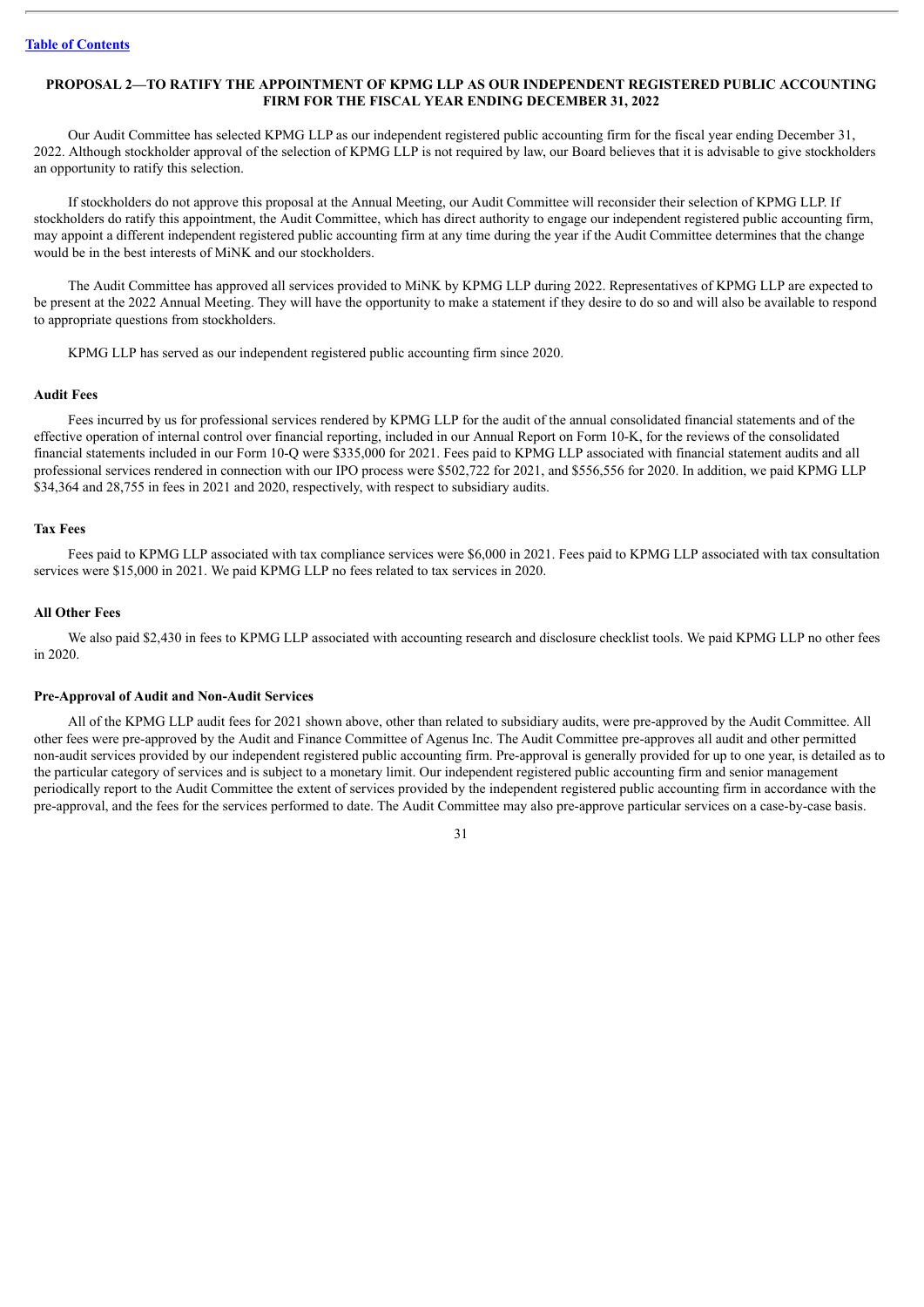## *Vote Required*

To approve Proposal 2, a majority of the votes cast by stockholders present in person or by proxy and voting on the matter must vote FOR Proposal 2. If your shares are held by your broker, bank, or nominee in "street name," and you do not vote your shares, your broker, bank, or nominee has authority to vote your unvoted shares on Proposal 2. If the broker, bank, or nominee does not vote your unvoted shares, there will be no effect on the vote because these "broker non-votes" are not considered to be voting on the matter. Abstentions and "broker non-votes" will not be counted as votes cast or shares voting on Proposal 2, and will have no effect on the vote.

# *The Board of Directors recommends a vote FOR Proposal 2.*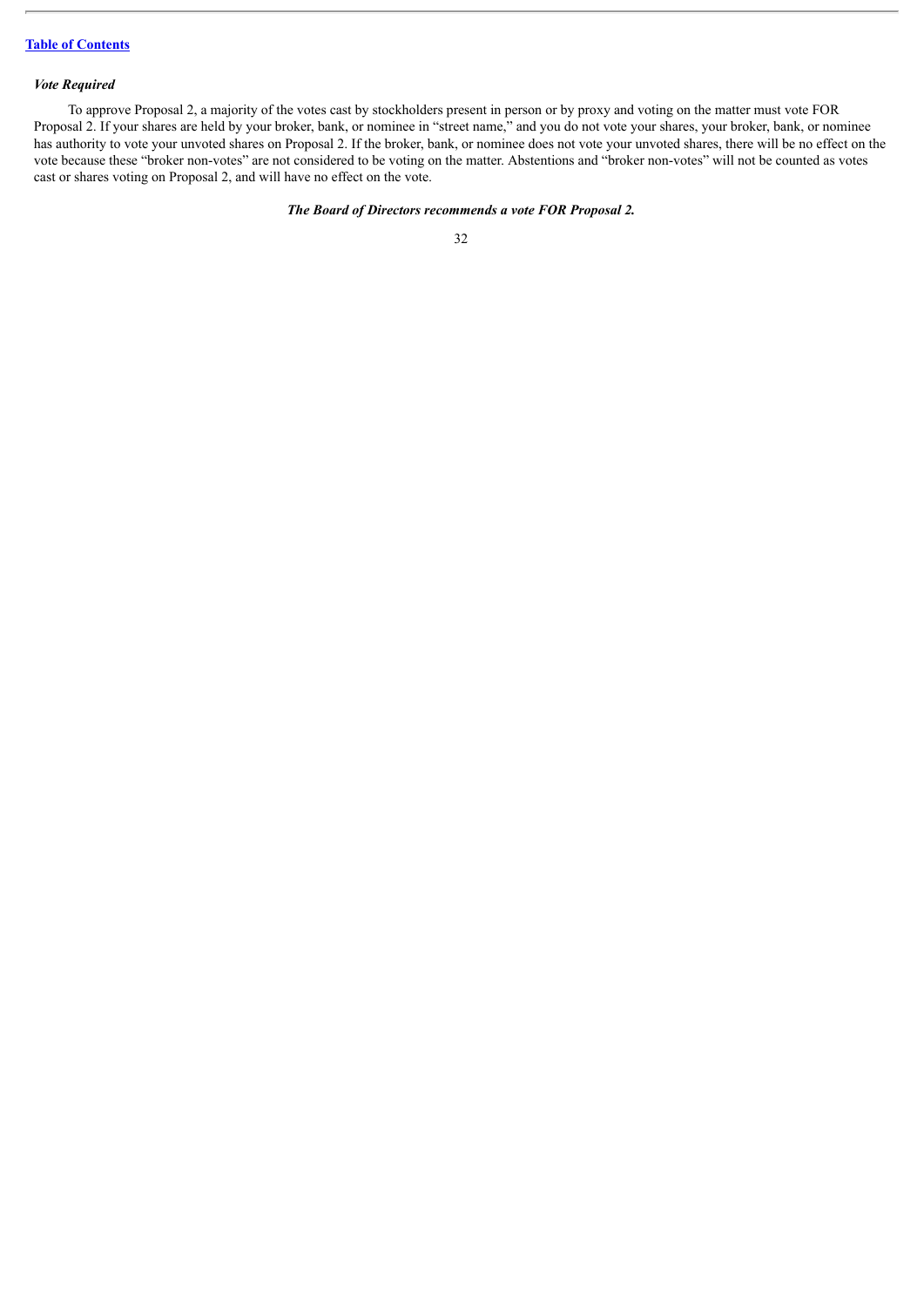# **REPORT OF THE AUDIT COMMITTEE**

<span id="page-35-0"></span>The Audit Committee of the Board consists entirely of independent directors who are not officers or employees of MiNK. The Board has adopted a written charter for the Audit Committee, the current version of which is available on our website *https://investor.minktherapeutics.com/corporate-governance/documents-and-charters*. No material on our website is part of this proxy statement.

In the course of its oversight of the Company's reporting process, the Audit Committee of the Board has (1) reviewed and discussed with management the Company's audited consolidated financial statements and management's assessment of the effectiveness of internal control over financial reporting for the fiscal year ended December 31, 2021, (2) discussed with KPMG LLP, our independent registered public accounting firm, the matters required to be discussed pursuant to the applicable requirements of the Public Company Accounting Oversight Board and SEC, and (3) discussed with KPMG LLP matters relating to its independence, including a review of audit and non-audit fees and the written disclosures and letter from KPMG LLP pursuant to applicable requirements of the Public Company Accounting Oversight Board regarding the independent accountant's communications with the Audit Committee concerning independence.

Based on the foregoing review and discussions, the Audit Committee recommended to the Board that the audited consolidated financial statements be included in the Company's Annual Report on Form 10-K for the year ended December 31, 2021 for filing with the SEC.

By the Audit Committee,

Barbara Ryan, Chair Peter Behner Brian Corvese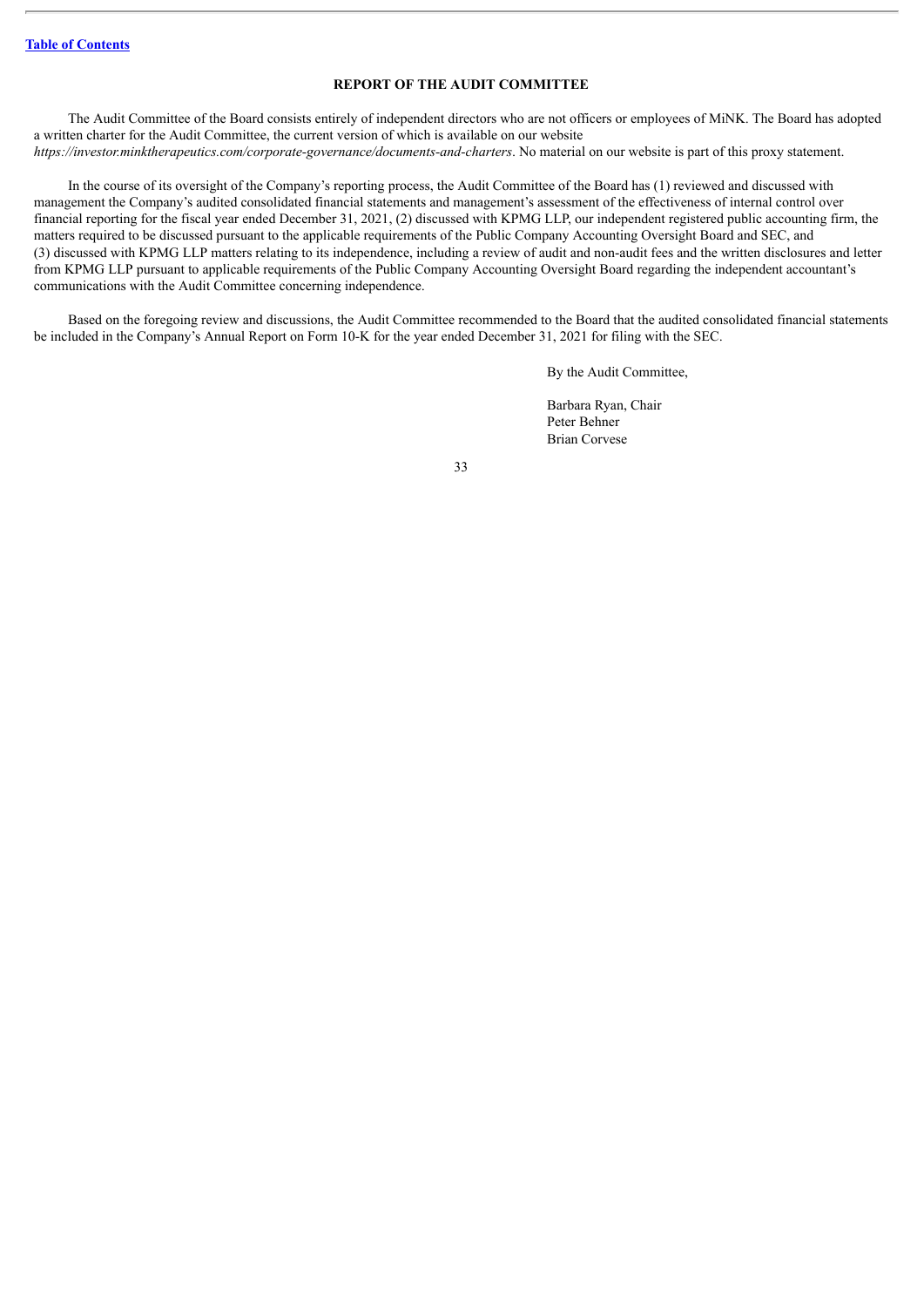# **ADDITIONAL INFORMATION**

#### <span id="page-36-0"></span>**Stockholder Proposals for 2023 Annual Meeting of Stockholders**

*Proposals to be included in the Company's proxy statement*. Under SEC rules, if a stockholder wants us to include a proposal in our proxy statement and form of proxy for presentation at our 2023 Annual Meeting of Stockholders, the proposal must comply with Rule 14a-8 under the Exchange Act and must also meet the advance notice requirements in our bylaws applicable to all stockholder proposals (as described in the following paragraphs).

*Proposals to be brought before an annual meeting.* Under our bylaws, a stockholder must follow certain procedures to nominate persons for election as directors or to introduce an item of business at an annual meeting of stockholders. Among other requirements, these procedures require any nomination or proposed item of business to be submitted in writing to our Chairman of the Board or Corporate Secretary at our principal executive offices. Assuming our 2023 Annual Meeting of Stockholders is not more than 30 days before or 30 days after June 8, 2023, if you wish to bring business before the 2023 Annual Meeting of Stockholders, you must give us written notice by December 31, 2022.

However, if at least 60 days' notice or prior public disclosure of the date of the 2023 Annual Meeting of Stockholders is given or made and the date of the 2023 Annual Meeting of Stockholders is not within 30 days before or after June 8, 2023, notice by the stockholder must be received by the Company 45 days prior to the date of the 2023 Annual Meeting of Stockholders. If less than 60 days' notice or prior public disclosure of the date of the 2023 Annual Meeting of Stockholders is given or made and the date of the 2023 Annual Meeting of Stockholders is not within 30 days before or after June 8, 2023, notice by the stockholder must be received by the Company no later than 15 days after the date MiNK sends notice of the 2023 Annual Meeting of Stockholders. If a stockholder fails to provide timely notice of a proposal to be presented at the 2023 Annual Meeting of Stockholders, the proxies designated by the Board will have discretionary authority to vote on the proposal.

#### **Householding of Meeting Materials**

Some banks, brokers, and other nominee record holders may be participating in the practice of "householding" proxy statements and annual reports. This means that only one copy of our proxy statement or annual report may have been sent to multiple stockholders in your household. We will promptly provide a separate copy of either document to you if you contact Investor Relations at MiNK Therapeutics Inc., 149 Fifth Avenue, Suite 500, New York, NY 10010, or telephone or e-mail Investor Relations at 212-994-8250 or *investor@minktherapeutics.com*. If you want to receive separate copies of the annual report and proxy statement in the future or if you are receiving multiple copies and would like to receive only one copy for your household, you should contact your bank, broker or other nominee record holders, or you may contact us.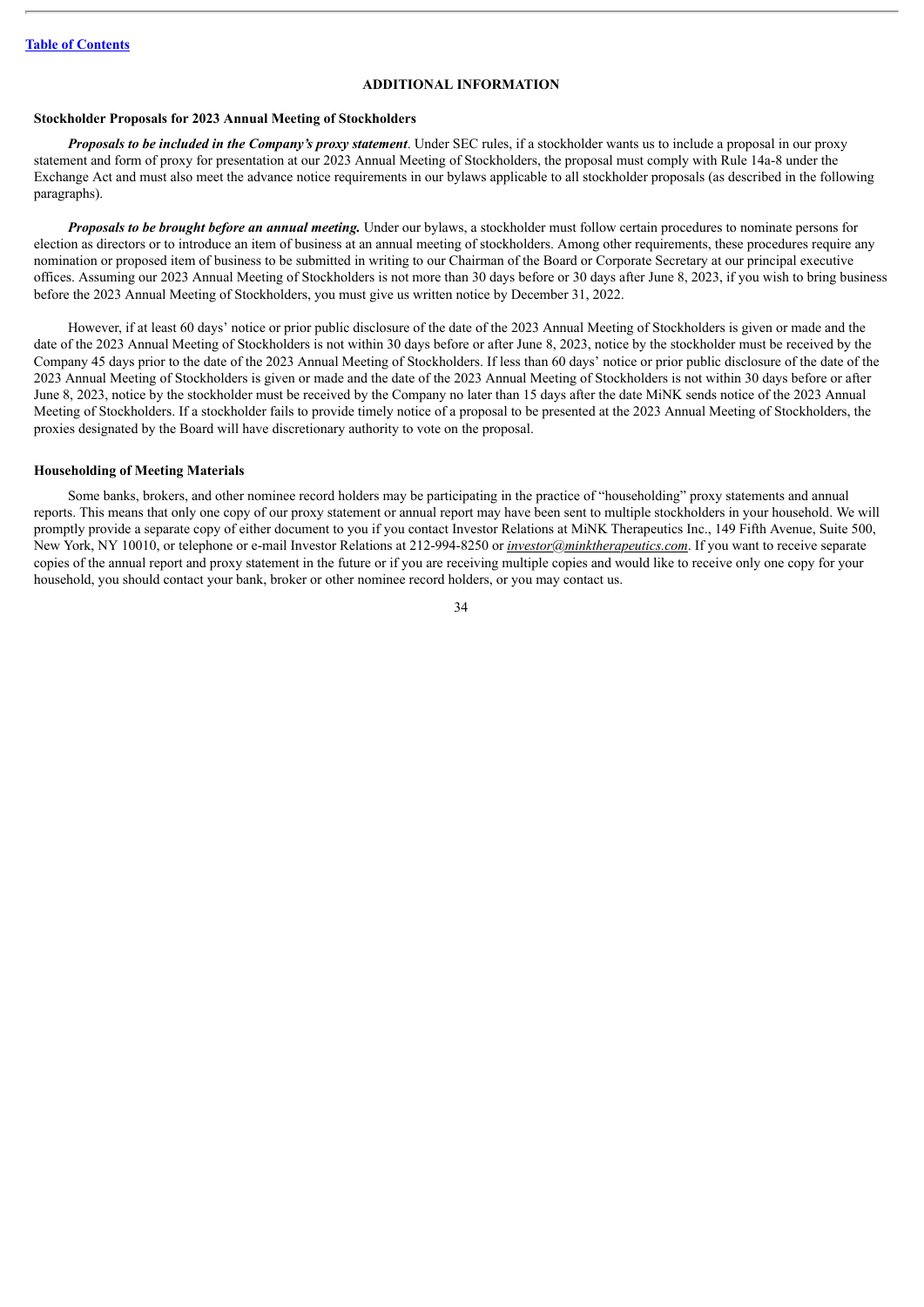0000561567\_1 81.0.0.24

| <b>MINK THERAPEUTICS, INC.</b><br>149 FIFTH AVENUE<br>SUITE 500<br>NEW YORK, NY 10010                                                                                                                                                                                                                                                                                | SCAN TO<br><b>VIEW MATERIALS &amp; VOTE</b><br>VOTE BY INTERNET - www.proxyvote.com or scan the QR Barcode above<br>Use the Internet to transmit your voting instructions and for electronic delivery of<br>information. Vote by 11:59 P.M. ET on 06/07/2022. Have your proxy card in hand when<br>you access the web site and follow the instructions to obtain your records and to create<br>an electronic voting instruction form.                                                                                                                                                                                                                                                                                                                 |
|----------------------------------------------------------------------------------------------------------------------------------------------------------------------------------------------------------------------------------------------------------------------------------------------------------------------------------------------------------------------|-------------------------------------------------------------------------------------------------------------------------------------------------------------------------------------------------------------------------------------------------------------------------------------------------------------------------------------------------------------------------------------------------------------------------------------------------------------------------------------------------------------------------------------------------------------------------------------------------------------------------------------------------------------------------------------------------------------------------------------------------------|
| Investor Address Line 1<br>Investor Address Line 2<br>Investor Address Line 3<br>Investor Address Line 4<br>Investor Address Line 5<br>John Sample<br>1234 ANYWHERE STREET<br>ANY CITY, ON A1A 1A1<br>hadla lababudla lababadla lababudla lababba                                                                                                                    | During The Meeting - Go to www.virtualshareholdermeeting.com/INKT2022<br>You may attend the meeting via the Internet and vote during the meeting. Have the<br>$\rightarrow$<br>information that is printed in the box marked by the arrow available and follow the<br>instructions.<br>읔<br>VOTE BY PHONE - 1-800-690-6903<br>Use any touch-tone telephone to transmit your voting instructions. Vote by 11:59 P.M. ET<br>on 06/07/2022. Have your proxy card in hand when you call and then follow the<br>instructions.<br><b>VOTE BY MAIL</b><br>Mark, sign and date your proxy card and return it in the postage-paid envelope we have<br>bJ.<br>provided or return it to Vote Processing, c/o Broadridge, 51 Mercedes Way, Edgewood,<br>NY 11717. |
| <b>NAME</b><br>THE COMPANY NAME INC. - COMMON<br>THE COMPANY NAME INC. - CLASS A<br>THE COMPANY NAME INC. - CLASS B<br>THE COMPANY NAME INC. - CLASS C<br>THE COMPANY NAME INC. - CLASS D<br>THE COMPANY NAME INC. - CLASS E<br>THE COMPANY NAME INC. - CLASS F<br>THE COMPANY NAME INC. - 401 K<br>x<br>TO VOTE, MARK BLOCKS BELOW IN BLUE OR BLACK INK AS FOLLOWS: | CONTROL# $\rightarrow$ 00000000000000000<br>123,456,789,012.12345<br><b>SHARES</b><br>123,456,789,012.12345<br>123,456,789,012.12345<br>123,456,789,012.12345<br>123,456,789,012.12345<br>123.456.789.012.12345<br>123,456,789,012.12345<br>123,456,789,012.12345<br>$1$ OF<br>$\mathbf{2}$<br>PAGE                                                                                                                                                                                                                                                                                                                                                                                                                                                   |
|                                                                                                                                                                                                                                                                                                                                                                      | KEEP THIS PORTION FOR YOUR RECORDS<br>DETACH AND RETURN THIS PORTION ONLY<br>THIS PROXY CARD IS VALID ONLY WHEN SIGNED AND DATED.                                                                                                                                                                                                                                                                                                                                                                                                                                                                                                                                                                                                                     |
| Withhold<br>For<br>All<br>All<br>The Board of Directors recommends you vote FOR<br>the following:<br>О<br>Ο<br>1. Election of Directors<br>Nominees                                                                                                                                                                                                                  | For All<br>To withhold authority to vote for any<br>individual nominee(s), mark "For All<br>Except" and write the number(s) of the<br>Except<br>nominee(s) on the line below.<br>Ο                                                                                                                                                                                                                                                                                                                                                                                                                                                                                                                                                                    |
| 01) Peter Behner<br>02) Jennifer Buell<br>03) Ulf Wiinberg                                                                                                                                                                                                                                                                                                           |                                                                                                                                                                                                                                                                                                                                                                                                                                                                                                                                                                                                                                                                                                                                                       |
| The Board of Directors recommends you vote FOR the following proposal:                                                                                                                                                                                                                                                                                               | Against Abstain                                                                                                                                                                                                                                                                                                                                                                                                                                                                                                                                                                                                                                                                                                                                       |
| 2. To ratify the appointment of KPMG LLP as our independent registered public accounting firm for the fiscal year<br>ending December 31, 2022.<br>MOTE: Such other business as may properly come before the meeting or any adjournment thereof.                                                                                                                      | Π<br>U<br>U                                                                                                                                                                                                                                                                                                                                                                                                                                                                                                                                                                                                                                                                                                                                           |
| Please sign exactly as your name(s) appear(s) hereon. When signing as<br>attorney, executor, administrator, or other fiduciary, please give full<br>title as such. Joint owners should each sign personally. All holders must<br>sign. If a corporation or partnership, please sign in full corporate or                                                             | Investor Address Line 1<br>Investor Address Line 2<br>Investor Address Line 3<br>Investor Address Line 4<br>Investor Address Line 5<br>John Sample<br>1234 ANYWHERE STREET<br>ANY CITY, ON A1A 1A1                                                                                                                                                                                                                                                                                                                                                                                                                                                                                                                                                    |